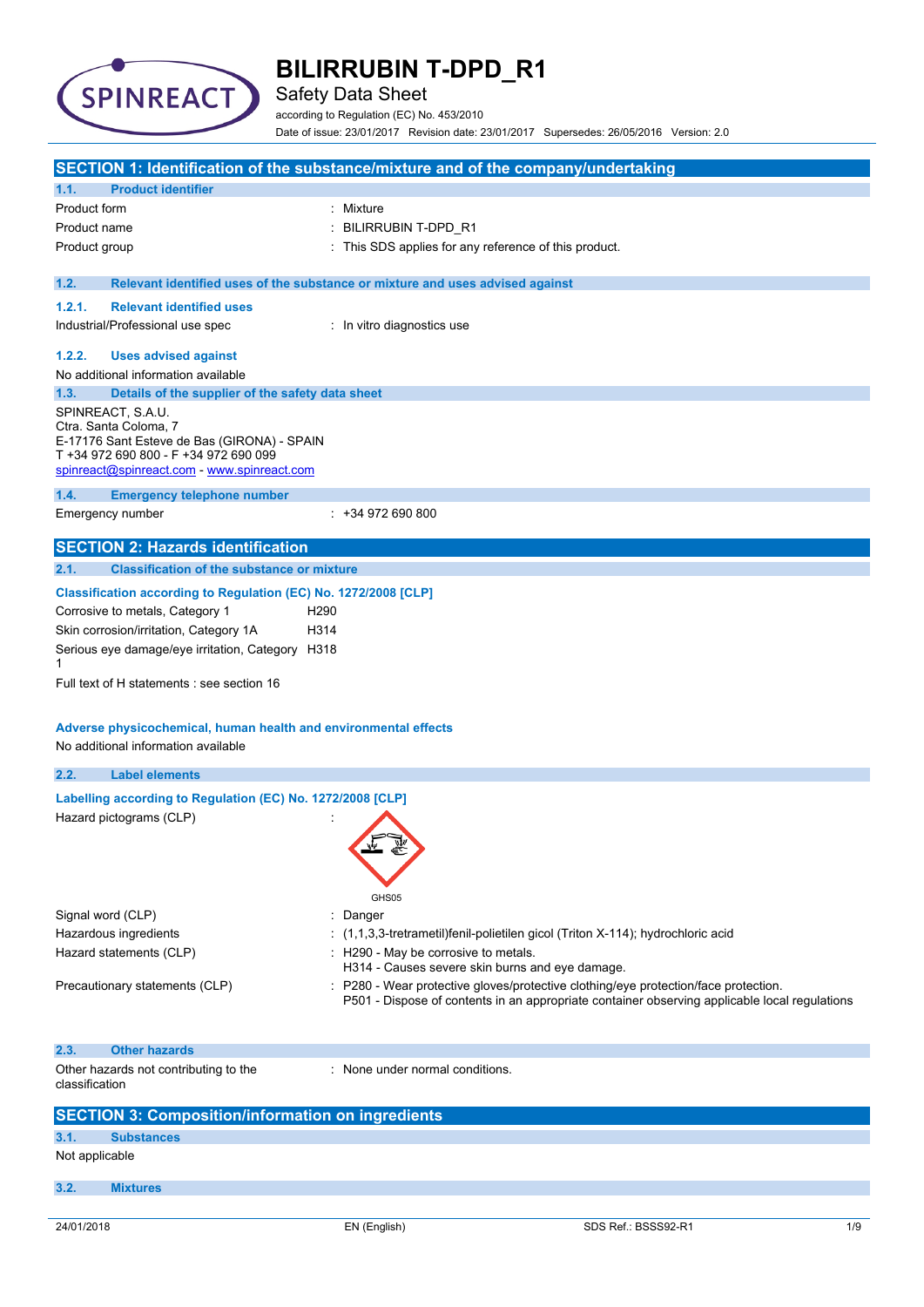## Safety Data Sheet

according to Regulation (EC) No. 453/2010

| <b>Name</b>                                                                                                                                                                                                                                                                                                                                                                                            | <b>Product identifier</b>                                                                                 | $\frac{9}{6}$ | <b>Classification according to</b><br><b>Regulation (EC) No.</b><br>1272/2008 [CLP] |  |
|--------------------------------------------------------------------------------------------------------------------------------------------------------------------------------------------------------------------------------------------------------------------------------------------------------------------------------------------------------------------------------------------------------|-----------------------------------------------------------------------------------------------------------|---------------|-------------------------------------------------------------------------------------|--|
| tetrahydrothiophene-1,1-dioxide, sulpholane                                                                                                                                                                                                                                                                                                                                                            | (CAS-No.) 126-33-0<br>(EC-No.) 204-783-1<br>(EC Index-No.) 016-031-00-8                                   | $3 - 5$       | Acute Tox. 4 (Oral), H302                                                           |  |
| Octhylphenol ethoxylate (Triton X-100)<br>substance listed as REACH Candidate (4-(1,1,3,3-<br>tetramethylbutyl)phenol, ethoxylated [covering well-defined substances<br>and UVCB substances, polymers and homologues])<br>substance listed in REACH Annex XIV (4-(1,1,3,3-Tetramethylbutyl)<br>phenol, ethoxylated (covering well-defined substances and UVCB<br>substances, polymers and homologues)) | (CAS-No.) 9002-93-1                                                                                       | $1 - 3$       | Acute Tox. 4 (Oral), H302<br>Eye Irrit. 2, H319<br>Aquatic Chronic 2, H411          |  |
| hydrochloric acid<br>substance with a Community workplace exposure limit                                                                                                                                                                                                                                                                                                                               | (CAS-No.) (7647-01-0)<br>(EC-No.) 231-595-7<br>(EC Index-No.) 017-002-01-X<br>(REACH-no) 01-2119484862-27 | $0.1 - 0.5$   | Met. Corr. 1, H290<br>Skin Corr. 1B. H314<br>STOT SE 3, H335                        |  |
| <b>Specific concentration limits:</b>                                                                                                                                                                                                                                                                                                                                                                  |                                                                                                           |               |                                                                                     |  |
| <b>Name</b>                                                                                                                                                                                                                                                                                                                                                                                            | <b>Product identifier</b>                                                                                 |               | <b>Specific concentration limits</b>                                                |  |
| hydrochloric acid                                                                                                                                                                                                                                                                                                                                                                                      | (CAS-No.) (7647-01-0)<br>(EC-No.) 231-595-7                                                               |               | (C >= 0.1) Met. Corr. 1, H290<br>10 = < C < 25) Skin Irrit. 2, H315                 |  |

(EC Index-No.) 017-002-01-X (REACH-no) 01-2119484862-27

Full text of H-statements: see section 16

|        | <b>SECTION 4: First aid measures</b>                                |                                                                                                                                                                        |
|--------|---------------------------------------------------------------------|------------------------------------------------------------------------------------------------------------------------------------------------------------------------|
| 4.1.   | <b>Description of first aid measures</b>                            |                                                                                                                                                                        |
|        | First-aid measures general                                          | Never give anything by mouth to an unconscious person. If you feel unwell, seek medical<br>advice (show the label where possible).                                     |
|        | First-aid measures after inhalation                                 | Assure fresh air breathing. Allow the victim to rest.                                                                                                                  |
|        | First-aid measures after skin contact                               | Remove affected clothing and wash all exposed skin area with mild soap and water, followed<br>by warm water rinse.                                                     |
|        | First-aid measures after eye contact                                | Rinse immediately with plenty of water. Obtain medical attention if pain, blinking or redness<br>persists.                                                             |
|        | First-aid measures after ingestion                                  | : Rinse mouth. Do NOT induce vomiting. Obtain emergency medical attention.                                                                                             |
| 4.2.   | Most important symptoms and effects, both acute and delayed         |                                                                                                                                                                        |
|        | Symptoms/effects                                                    | : Not expected to present a significant hazard under anticipated conditions of normal use.                                                                             |
| 4.3.   |                                                                     | Indication of any immediate medical attention and special treatment needed                                                                                             |
|        | No additional information available                                 |                                                                                                                                                                        |
|        | <b>SECTION 5: Firefighting measures</b>                             |                                                                                                                                                                        |
| 5.1.   | <b>Extinguishing media</b>                                          |                                                                                                                                                                        |
|        | Suitable extinguishing media                                        | : Foam. Dry powder. Carbon dioxide. Water spray. Sand.                                                                                                                 |
|        | Unsuitable extinguishing media                                      | Do not use a heavy water stream.                                                                                                                                       |
| 5.2.   | Special hazards arising from the substance or mixture               |                                                                                                                                                                        |
|        | No additional information available                                 |                                                                                                                                                                        |
| 5.3.   | <b>Advice for firefighters</b>                                      |                                                                                                                                                                        |
|        | Firefighting instructions                                           | Use water spray or fog for cooling exposed containers. Exercise caution when fighting any<br>chemical fire. Prevent fire fighting water from entering the environment. |
|        | Protection during firefighting                                      | : Do not enter fire area without proper protective equipment, including respiratory protection.                                                                        |
|        | <b>SECTION 6: Accidental release measures</b>                       |                                                                                                                                                                        |
| 6.1.   | Personal precautions, protective equipment and emergency procedures |                                                                                                                                                                        |
| 6.1.1. | For non-emergency personnel                                         |                                                                                                                                                                        |
|        | <b>Emergency procedures</b>                                         | Evacuate unnecessary personnel.                                                                                                                                        |
| 6.1.2. | For emergency responders                                            |                                                                                                                                                                        |
|        | Protective equipment                                                | Equip cleanup crew with proper protection.                                                                                                                             |
|        | <b>Emergency procedures</b>                                         | Ventilate area.                                                                                                                                                        |
| 6.2.   | <b>Environmental precautions</b>                                    |                                                                                                                                                                        |

Prevent entry to sewers and public waters. Notify authorities if liquid enters sewers or public waters.

( 10 =<C < 25) Eye Irrit. 2, H319 (C >= 10) STOT SE 3, H335 (C >= 25) Skin Corr. 1B, H314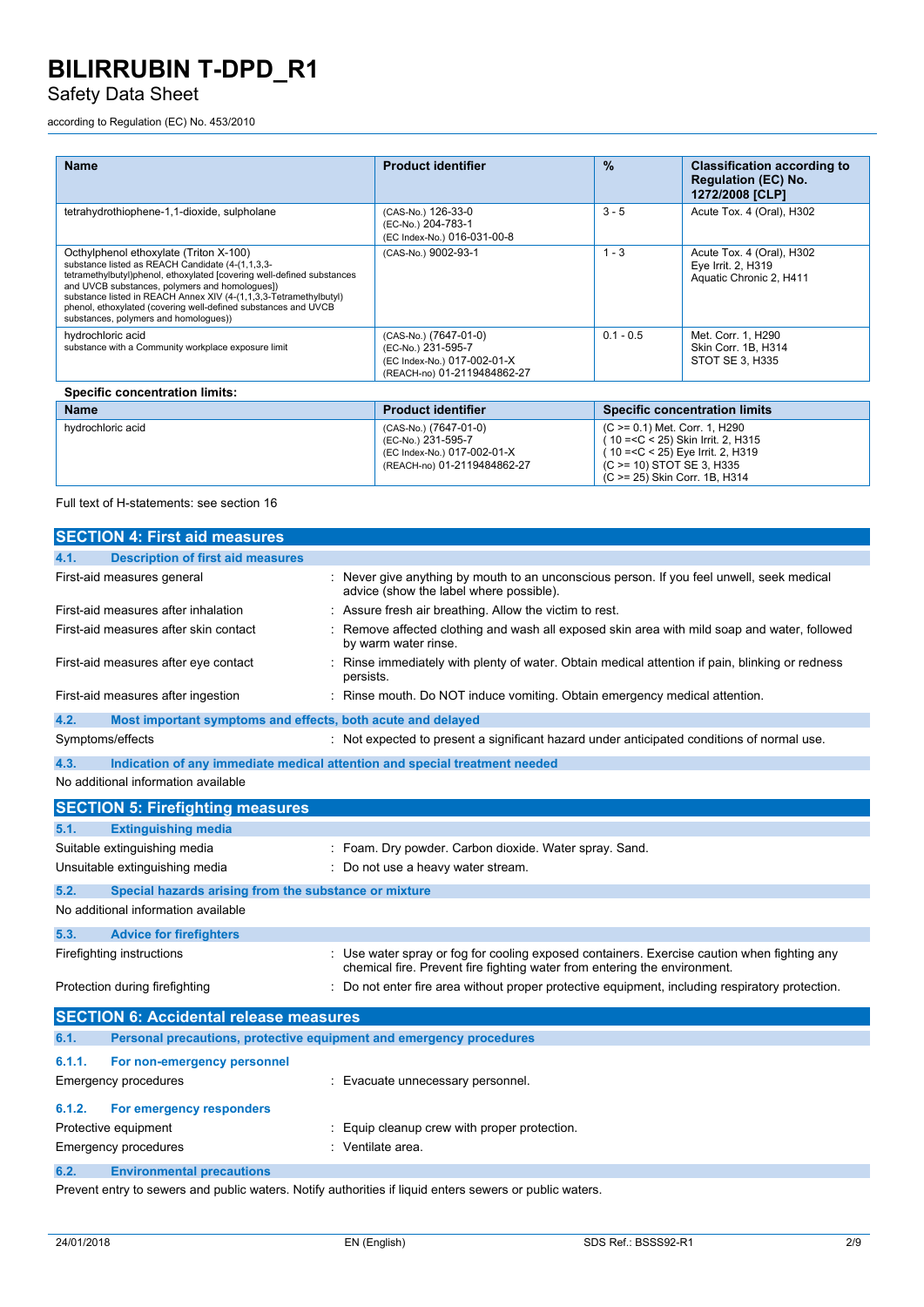## Safety Data Sheet

according to Regulation (EC) No. 453/2010

| 6.3. | Methods and material for containment and cleaning up         |                                                                                                                                                                                                        |
|------|--------------------------------------------------------------|--------------------------------------------------------------------------------------------------------------------------------------------------------------------------------------------------------|
|      | Methods for cleaning up                                      | : Soak up spills with inert solids, such as clay or diatomaceous earth as soon as possible. Collect<br>spillage. Store away from other materials.                                                      |
| 6.4. | <b>Reference to other sections</b>                           |                                                                                                                                                                                                        |
|      | See Heading 8. Exposure controls and personal protection.    |                                                                                                                                                                                                        |
|      | <b>SECTION 7: Handling and storage</b>                       |                                                                                                                                                                                                        |
| 7.1. | <b>Precautions for safe handling</b>                         |                                                                                                                                                                                                        |
|      | Precautions for safe handling                                | : Wash hands and other exposed areas with mild soap and water before eating, drinking or<br>smoking and when leaving work. Provide good ventilation in process area to prevent formation<br>of vapour. |
| 7.2. | Conditions for safe storage, including any incompatibilities |                                                                                                                                                                                                        |
|      | Storage conditions                                           | : Keep only in the original container in a cool, well ventilated place away from : Heat sources.<br>Keep container closed when not in use.                                                             |
|      | Incompatible products                                        | : Strong bases. Strong acids.                                                                                                                                                                          |
|      | Incompatible materials                                       | : Sources of ignition. Direct sunlight.                                                                                                                                                                |

## **7.3. Specific end use(s)**

No additional information available

## **SECTION 8: Exposure controls/personal protection**

## **8.1. Control parameters**

| hydrochloric acid ((7647-01-0)) |                                 |                         |  |  |
|---------------------------------|---------------------------------|-------------------------|--|--|
| EU                              | Local name                      | Hydrogen chloride       |  |  |
| EU                              | IOELV TWA (mg/m <sup>3</sup> )  | $8 \text{ mg/m}^3$      |  |  |
| EU                              | IOELV TWA (ppm)                 | 5 ppm                   |  |  |
| EU                              | IOELV STEL (mg/m <sup>3</sup> ) | 15 mg/ $m3$             |  |  |
| EU                              | IOELV STEL (ppm)                | $10$ ppm                |  |  |
| Spain                           | Local name                      | Cloruro de hidrógeno    |  |  |
| Spain                           | $VLA-ED$ (mg/m <sup>3</sup> )   | $7.6$ mg/m <sup>3</sup> |  |  |
| Spain                           | VLA-ED (ppm)                    | 5 ppm                   |  |  |
| Spain                           | VLA-EC (mg/m <sup>3</sup> )     | 15 mg/ $m3$             |  |  |
| Spain                           | VLA-EC (ppm)                    | 10 ppm                  |  |  |
| Spain                           | <b>Notes</b>                    | VLI                     |  |  |

### **8.2. Exposure controls**

### **Personal protective equipment:**

Avoid all unnecessary exposure.

### **Hand protection:**

Wear protective gloves.

### **Eye protection:**

Chemical goggles or safety glasses

### **Respiratory protection:**

Wear appropriate mask

### **Other information:**

Do not eat, drink or smoke during use.

| <b>SECTION 9: Physical and chemical properties</b>            |                                 |
|---------------------------------------------------------------|---------------------------------|
| 9.1.<br>Information on basic physical and chemical properties |                                 |
| Physical state                                                | : Liguid                        |
| Colour                                                        | : Buffer clear and transparent. |
| Odour                                                         | $:$ Thiol.                      |
| Odour threshold                                               | : No data available             |
| рH                                                            | $\therefore$ < 2                |
| Relative evaporation rate (butylacetate=1)                    | : No data available             |
| Melting point                                                 | : No data available             |
|                                                               |                                 |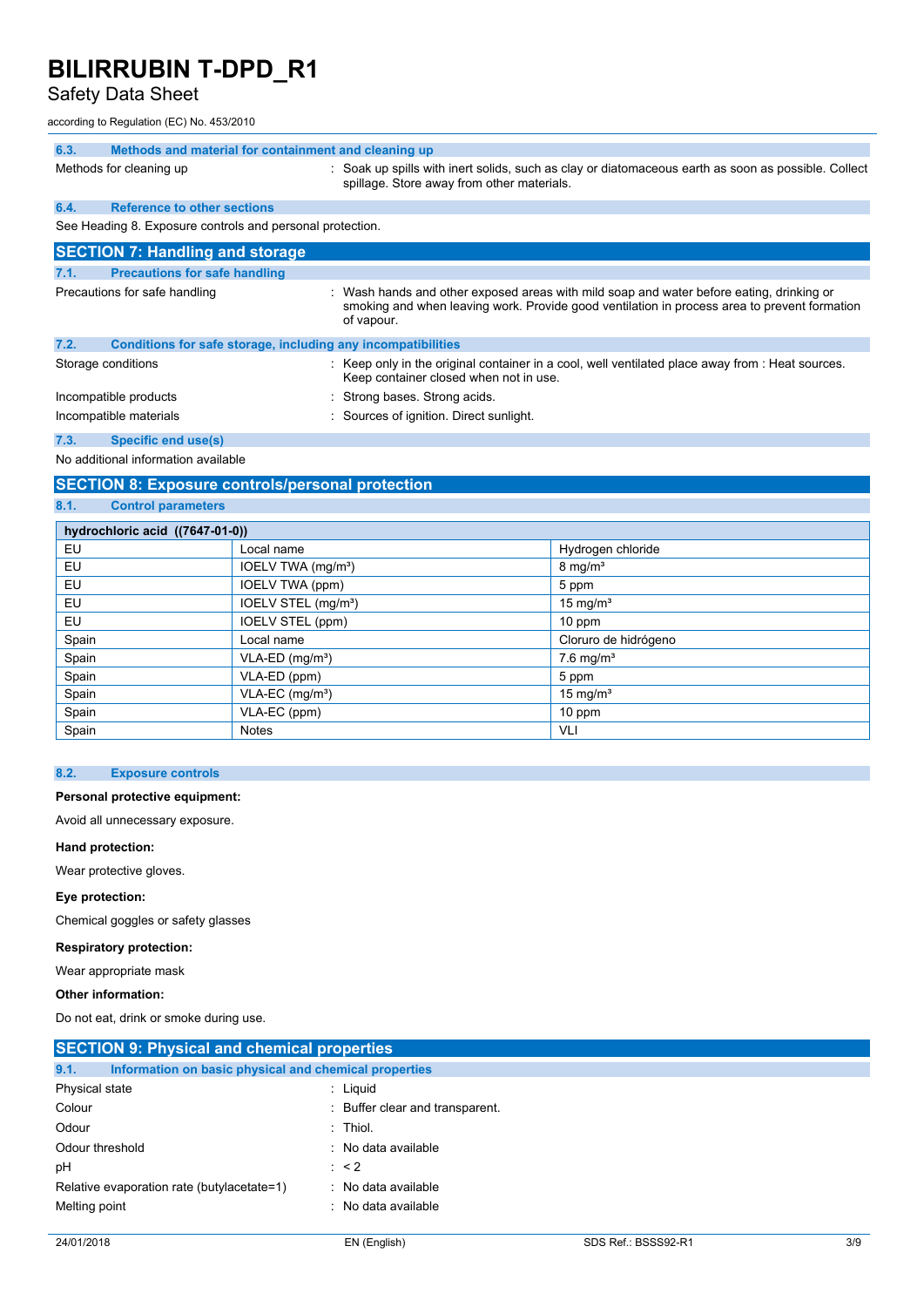## Safety Data Sheet

### according to Regulation (EC) No. 453/2010

| Freezing point                   | No data available |
|----------------------------------|-------------------|
| Boiling point                    | No data available |
| Flash point                      | No data available |
| Auto-ignition temperature        | No data available |
| Decomposition temperature        | No data available |
| Flammability (solid, gas)        | Non flammable.    |
| Vapour pressure                  | No data available |
| Relative vapour density at 20 °C | No data available |
| Relative density                 | No data available |
| Solubility                       | No data available |
| Log Pow                          | No data available |
| Viscosity, kinematic             | No data available |
| Viscosity, dynamic               | No data available |
| <b>Explosive properties</b>      | No data available |
| Oxidising properties             | No data available |
| <b>Explosive limits</b>          | No data available |
|                                  |                   |

### **9.2. Other information**

No additional information available

|                  | <b>SECTION 10: Stability and reactivity</b>          |
|------------------|------------------------------------------------------|
| 10.1.            | <b>Reactivity</b>                                    |
|                  | No additional information available                  |
| 10.2.            | <b>Chemical stability</b>                            |
| Not established. |                                                      |
| 10.3.            | <b>Possibility of hazardous reactions</b>            |
| Not established. |                                                      |
| 10.4.            | <b>Conditions to avoid</b>                           |
|                  | Direct sunlight. Extremely high or low temperatures. |
| 10.5.            | <b>Incompatible materials</b>                        |
|                  | Not known when used appropiately.                    |
| 10.6.            | <b>Hazardous decomposition products</b>              |

No hazardous decomposition products known.

| <b>SECTION 11: Toxicological information</b>       |  |                                            |                                                                  |     |
|----------------------------------------------------|--|--------------------------------------------|------------------------------------------------------------------|-----|
| 11.1.<br>Information on toxicological effects      |  |                                            |                                                                  |     |
| Acute toxicity (oral)                              |  | : Not classified                           |                                                                  |     |
| Acute toxicity (dermal)                            |  | : Not classified                           |                                                                  |     |
| Acute toxicity (inhalation)                        |  | : Not classified                           |                                                                  |     |
| Octhylphenol ethoxylate (Triton X-100) (9002-93-1) |  |                                            |                                                                  |     |
| LD50 oral rat                                      |  | 1800 mg/kg                                 |                                                                  |     |
| LD50 dermal rabbit                                 |  | 8000 mg/kg                                 |                                                                  |     |
| hydrochloric acid ((7647-01-0))                    |  |                                            |                                                                  |     |
| LD50 oral rat                                      |  | 900 mg/kg                                  |                                                                  |     |
| Skin corrosion/irritation                          |  | : Causes severe skin burns and eye damage. |                                                                  |     |
|                                                    |  | pH: 2                                      |                                                                  |     |
| Additional information                             |  |                                            | Based on available data, the classification criteria are not met |     |
| Serious eye damage/irritation                      |  | : Causes serious eye damage.               |                                                                  |     |
|                                                    |  | pH: 2                                      |                                                                  |     |
| Additional information                             |  |                                            | Based on available data, the classification criteria are not met |     |
| Respiratory or skin sensitisation                  |  | : Not classified                           |                                                                  |     |
| Additional information                             |  |                                            | Based on available data, the classification criteria are not met |     |
| Germ cell mutagenicity                             |  | Not classified                             |                                                                  |     |
| Additional information                             |  |                                            | Based on available data, the classification criteria are not met |     |
| Carcinogenicity                                    |  | : Not classified                           |                                                                  |     |
| Additional information                             |  |                                            | Based on available data, the classification criteria are not met |     |
| 24/01/2018                                         |  | EN (English)                               | SDS Ref.: BSSS92-R1                                              | 4/9 |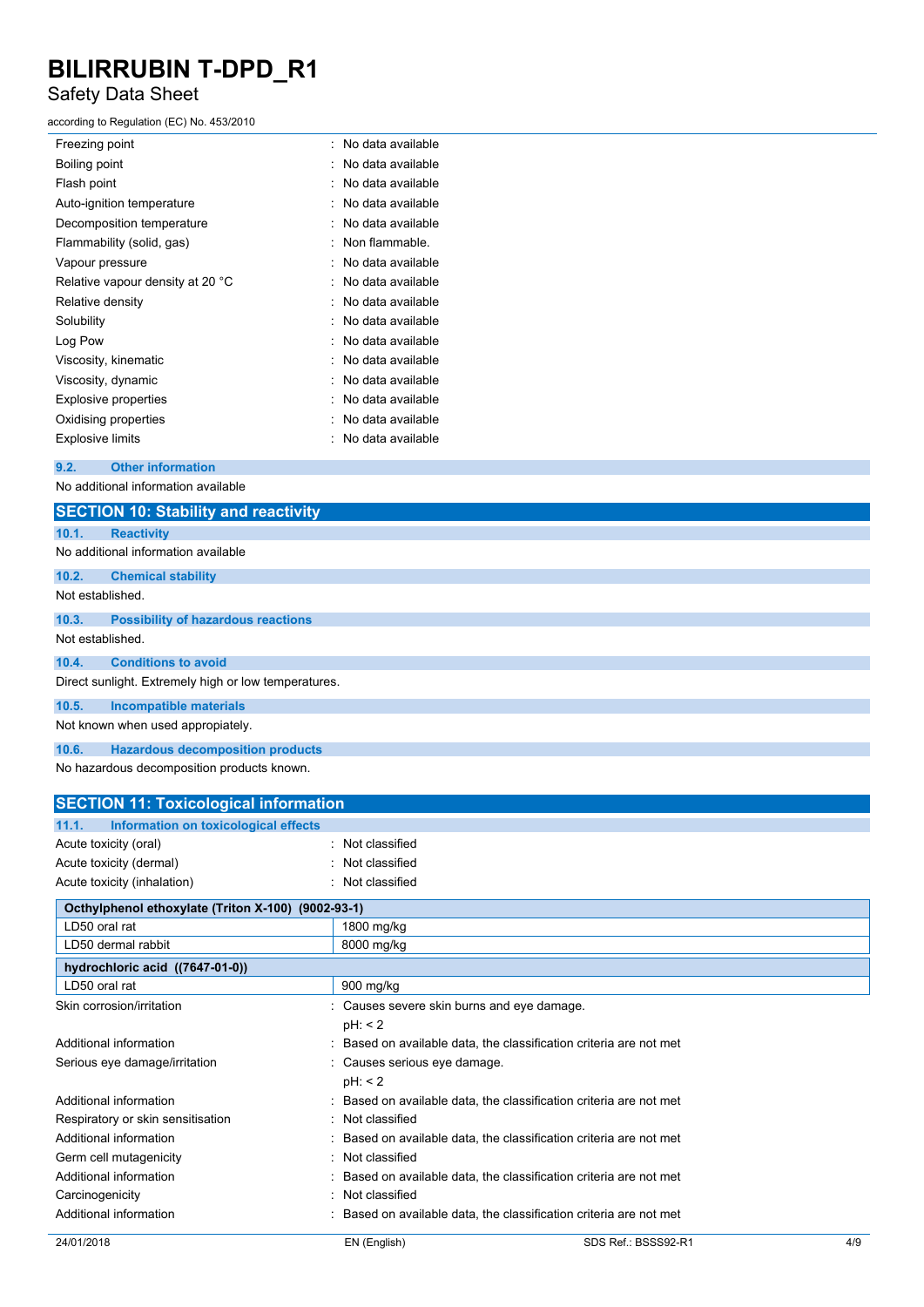## Safety Data Sheet

according to Regulation (EC) No. 453/2010

| Reproductive toxicity                                  | : Not classified                                                    |
|--------------------------------------------------------|---------------------------------------------------------------------|
| Additional information                                 | : Based on available data, the classification criteria are not met  |
|                                                        |                                                                     |
| STOT-single exposure                                   | : Not classified                                                    |
| Additional information                                 | : Based on available data, the classification criteria are not met  |
| STOT-repeated exposure                                 | : Not classified                                                    |
| Additional information                                 | : Based on available data, the classification criteria are not met  |
| Aspiration hazard                                      | : Not classified                                                    |
| Additional information                                 | : Based on available data, the classification criteria are not met  |
| Potential adverse human health effects and<br>symptoms | : Based on available data, the classification criteria are not met. |

| <b>SECTION 12: Ecological information</b>          |                |  |  |
|----------------------------------------------------|----------------|--|--|
| 12.1.<br><b>Toxicity</b>                           |                |  |  |
| Acute aguatic toxicity                             | Not classified |  |  |
| Chronic aquatic toxicity                           | Not classified |  |  |
| Octhylphenol ethoxylate (Triton X-100) (9002-93-1) |                |  |  |
| LC50 fish 1                                        | $8.9$ mg/l     |  |  |
| EC50 Daphnia 1                                     | 26 mg/l        |  |  |

| 12.2.<br><b>Persistence and degradability</b>      |                                                          |
|----------------------------------------------------|----------------------------------------------------------|
| <b>BILIRRUBIN T-DPD R1</b>                         |                                                          |
| Persistence and degradability                      | Not established.                                         |
| Octhylphenol ethoxylate (Triton X-100) (9002-93-1) |                                                          |
| Biochemical oxygen demand (BOD)                    | 36% 28d - Not readily biodegradable (Closed Bottle test) |
| 12.3.<br><b>Bioaccumulative potential</b>          |                                                          |
| <b>BILIRRUBIN T-DPD R1</b>                         |                                                          |
| Bioaccumulative potential                          | Not established.                                         |
| 12.4.<br><b>Mobility in soil</b>                   |                                                          |

No additional information available

| 12.5.                                                    | <b>Results of PBT and vPvB assessment</b> |                                                                                                                                                                                 |  |
|----------------------------------------------------------|-------------------------------------------|---------------------------------------------------------------------------------------------------------------------------------------------------------------------------------|--|
| <b>Component</b>                                         |                                           |                                                                                                                                                                                 |  |
| Octhylphenol ethoxylate (Triton X-100) (9002-<br>$93-1)$ |                                           | This substance/mixture does not meet the PBT criteria of REACH regulation, annex XIII<br>This substance/mixture does not meet the vPvB criteria of REACH requlation, annex XIII |  |
| 12.6.                                                    | Other adverse effects                     |                                                                                                                                                                                 |  |
| Additional information                                   |                                           | Avoid release to the environment                                                                                                                                                |  |

| <b>SECTION 13: Disposal considerations</b> |                                                                         |
|--------------------------------------------|-------------------------------------------------------------------------|
| 13.1.<br>Waste treatment methods           |                                                                         |
| Product/Packaging disposal recommendations | Dispose in a safe manner in accordance with local/national regulations. |
| Ecology - waste materials                  | Avoid release to the environment.                                       |

### **SECTION 14: Transport information**

In accordance with ADR / RID / IMDG / IATA / ADN

| 14.1.<br><b>UN number</b>        |                                               |                                               |     |
|----------------------------------|-----------------------------------------------|-----------------------------------------------|-----|
| UN-No. (ADR)                     | : 3264                                        |                                               |     |
| UN-No. (IMDG)                    | : 3264                                        |                                               |     |
| UN-No. (IATA)                    | : 3264                                        |                                               |     |
| UN-No. (ADN)                     | : 3264                                        |                                               |     |
| UN-No. (RID)                     | $\therefore$ 3264                             |                                               |     |
| 14.2.<br>UN proper shipping name |                                               |                                               |     |
| Proper Shipping Name (ADR)       |                                               | : CORROSIVE LIQUID, ACIDIC, INORGANIC, N.O.S. |     |
| Proper Shipping Name (IMDG)      |                                               | : CORROSIVE LIQUID. ACIDIC. INORGANIC. N.O.S. |     |
| Proper Shipping Name (IATA)      | : Corrosive liquid, acidic, inorganic, n.o.s. |                                               |     |
| Proper Shipping Name (ADN)       |                                               | : CORROSIVE LIQUID. ACIDIC. INORGANIC. N.O.S. |     |
| 24/01/2018                       | EN (English)                                  | SDS Ref.: BSSS92-R1                           | 5/9 |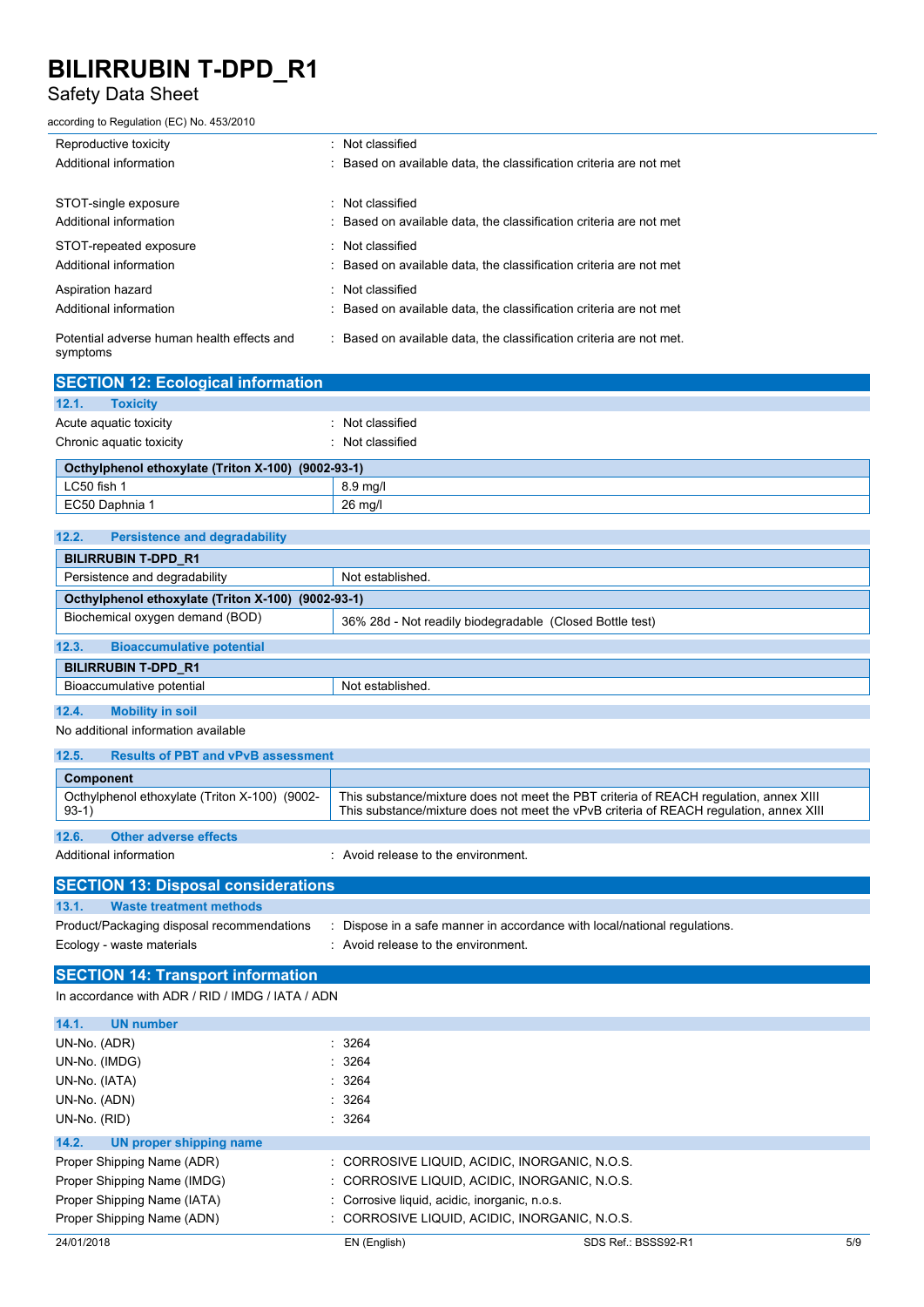## Safety Data Sheet

according to Regulation (EC) No. 453/2010

| Proper Shipping Name (RID)                 | : CORROSIVE LIQUID, ACIDIC, INORGANIC, N.O.S.                                                               |
|--------------------------------------------|-------------------------------------------------------------------------------------------------------------|
| Transport document description (ADR)       | : UN 3264 CORROSIVE LIQUID, ACIDIC, INORGANIC, N.O.S. (Triton X-114 ; hydrochloric acid<br>), 8, III, $(E)$ |
| Transport document description (IMDG)      | $\pm$ UN 3264 CORROSIVE LIQUID, ACIDIC, INORGANIC, N.O.S., 8, III                                           |
| Transport document description (IATA)      | : UN 3264 Corrosive liquid, acidic, inorganic, n.o.s., 8, III                                               |
| Transport document description (ADN)       | $\pm$ UN 3264 CORROSIVE LIQUID, ACIDIC, INORGANIC, N.O.S., 8, III                                           |
| Transport document description (RID)       | $\pm$ UN 3264 CORROSIVE LIQUID, ACIDIC, INORGANIC, N.O.S., 8, III                                           |
| 14.3.<br><b>Transport hazard class(es)</b> |                                                                                                             |
| <b>ADR</b>                                 |                                                                                                             |
| Transport hazard class(es) (ADR)           | $\therefore$ 8                                                                                              |
| Danger labels (ADR)                        | : 8                                                                                                         |
|                                            |                                                                                                             |
|                                            |                                                                                                             |

:

:

:

:

#### **IMDG**

Transport hazard class(es) (IMDG) : 8 Danger labels (IMDG)  $\qquad \qquad : 8$ 

#### **IATA**

Transport hazard class(es) (IATA) : 8 Hazard labels (IATA) : 8

### **ADN**

Transport hazard class(es) (ADN) : 8<br>Danger labels (ADN) : 8 Danger labels (ADN)

### **RID**

Transport hazard class(es) (RID) : 8 Danger labels (RID) : 8

## **14.4. Packing group**

Packing group (ADR) : III Packing group (IMDG) in the set of the set of the set of the set of the set of the set of the set of the set o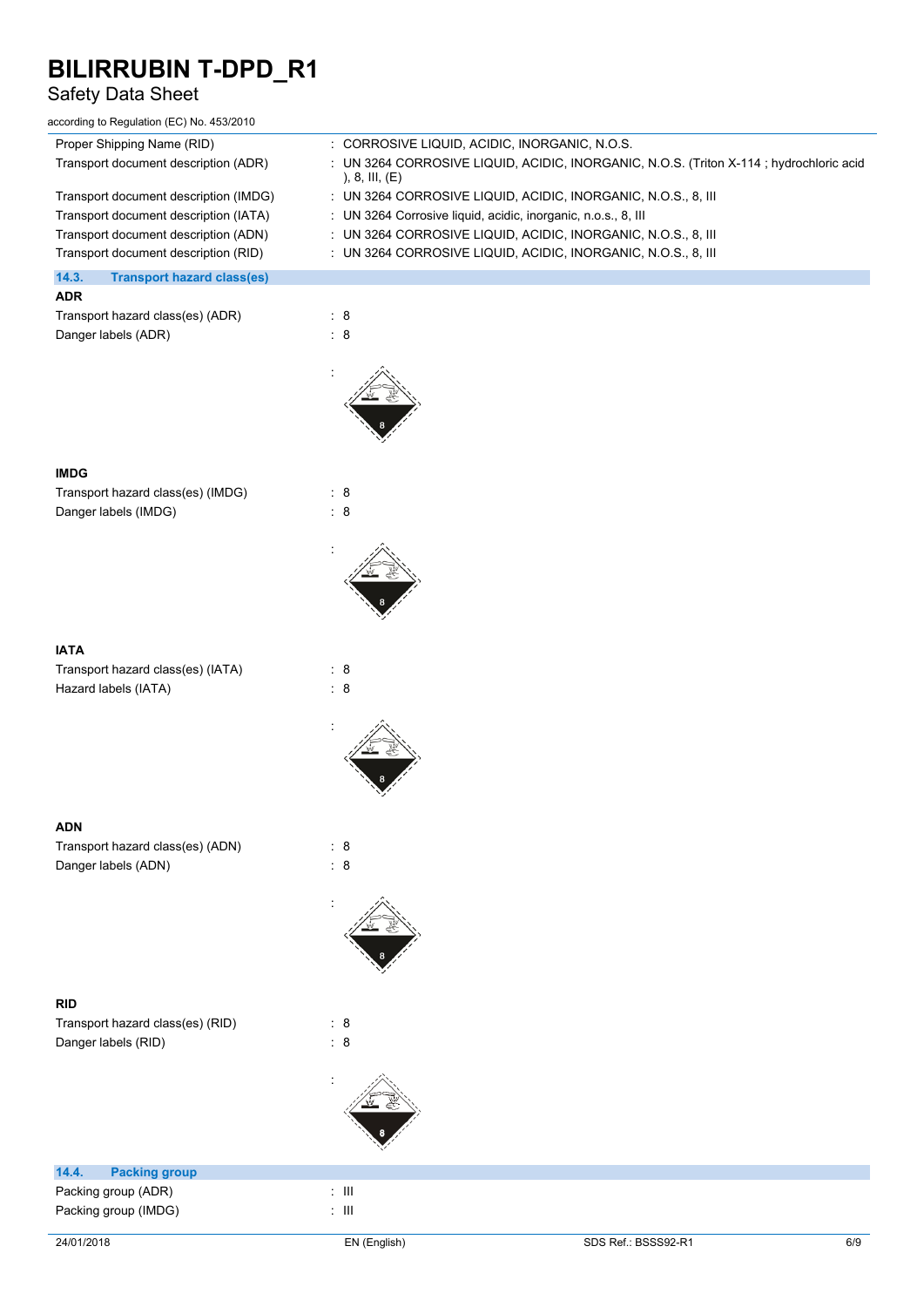# Safety Data Sheet

| according to Regulation (EC) No. 453/2010 |                                          |
|-------------------------------------------|------------------------------------------|
| Packing group (IATA)                      | : III                                    |
| Packing group (ADN)                       | : III                                    |
| Packing group (RID)                       | : III                                    |
| 14.5.<br><b>Environmental hazards</b>     |                                          |
| Dangerous for the environment             | : No                                     |
| Marine pollutant                          | : No                                     |
| Other information                         | : No supplementary information available |

#### $14.6.$ **14.6. Special precautions for user**

|  |  |  | - Overland transport |  |
|--|--|--|----------------------|--|
|--|--|--|----------------------|--|

| 24/01/2018                                                   | EN (English)                                       | SDS Ref.: BSSS92-R1 | 7/9 |
|--------------------------------------------------------------|----------------------------------------------------|---------------------|-----|
| Classification code (ADN)                                    | $\therefore$ C1                                    |                     |     |
| - Inland waterway transport                                  |                                                    |                     |     |
| ERG code (IATA)                                              | : 8L                                               |                     |     |
| Special provisions (IATA)                                    | : A3                                               |                     |     |
| CAO max net quantity (IATA)                                  | : 60L                                              |                     |     |
| CAO packing instructions (IATA)                              | $\therefore$ 856                                   |                     |     |
| PCA max net quantity (IATA)                                  | : 5L                                               |                     |     |
| PCA packing instructions (IATA)                              | : 852                                              |                     |     |
| PCA limited quantity max net quantity (IATA)                 | : 1L                                               |                     |     |
| PCA Limited quantities (IATA)                                | : Y841                                             |                     |     |
| PCA Excepted quantities (IATA)                               | $\therefore$ E1                                    |                     |     |
| - Air transport                                              |                                                    |                     |     |
| Properties and observations (IMDG)                           | : Causes burns to skin, eyes and mucous membranes. |                     |     |
| Stowage and handling (IMDG)                                  | $\therefore$ SW2                                   |                     |     |
| Stowage category (IMDG)                                      |                                                    |                     |     |
| EmS-No. (Spillage)                                           | : A                                                |                     |     |
| EmS-No. (Fire)                                               | : F-A<br>$: S-B$                                   |                     |     |
| Tank special provisions (IMDG)                               | : TP1, TP28                                        |                     |     |
| Tank instructions (IMDG)                                     | : T7                                               |                     |     |
| IBC packing instructions (IMDG)                              | : IBCO3                                            |                     |     |
| Packing instructions (IMDG)                                  | : P001, LP01                                       |                     |     |
| Excepted quantities (IMDG)                                   | : E1                                               |                     |     |
| Limited quantities (IMDG)                                    | : 5L                                               |                     |     |
| Special provisions (IMDG)                                    | : 223, 274                                         |                     |     |
| - Transport by sea                                           |                                                    |                     |     |
| Tunnel restriction code (ADR)                                | $\mathbf{E}$                                       |                     |     |
|                                                              | 80<br>3264                                         |                     |     |
| Orange plates                                                | $\ddot{\phantom{a}}$                               |                     |     |
| Hazard identification number (Kemler No.)                    | : 80                                               |                     |     |
| Special provisions for carriage - Packages<br>(ADR)          | $\therefore$ V12                                   |                     |     |
| Transport category (ADR)                                     | : 3                                                |                     |     |
| Vehicle for tank carriage                                    | : AT                                               |                     |     |
| Tank code (ADR)                                              | : L4BN                                             |                     |     |
| Portable tank and bulk container special<br>provisions (ADR) | $:$ TP1, TP28                                      |                     |     |
| Portable tank and bulk container instructions<br>(ADR)       | : T7                                               |                     |     |
| Mixed packing provisions (ADR)                               | : MP19                                             |                     |     |
| Packing instructions (ADR)                                   | : P001, IBC03, LP01, R001                          |                     |     |
| Excepted quantities (ADR)                                    | $\therefore$ E1                                    |                     |     |
| Limited quantities (ADR)                                     | $\therefore$ 51                                    |                     |     |
| Special provisions (ADR)                                     | : 274                                              |                     |     |
| Classification code (ADR)                                    | : C1                                               |                     |     |
|                                                              |                                                    |                     |     |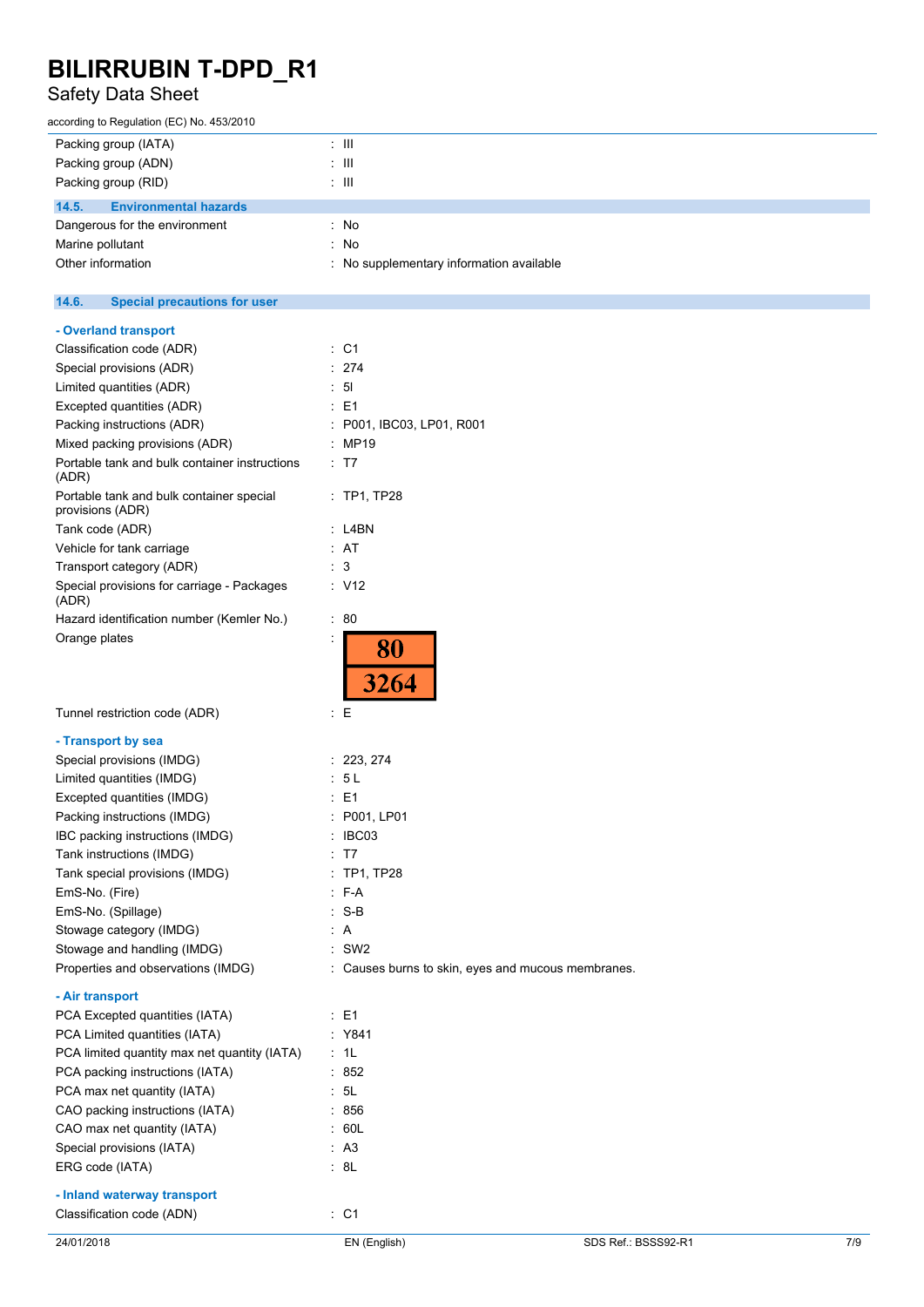## Safety Data Sheet

according to Regulation (EC) No. 453/2010

| Special provisions (ADN)                                     | : 274                     |
|--------------------------------------------------------------|---------------------------|
| Limited quantities (ADN)                                     | : 5L                      |
| Excepted quantities (ADN)                                    | $\therefore$ E1           |
| Carriage permitted (ADN)                                     | : T                       |
| Equipment required (ADN)                                     | $:$ PP, EP                |
| Number of blue cones/lights (ADN)                            | $\therefore$ 0            |
| - Rail transport                                             |                           |
| Classification code (RID)                                    | $\therefore$ C1           |
| Special provisions (RID)                                     | : 274                     |
| Limited quantities (RID)                                     | : 5L                      |
| Excepted quantities (RID)                                    | $\therefore$ E1           |
| Packing instructions (RID)                                   | : P001, IBC03, LP01, R001 |
| Mixed packing provisions (RID)                               | : MP19                    |
| Portable tank and bulk container instructions<br>(RID)       | : T7                      |
| Portable tank and bulk container special<br>provisions (RID) | $:$ TP1, TP28             |
| Tank codes for RID tanks (RID)                               | : L4BN                    |
| Transport category (RID)                                     | : 3                       |
| Special provisions for carriage - Packages<br>(RID)          | $\therefore$ W12          |
| Colis express (express parcels) (RID)                        | $\therefore$ CE8          |
| Hazard identification number (RID)                           | : 80                      |
|                                                              |                           |

**14.7. Transport in bulk according to Annex II of Marpol and the IBC Code**

#### Not applicable

### **SECTION 15: Regulatory information**

**15.1. Safety, health and environmental regulations/legislation specific for the substance or mixture**

#### **15.1.1. EU-Regulations**

Contains no REACH substances with Annex XVII restrictions

Contains a substance on the REACH candidate list in concentration ≥ 0.1% or with a lower specific limit: (1,1,3,3-tretrametil)fenil-polietilen gicol (Triton X-114) (CAS 9036-19-5), Octhylphenol ethoxylate (Triton X-100) (CAS 9002-93-1)

#### Contains REACH Annex XIV substances:

| Substance name                                                                      | Authorisation number | Sunset date | REACH authorisation exemptions |
|-------------------------------------------------------------------------------------|----------------------|-------------|--------------------------------|
| (1,1,3,3-tretrametil)fenil-polietilen<br>qicol (Triton X-114) (CAS 9036-<br>$19-5)$ |                      | 04/01/2021  |                                |
| Octhylphenol ethoxylate (Triton X-<br>100) (CAS 9002-93-1)                          |                      | 04/01/2021  |                                |

#### **15.1.2. National regulations**

No additional information available

#### **15.2. Chemical safety assessment**

No chemical safety assessment has been carried out

### **SECTION 16: Other information**

#### Indication of changes:

Transport information.

| <b>Section</b>                      | <b>Changed item</b>                                                | Change                                                                                                    | <b>Comments</b>                                                                                                                                                                 |
|-------------------------------------|--------------------------------------------------------------------|-----------------------------------------------------------------------------------------------------------|---------------------------------------------------------------------------------------------------------------------------------------------------------------------------------|
| 14                                  | <b>CLASSIFICATION</b><br><b>ACCORDING</b><br>ADR/RID/IMDG/IATA/ADN | Modified                                                                                                  | Change of transport requirements                                                                                                                                                |
| Data sources                        |                                                                    | $\pm$ REGULATION (EC) No 1272/2008 OF THE EUROPEAN PARLIAMENT AND OF THE<br>Regulation (EC) No 1907/2006. | COUNCIL of 16 December 2008 on classification, labelling and packaging of substances and<br>mixtures, amending and repealing Directives 67/548/EEC and 1999/45/EC, and amending |
| Other information                   | : None                                                             |                                                                                                           |                                                                                                                                                                                 |
| Full text of H- and EUH-statements: |                                                                    |                                                                                                           |                                                                                                                                                                                 |
| 24/01/2018                          | EN (English)                                                       |                                                                                                           | SDS Ref.: BSSS92-R1<br>8/9                                                                                                                                                      |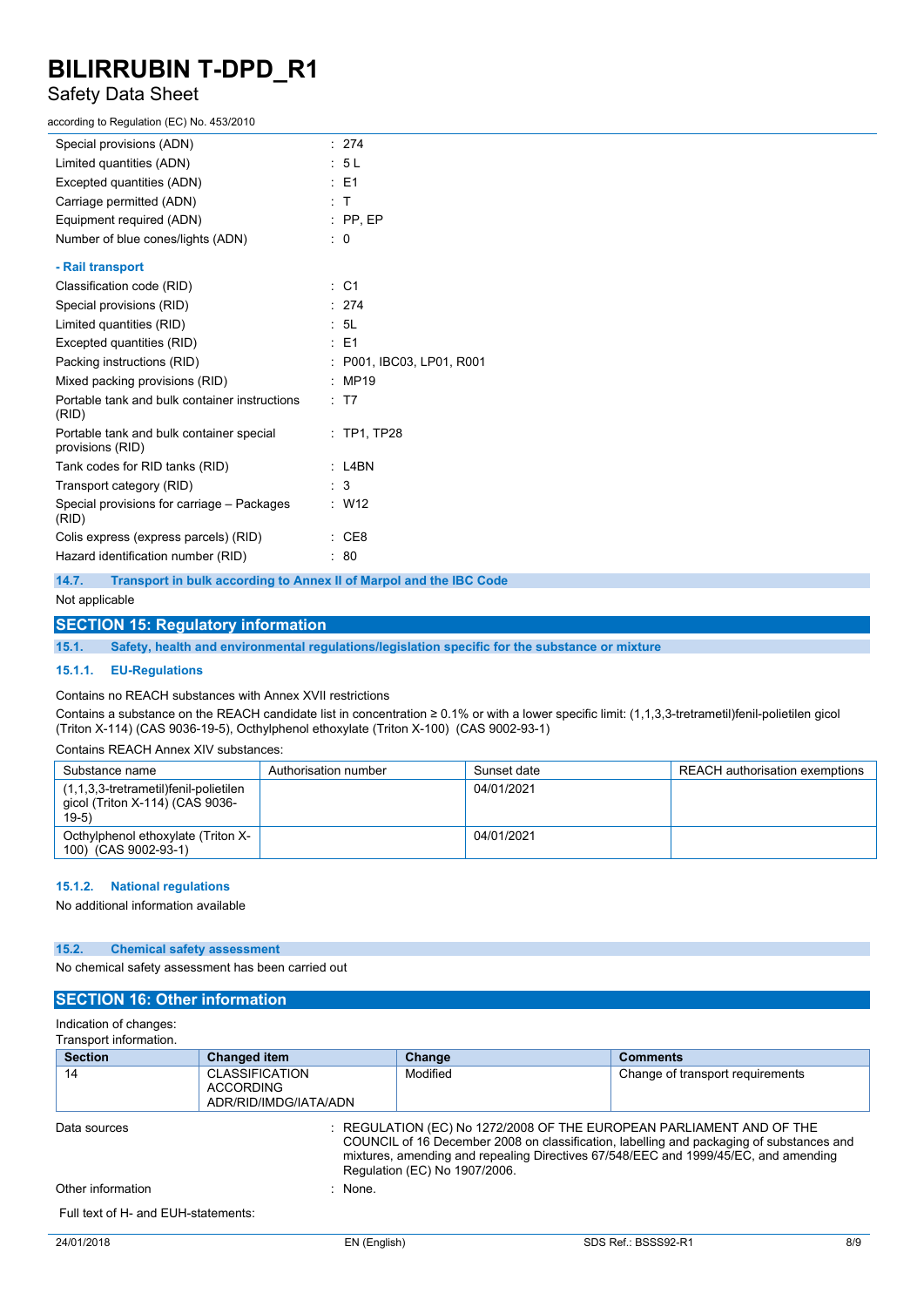## Safety Data Sheet

#### according to Regulation (EC) No. 453/2010

| Acute Tox. 4 (Oral) | Acute toxicity (oral), Category 4                                                          |
|---------------------|--------------------------------------------------------------------------------------------|
| Aquatic Chronic 2   | Hazardous to the aquatic environment - Chronic Hazard, Category 2                          |
| Eve Irrit. 2        | Serious eye damage/eye irritation, Category 2                                              |
| Met. Corr. 1        | Corrosive to metals, Category 1                                                            |
| Skin Corr. 1B       | Skin corrosion/irritation, Category 1B                                                     |
| STOT SE 3           | Specific target organ toxicity - Single exposure, Category 3, Respiratory tract irritation |
| H <sub>290</sub>    | May be corrosive to metals.                                                                |
| H302                | Harmful if swallowed.                                                                      |
| H314                | Causes severe skin burns and eye damage.                                                   |
| H318                | Causes serious eye damage.                                                                 |
| H319                | Causes serious eye irritation.                                                             |
| H335                | May cause respiratory irritation.                                                          |
| H411                | Toxic to aquatic life with long lasting effects.                                           |

Classification and procedure used to derive the classification for mixtures according to Regulation (EC) 1272/2008 [CLP]:

| Met. Corr.    | H <sub>290</sub> | Calculation method    |
|---------------|------------------|-----------------------|
| Skin Corr, 1A | H314             | On basis of test data |
| Eve Dam.      | H318             | On basis of test data |

#### SDS EU (REACH Annex II)

This information is based on our current knowledge and is intended to describe the product for the purposes of health, safety and environmental requirements only. It should not therefore be<br>construed as guaranteeing any sp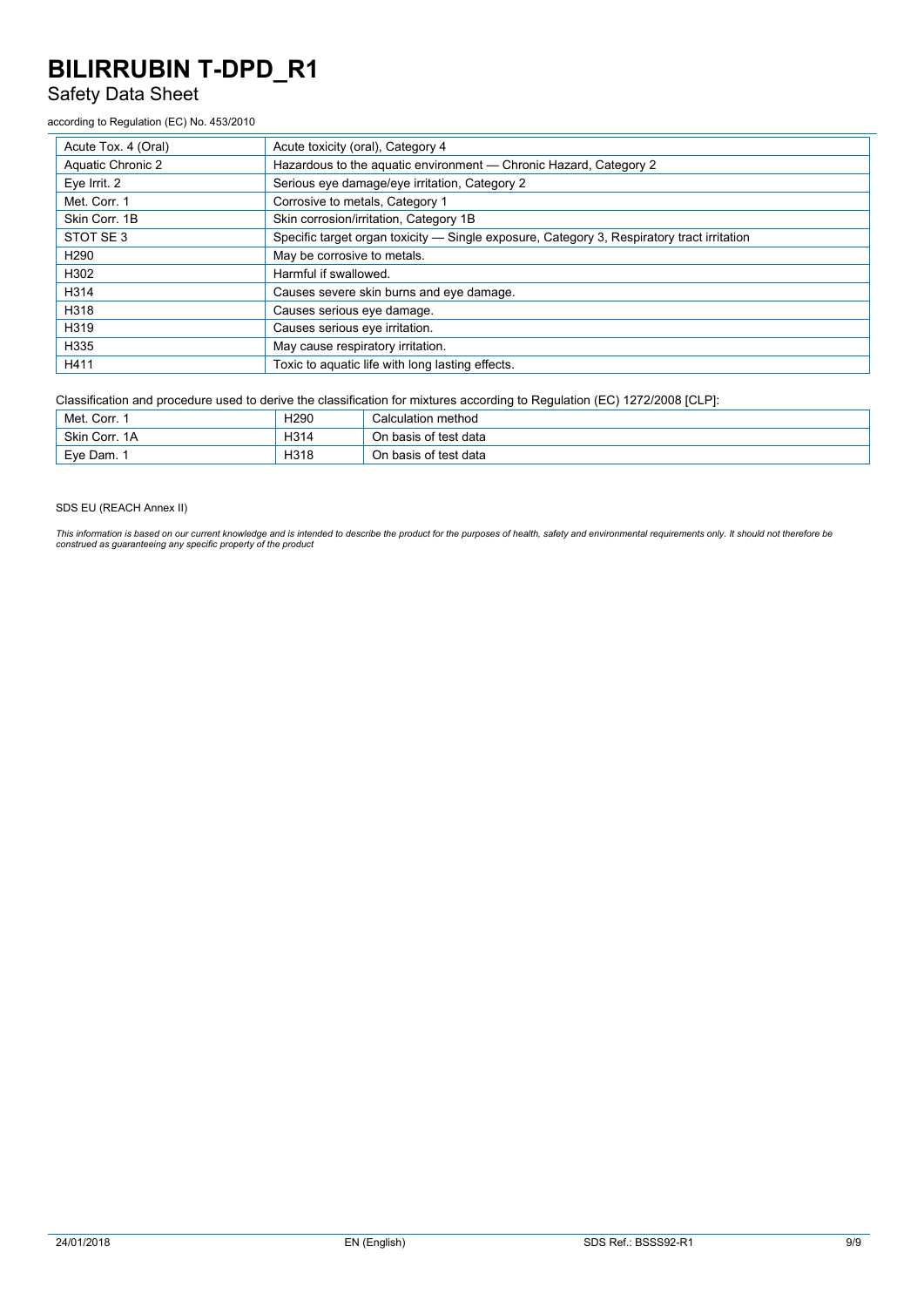

Safety Data Sheet

according to Regulation (EC) No. 453/2010 Date of issue: 23/01/2017 Revision date: 23/01/2017 Supersedes: 24/05/2016 Version: 2.0

| SECTION 1: Identification of the substance/mixture and of the company/undertaking    |                                                                               |                                                                                                                                                                                    |     |
|--------------------------------------------------------------------------------------|-------------------------------------------------------------------------------|------------------------------------------------------------------------------------------------------------------------------------------------------------------------------------|-----|
| <b>Product identifier</b><br>1.1.                                                    |                                                                               |                                                                                                                                                                                    |     |
| Product form                                                                         | : Mixture                                                                     |                                                                                                                                                                                    |     |
| Product name                                                                         | BILIRRUBIN T-DPD_R2                                                           |                                                                                                                                                                                    |     |
| Product group                                                                        | : This SDS applies for any reference of this product.                         |                                                                                                                                                                                    |     |
|                                                                                      |                                                                               |                                                                                                                                                                                    |     |
| 1.2.                                                                                 | Relevant identified uses of the substance or mixture and uses advised against |                                                                                                                                                                                    |     |
| 1.2.1.<br><b>Relevant identified uses</b>                                            |                                                                               |                                                                                                                                                                                    |     |
| Industrial/Professional use spec                                                     | : In vitro diagnostics use                                                    |                                                                                                                                                                                    |     |
| 1.2.2.<br><b>Uses advised against</b>                                                |                                                                               |                                                                                                                                                                                    |     |
| No additional information available                                                  |                                                                               |                                                                                                                                                                                    |     |
| 1.3.<br>Details of the supplier of the safety data sheet                             |                                                                               |                                                                                                                                                                                    |     |
| SPINREACT, S.A.U.                                                                    |                                                                               |                                                                                                                                                                                    |     |
| Ctra. Santa Coloma, 7                                                                |                                                                               |                                                                                                                                                                                    |     |
| E-17176 Sant Esteve de Bas (GIRONA) - SPAIN<br>T +34 972 690 800 - F +34 972 690 099 |                                                                               |                                                                                                                                                                                    |     |
| spinreact@spinreact.com - www.spinreact.com                                          |                                                                               |                                                                                                                                                                                    |     |
| 1.4.<br><b>Emergency telephone number</b>                                            |                                                                               |                                                                                                                                                                                    |     |
| Emergency number                                                                     | $: +34972690800$                                                              |                                                                                                                                                                                    |     |
|                                                                                      |                                                                               |                                                                                                                                                                                    |     |
| <b>SECTION 2: Hazards identification</b>                                             |                                                                               |                                                                                                                                                                                    |     |
| 2.1.<br><b>Classification of the substance or mixture</b>                            |                                                                               |                                                                                                                                                                                    |     |
| Classification according to Regulation (EC) No. 1272/2008 [CLP]                      |                                                                               |                                                                                                                                                                                    |     |
| Corrosive to metals, Category 1                                                      | H <sub>290</sub>                                                              |                                                                                                                                                                                    |     |
| Skin corrosion/irritation, Category 1A                                               | H314                                                                          |                                                                                                                                                                                    |     |
| Serious eye damage/eye irritation, Category H318                                     |                                                                               |                                                                                                                                                                                    |     |
| 1                                                                                    |                                                                               |                                                                                                                                                                                    |     |
| Full text of H statements : see section 16                                           |                                                                               |                                                                                                                                                                                    |     |
|                                                                                      |                                                                               |                                                                                                                                                                                    |     |
| Adverse physicochemical, human health and environmental effects                      |                                                                               |                                                                                                                                                                                    |     |
| No additional information available                                                  |                                                                               |                                                                                                                                                                                    |     |
| 2.2.<br><b>Label elements</b>                                                        |                                                                               |                                                                                                                                                                                    |     |
| Labelling according to Regulation (EC) No. 1272/2008 [CLP]                           |                                                                               |                                                                                                                                                                                    |     |
| Hazard pictograms (CLP)                                                              |                                                                               |                                                                                                                                                                                    |     |
|                                                                                      |                                                                               |                                                                                                                                                                                    |     |
|                                                                                      |                                                                               |                                                                                                                                                                                    |     |
|                                                                                      |                                                                               |                                                                                                                                                                                    |     |
|                                                                                      | GHS05                                                                         |                                                                                                                                                                                    |     |
| Signal word (CLP)                                                                    | Danger                                                                        |                                                                                                                                                                                    |     |
| Hazardous ingredients                                                                |                                                                               | hydrochloric acid; 2,4-DICHLOROBENZENEDIAZONIUM 1,5-NAPHTHALENE                                                                                                                    |     |
|                                                                                      | DISULFONATE HYDRATE (2,4-DPD)                                                 |                                                                                                                                                                                    |     |
| Hazard statements (CLP)                                                              | : H290 - May be corrosive to metals.                                          |                                                                                                                                                                                    |     |
|                                                                                      | H314 - Causes severe skin burns and eye damage.                               |                                                                                                                                                                                    |     |
| Precautionary statements (CLP)                                                       |                                                                               | P280 - Wear protective gloves/protective clothing/eye protection/face protection.<br>P501 - Dispose of contents in an appropriate container observing applicable local regulations |     |
|                                                                                      |                                                                               |                                                                                                                                                                                    |     |
|                                                                                      |                                                                               |                                                                                                                                                                                    |     |
| <b>Other hazards</b><br>2.3.                                                         |                                                                               |                                                                                                                                                                                    |     |
| Other hazards not contributing to the<br>classification                              | : None under normal conditions.                                               |                                                                                                                                                                                    |     |
|                                                                                      |                                                                               |                                                                                                                                                                                    |     |
| <b>SECTION 3: Composition/information on ingredients</b>                             |                                                                               |                                                                                                                                                                                    |     |
| 3.1.<br><b>Substances</b>                                                            |                                                                               |                                                                                                                                                                                    |     |
| Not applicable                                                                       |                                                                               |                                                                                                                                                                                    |     |
|                                                                                      |                                                                               |                                                                                                                                                                                    |     |
| 3.2.<br><b>Mixtures</b>                                                              |                                                                               |                                                                                                                                                                                    |     |
| 24/01/2018                                                                           | EN (English)                                                                  | SDS Ref.: BSSS92-R2                                                                                                                                                                | 1/8 |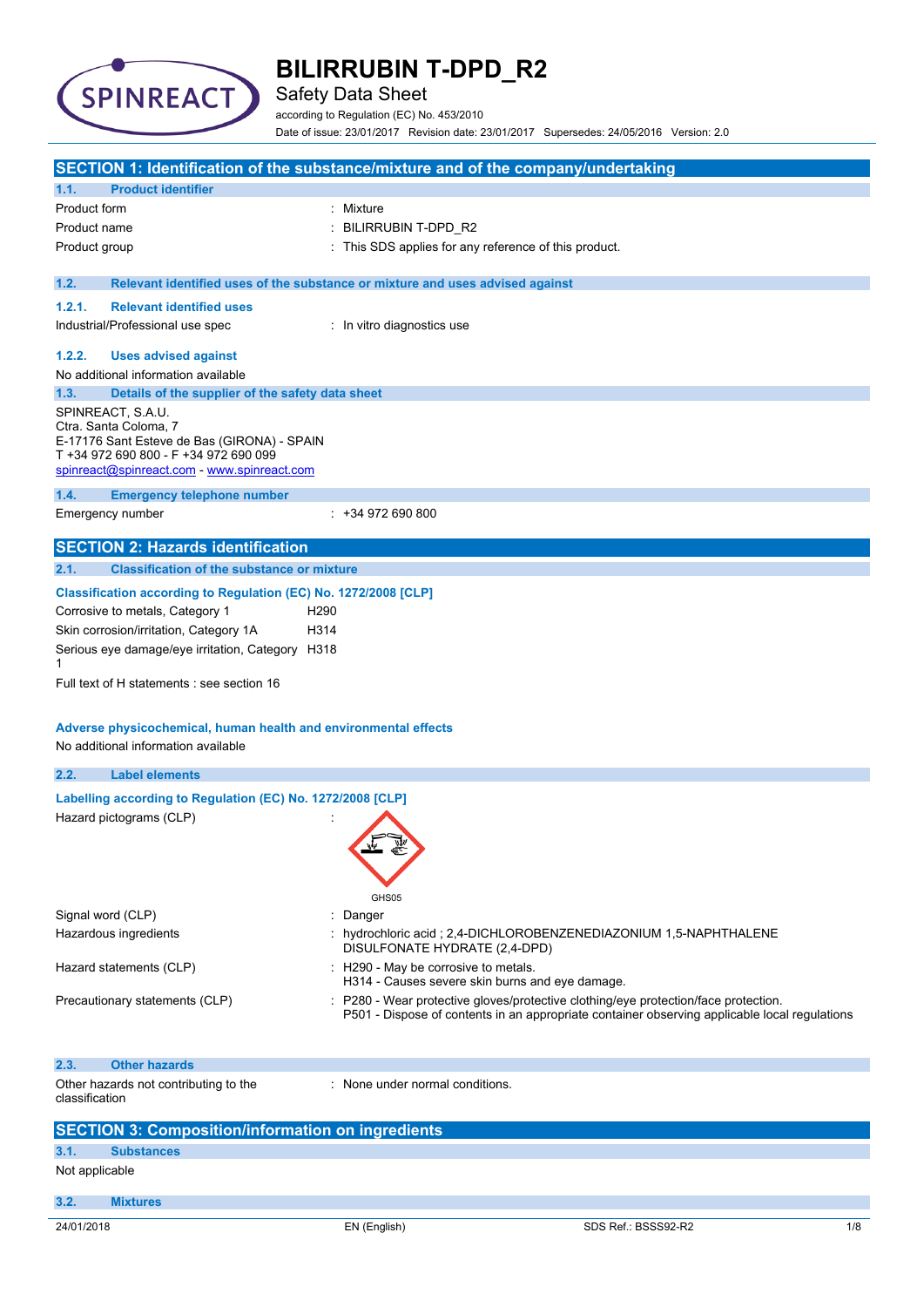## Safety Data Sheet

according to Regulation (EC) No. 453/2010

| <b>Name</b>                                                                   | <b>Product identifier</b>                                                                                 | $\frac{9}{6}$ | <b>Classification according to</b><br><b>Regulation (EC) No.</b><br>1272/2008 [CLP]                                                                                     |
|-------------------------------------------------------------------------------|-----------------------------------------------------------------------------------------------------------|---------------|-------------------------------------------------------------------------------------------------------------------------------------------------------------------------|
| hydrochloric acid                                                             | (CAS-No.) (7647-01-0)<br>(EC-No.) 231-595-7<br>(EC Index-No.) 017-002-01-X<br>(REACH-no) 01-2119484862-27 | $1 - 3$       | Met. Corr. 1. H290<br>Skin Corr. 1B. H314<br>STOT SE 3, H335                                                                                                            |
| 2,4-DICHLOROBENZENEDIAZONIUM 1,5-NAPHTHALENE<br>DISULFONATE HYDRATE (2,4-DPD) | (CAS-No.) 123333-91-5                                                                                     | $0.1 - 0.5$   | Skin Corr. 1A. H314                                                                                                                                                     |
| <b>Specific concentration limits:</b>                                         |                                                                                                           |               |                                                                                                                                                                         |
| <b>Name</b>                                                                   | <b>Product identifier</b>                                                                                 |               | <b>Specific concentration limits</b>                                                                                                                                    |
| hydrochloric acid                                                             | (CAS-No.) (7647-01-0)<br>(EC-No.) 231-595-7<br>(EC Index-No.) 017-002-01-X<br>(REACH-no) 01-2119484862-27 |               | (C >= 0.1) Met. Corr. 1, H290<br>10 = < C < 25) Skin Irrit. 2, H315<br>10 = < C < 25) Eye Irrit. 2, H319<br>(C > = 10) STOT SE 3, H335<br>(C >= 25) Skin Corr. 1B, H314 |

### Full text of H-statements: see section 16

|                                               | <b>SECTION 4: First aid measures</b>                                                                    |  |                                                                                                                                                                        |
|-----------------------------------------------|---------------------------------------------------------------------------------------------------------|--|------------------------------------------------------------------------------------------------------------------------------------------------------------------------|
| 4.1.                                          | <b>Description of first aid measures</b>                                                                |  |                                                                                                                                                                        |
|                                               | First-aid measures general                                                                              |  | Never give anything by mouth to an unconscious person. If you feel unwell, seek medical<br>advice (show the label where possible).                                     |
|                                               | First-aid measures after inhalation                                                                     |  | Assure fresh air breathing. Allow the victim to rest.                                                                                                                  |
|                                               | First-aid measures after skin contact                                                                   |  | Remove affected clothing and wash all exposed skin area with mild soap and water, followed<br>by warm water rinse.                                                     |
|                                               | First-aid measures after eye contact                                                                    |  | Rinse immediately with plenty of water. Obtain medical attention if pain, blinking or redness<br>persists.                                                             |
|                                               | First-aid measures after ingestion                                                                      |  | Rinse mouth. Do NOT induce vomiting. Obtain emergency medical attention.                                                                                               |
| 4.2.                                          | Most important symptoms and effects, both acute and delayed                                             |  |                                                                                                                                                                        |
|                                               | Symptoms/effects                                                                                        |  | Not expected to present a significant hazard under anticipated conditions of normal use.                                                                               |
| 4.3.                                          |                                                                                                         |  | Indication of any immediate medical attention and special treatment needed                                                                                             |
|                                               | No additional information available                                                                     |  |                                                                                                                                                                        |
|                                               | <b>SECTION 5: Firefighting measures</b>                                                                 |  |                                                                                                                                                                        |
| 5.1.                                          | <b>Extinguishing media</b>                                                                              |  |                                                                                                                                                                        |
|                                               | Suitable extinguishing media                                                                            |  | : Foam. Dry powder. Carbon dioxide. Water spray. Sand.                                                                                                                 |
|                                               | Unsuitable extinguishing media                                                                          |  | Do not use a heavy water stream.                                                                                                                                       |
| 5.2.                                          | Special hazards arising from the substance or mixture                                                   |  |                                                                                                                                                                        |
|                                               | No additional information available                                                                     |  |                                                                                                                                                                        |
| 5.3.                                          | <b>Advice for firefighters</b>                                                                          |  |                                                                                                                                                                        |
|                                               | Firefighting instructions                                                                               |  | Use water spray or fog for cooling exposed containers. Exercise caution when fighting any<br>chemical fire. Prevent fire fighting water from entering the environment. |
|                                               | Protection during firefighting                                                                          |  | : Do not enter fire area without proper protective equipment, including respiratory protection.                                                                        |
| <b>SECTION 6: Accidental release measures</b> |                                                                                                         |  |                                                                                                                                                                        |
| 6.1.                                          | Personal precautions, protective equipment and emergency procedures                                     |  |                                                                                                                                                                        |
| 6.1.1.                                        | For non-emergency personnel                                                                             |  |                                                                                                                                                                        |
|                                               | Emergency procedures                                                                                    |  | : Evacuate unnecessary personnel.                                                                                                                                      |
| 6.1.2.                                        | For emergency responders                                                                                |  |                                                                                                                                                                        |
|                                               | Protective equipment                                                                                    |  | Equip cleanup crew with proper protection.                                                                                                                             |
|                                               | Emergency procedures                                                                                    |  | Ventilate area.                                                                                                                                                        |
| 6.2.                                          | <b>Environmental precautions</b>                                                                        |  |                                                                                                                                                                        |
|                                               | Prevent entry to sewers and public waters. Notify authorities if liquid enters sewers or public waters. |  |                                                                                                                                                                        |
| 6.3.                                          | Methods and material for containment and cleaning up                                                    |  |                                                                                                                                                                        |
|                                               | Methods for cleaning up                                                                                 |  | : Soak up spills with inert solids, such as clay or diatomaceous earth as soon as possible. Collect<br>spillage. Store away from other materials.                      |
| 6.4.                                          | <b>Reference to other sections</b>                                                                      |  |                                                                                                                                                                        |
|                                               | $\sim$ $\sim$                                                                                           |  |                                                                                                                                                                        |

See Heading 8. Exposure controls and personal protection.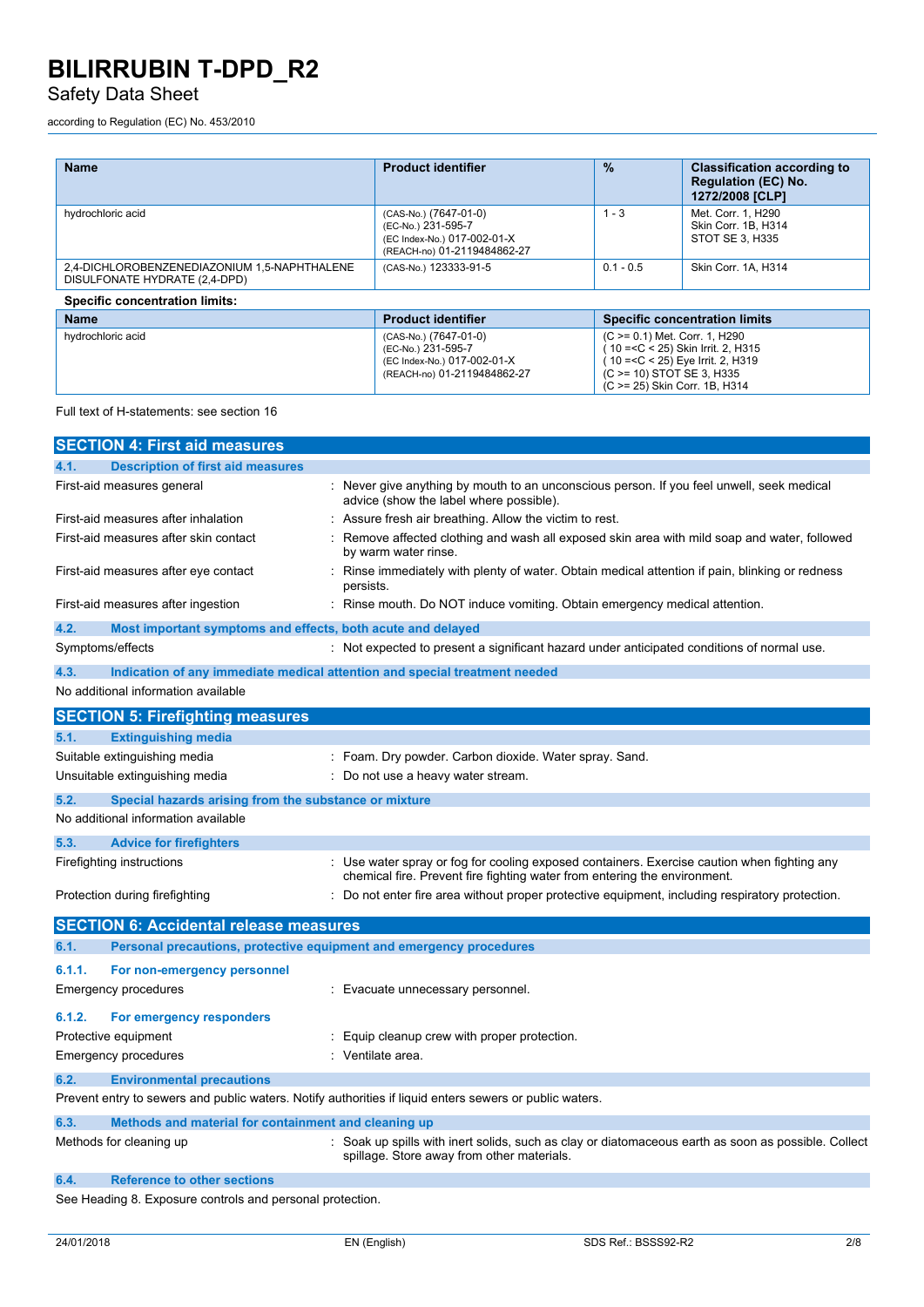## Safety Data Sheet

according to Regulation (EC) No. 453/2010

| <b>SECTION 7: Handling and storage</b>                               |                                                                                                                                                                                                        |
|----------------------------------------------------------------------|--------------------------------------------------------------------------------------------------------------------------------------------------------------------------------------------------------|
| <b>Precautions for safe handling</b><br>7.1.                         |                                                                                                                                                                                                        |
| Precautions for safe handling                                        | : Wash hands and other exposed areas with mild soap and water before eating, drinking or<br>smoking and when leaving work. Provide good ventilation in process area to prevent formation<br>of vapour. |
| 7.2.<br>Conditions for safe storage, including any incompatibilities |                                                                                                                                                                                                        |
| Storage conditions                                                   | : Keep only in the original container in a cool, well ventilated place away from : Heat sources.<br>Keep container closed when not in use.                                                             |
| Incompatible products                                                | : Strong bases. Strong acids.                                                                                                                                                                          |
| Incompatible materials                                               | : Sources of ignition. Direct sunlight.                                                                                                                                                                |

## **7.3. Specific end use(s)**

No additional information available

### **SECTION 8: Exposure controls/personal protection**

## **8.1. Control parameters**

| hydrochloric acid ((7647-01-0)) |                                 |                         |  |
|---------------------------------|---------------------------------|-------------------------|--|
| EU                              | Local name                      | Hydrogen chloride       |  |
| EU                              | IOELV TWA (mg/m <sup>3</sup> )  | $8 \text{ mg/m}^3$      |  |
| EU                              | IOELV TWA (ppm)                 | 5 ppm                   |  |
| EU                              | IOELV STEL (mg/m <sup>3</sup> ) | $15 \text{ mg/m}^3$     |  |
| EU                              | IOELV STEL (ppm)                | $10$ ppm                |  |
| Spain                           | Local name                      | Cloruro de hidrógeno    |  |
| Spain                           | $VLA-ED$ (mg/m <sup>3</sup> )   | $7.6$ mg/m <sup>3</sup> |  |
| Spain                           | VLA-ED (ppm)                    | 5 ppm                   |  |
| Spain                           | $VLA-EC$ (mg/m <sup>3</sup> )   | 15 mg/ $m3$             |  |
| Spain                           | VLA-EC (ppm)                    | 10 ppm                  |  |
| Spain                           | <b>Notes</b>                    | VLI                     |  |

### **8.2. Exposure controls**

### **Personal protective equipment:**

Avoid all unnecessary exposure.

#### **Hand protection:**

Wear protective gloves.

#### **Eye protection:**

Chemical goggles or safety glasses

### **Respiratory protection:**

Wear appropriate mask

#### **Other information:**

Do not eat, drink or smoke during use.

| <b>SECTION 9: Physical and chemical properties</b>            |                     |  |  |
|---------------------------------------------------------------|---------------------|--|--|
| Information on basic physical and chemical properties<br>9.1. |                     |  |  |
| Physical state                                                | $:$ Liquid          |  |  |
| Appearance                                                    | : Transparent.      |  |  |
| Colour                                                        | : Slightly peach.   |  |  |
| Odour                                                         | : Odorless.         |  |  |
| Odour threshold                                               | : No data available |  |  |
| рH                                                            | $\therefore$ < 2    |  |  |
| Relative evaporation rate (butylacetate=1)                    | : No data available |  |  |
| Melting point                                                 | : No data available |  |  |
| Freezing point                                                | : No data available |  |  |
| Boiling point                                                 | : No data available |  |  |
| Flash point                                                   | No data available   |  |  |
| Auto-ignition temperature                                     | No data available   |  |  |
| Decomposition temperature                                     | No data available   |  |  |
|                                                               |                     |  |  |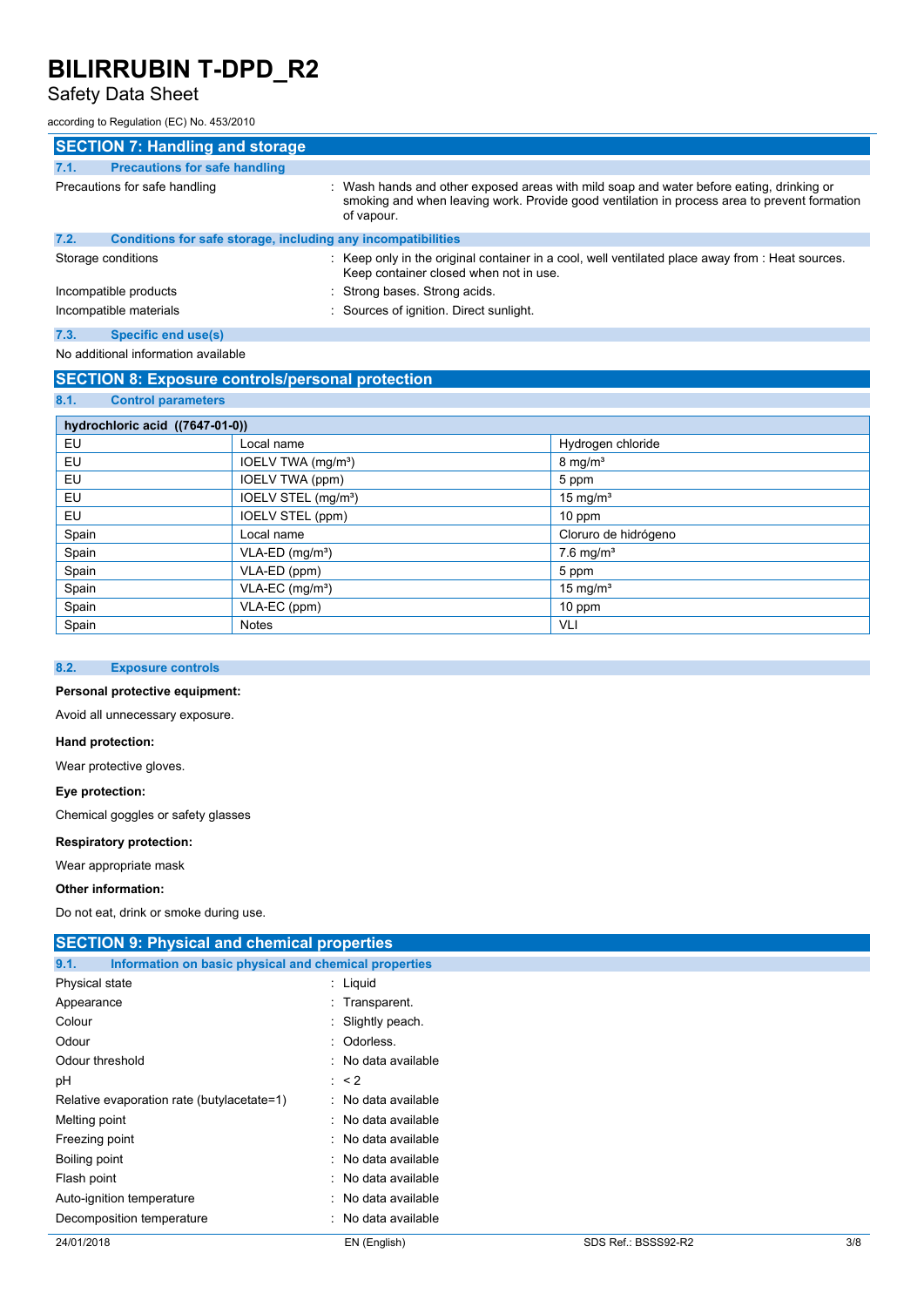## Safety Data Sheet

#### according to Regulation (EC) No. 453/2010

| Flammability (solid, gas)        | : Non flammable.    |
|----------------------------------|---------------------|
| Vapour pressure                  | ∴ No data available |
| Relative vapour density at 20 °C | : No data available |
| Relative density                 | ∴ No data available |
| Solubility                       | : No data available |
| Log Pow                          | : No data available |
| Viscosity, kinematic             | : No data available |
| Viscosity, dynamic               | : No data available |
| <b>Explosive properties</b>      | : No data available |
| Oxidising properties             | : No data available |
| <b>Explosive limits</b>          | : No data available |

### **9.2. Other information**

No additional information available

|                                                      | <b>SECTION 10: Stability and reactivity</b> |  |  |  |
|------------------------------------------------------|---------------------------------------------|--|--|--|
| 10.1.                                                | <b>Reactivity</b>                           |  |  |  |
|                                                      | No additional information available         |  |  |  |
| 10.2.                                                | <b>Chemical stability</b>                   |  |  |  |
| Not established.                                     |                                             |  |  |  |
| 10.3.                                                | <b>Possibility of hazardous reactions</b>   |  |  |  |
| Not established.                                     |                                             |  |  |  |
| 10.4.                                                | <b>Conditions to avoid</b>                  |  |  |  |
| Direct sunlight. Extremely high or low temperatures. |                                             |  |  |  |
| 10.5.                                                | <b>Incompatible materials</b>               |  |  |  |
|                                                      | Not known when used appropiately.           |  |  |  |
| 10.6.                                                | <b>Hazardous decomposition products</b>     |  |  |  |
|                                                      | No hazardous decomposition products known.  |  |  |  |

| Information on toxicological effects<br>11.1.<br>: Not classified<br>Acute toxicity (oral)<br>Not classified<br>Acute toxicity (dermal)<br>Not classified<br>Acute toxicity (inhalation)<br>hydrochloric acid ((7647-01-0))<br>LD50 oral rat<br>900 mg/kg |
|-----------------------------------------------------------------------------------------------------------------------------------------------------------------------------------------------------------------------------------------------------------|
|                                                                                                                                                                                                                                                           |
|                                                                                                                                                                                                                                                           |
|                                                                                                                                                                                                                                                           |
|                                                                                                                                                                                                                                                           |
|                                                                                                                                                                                                                                                           |
|                                                                                                                                                                                                                                                           |
| Skin corrosion/irritation<br>: Causes severe skin burns and eye damage.                                                                                                                                                                                   |
| pH: 2                                                                                                                                                                                                                                                     |
| Additional information<br>Based on available data, the classification criteria are not met                                                                                                                                                                |
| Serious eye damage/irritation<br>: Causes serious eye damage.                                                                                                                                                                                             |
| pH: 2                                                                                                                                                                                                                                                     |
| Additional information<br>Based on available data, the classification criteria are not met                                                                                                                                                                |
| Respiratory or skin sensitisation<br>Not classified                                                                                                                                                                                                       |
| Additional information<br>Based on available data, the classification criteria are not met                                                                                                                                                                |
| Not classified<br>Germ cell mutagenicity                                                                                                                                                                                                                  |
| Additional information<br>Based on available data, the classification criteria are not met                                                                                                                                                                |
| Not classified<br>Carcinogenicity                                                                                                                                                                                                                         |
| Additional information<br>Based on available data, the classification criteria are not met                                                                                                                                                                |
| Not classified<br>Reproductive toxicity                                                                                                                                                                                                                   |
| Additional information<br>Based on available data, the classification criteria are not met                                                                                                                                                                |
| STOT-single exposure<br>: Not classified                                                                                                                                                                                                                  |
| Additional information<br>Based on available data, the classification criteria are not met                                                                                                                                                                |
| Not classified<br>STOT-repeated exposure                                                                                                                                                                                                                  |
| Additional information<br>Based on available data, the classification criteria are not met                                                                                                                                                                |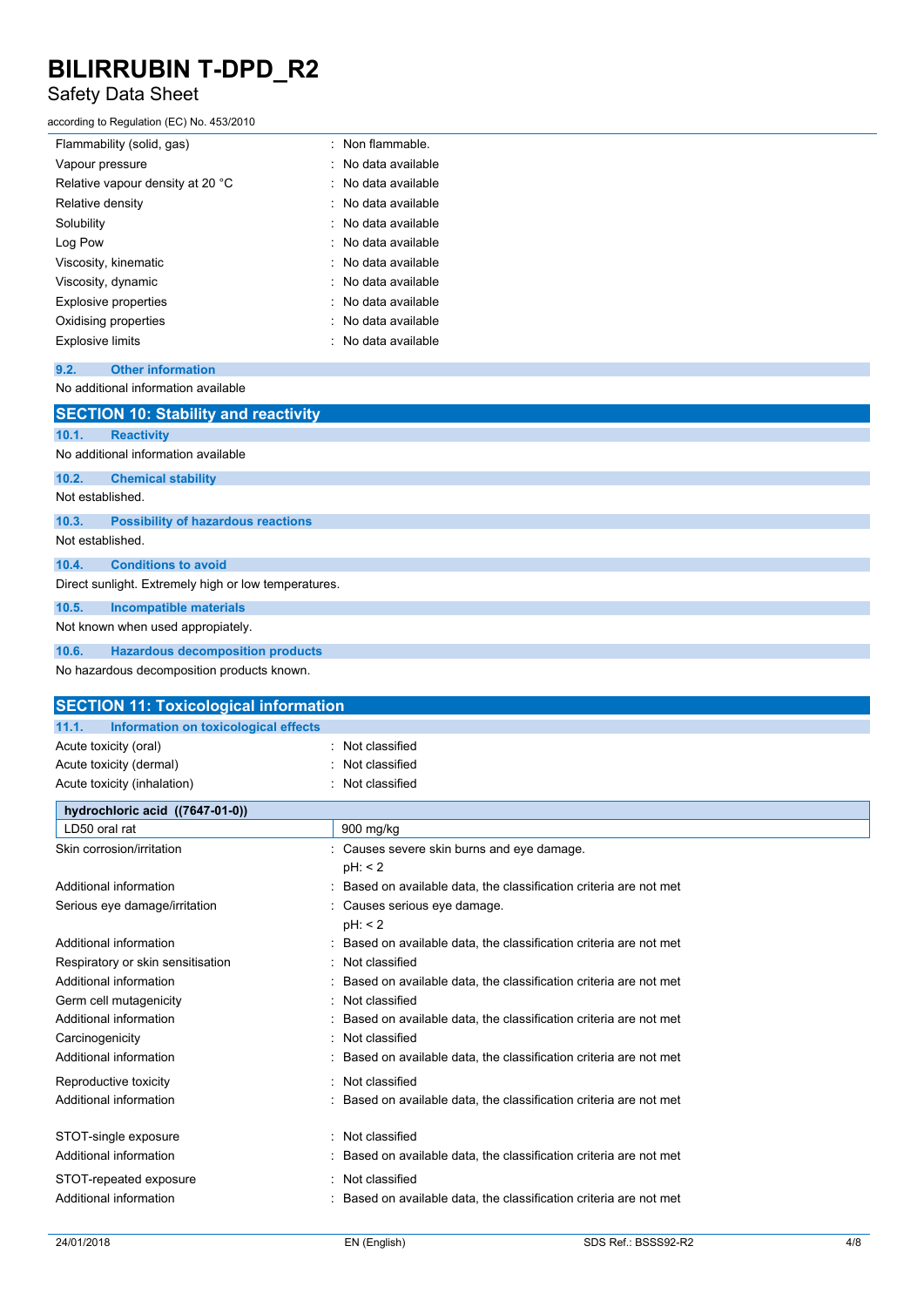# Safety Data Sheet

| according to Regulation (EC) No. 453/2010                   |                                                                                                                                                                            |
|-------------------------------------------------------------|----------------------------------------------------------------------------------------------------------------------------------------------------------------------------|
| Aspiration hazard                                           | Not classified                                                                                                                                                             |
| Additional information                                      | Based on available data, the classification criteria are not met                                                                                                           |
| Potential adverse human health effects and<br>symptoms      | : Based on available data, the classification criteria are not met.                                                                                                        |
| <b>SECTION 12: Ecological information</b>                   |                                                                                                                                                                            |
| 12.1.<br><b>Toxicity</b>                                    |                                                                                                                                                                            |
| Acute aquatic toxicity                                      | : Not classified                                                                                                                                                           |
| Chronic aquatic toxicity                                    | : Not classified                                                                                                                                                           |
|                                                             |                                                                                                                                                                            |
| 12.2.<br><b>Persistence and degradability</b>               |                                                                                                                                                                            |
| <b>BILIRRUBIN T-DPD_R2</b><br>Persistence and degradability | Not established.                                                                                                                                                           |
|                                                             |                                                                                                                                                                            |
| <b>Bioaccumulative potential</b><br>12.3.                   |                                                                                                                                                                            |
| <b>BILIRRUBIN T-DPD R2</b>                                  |                                                                                                                                                                            |
| Bioaccumulative potential                                   | Not established.                                                                                                                                                           |
| 12.4.<br><b>Mobility in soil</b>                            |                                                                                                                                                                            |
| No additional information available                         |                                                                                                                                                                            |
| 12.5.<br><b>Results of PBT and vPvB assessment</b>          |                                                                                                                                                                            |
| No additional information available                         |                                                                                                                                                                            |
| 12.6.<br><b>Other adverse effects</b>                       |                                                                                                                                                                            |
| Additional information                                      | : Avoid release to the environment.                                                                                                                                        |
|                                                             |                                                                                                                                                                            |
| <b>SECTION 13: Disposal considerations</b>                  |                                                                                                                                                                            |
| 13.1.<br><b>Waste treatment methods</b>                     |                                                                                                                                                                            |
|                                                             |                                                                                                                                                                            |
| Product/Packaging disposal recommendations                  | : Dispose in a safe manner in accordance with local/national regulations.                                                                                                  |
| Ecology - waste materials                                   | : Avoid release to the environment.                                                                                                                                        |
| <b>SECTION 14: Transport information</b>                    |                                                                                                                                                                            |
| In accordance with ADR / RID / IMDG / IATA / ADN            |                                                                                                                                                                            |
|                                                             |                                                                                                                                                                            |
| 14.1.<br><b>UN number</b><br>UN-No. (ADR)                   | : 3264                                                                                                                                                                     |
| UN-No. (IMDG)                                               | 3264                                                                                                                                                                       |
| UN-No. (IATA)                                               | 3264                                                                                                                                                                       |
| UN-No. (ADN)                                                | : 3264                                                                                                                                                                     |
| UN-No. (RID)                                                | : 3264                                                                                                                                                                     |
| 14.2.<br><b>UN proper shipping name</b>                     |                                                                                                                                                                            |
| Proper Shipping Name (ADR)                                  | : CORROSIVE LIQUID, ACIDIC, INORGANIC, N.O.S.                                                                                                                              |
| Proper Shipping Name (IMDG)                                 | CORROSIVE LIQUID, ACIDIC, INORGANIC, N.O.S.                                                                                                                                |
| Proper Shipping Name (IATA)                                 | Corrosive liquid, acidic, inorganic, n.o.s.                                                                                                                                |
| Proper Shipping Name (ADN)                                  | CORROSIVE LIQUID, ACIDIC, INORGANIC, N.O.S.                                                                                                                                |
| Proper Shipping Name (RID)                                  | : CORROSIVE LIQUID, ACIDIC, INORGANIC, N.O.S.                                                                                                                              |
| Transport document description (ADR)                        | : UN 3264 CORROSIVE LIQUID, ACIDIC, INORGANIC, N.O.S. (hydrochloric acid; 2,4-<br>DICHLOROBENZENEDIAZONIUM 1,5-NAPHTHALENE DISULFONATE HYDRATE (2-4-<br>DPD)), 8, III, (E) |
| Transport document description (IMDG)                       | : UN 3264 CORROSIVE LIQUID, ACIDIC, INORGANIC, N.O.S., 8, III                                                                                                              |
| Transport document description (IATA)                       | : UN 3264 Corrosive liquid, acidic, inorganic, n.o.s., 8, III                                                                                                              |
| Transport document description (ADN)                        | : UN 3264 CORROSIVE LIQUID, ACIDIC, INORGANIC, N.O.S., 8, III                                                                                                              |
| Transport document description (RID)                        | : UN 3264 CORROSIVE LIQUID, ACIDIC, INORGANIC, N.O.S., 8, III                                                                                                              |
| 14.3.<br><b>Transport hazard class(es)</b>                  |                                                                                                                                                                            |
| <b>ADR</b>                                                  |                                                                                                                                                                            |
| Transport hazard class(es) (ADR)                            | : 8                                                                                                                                                                        |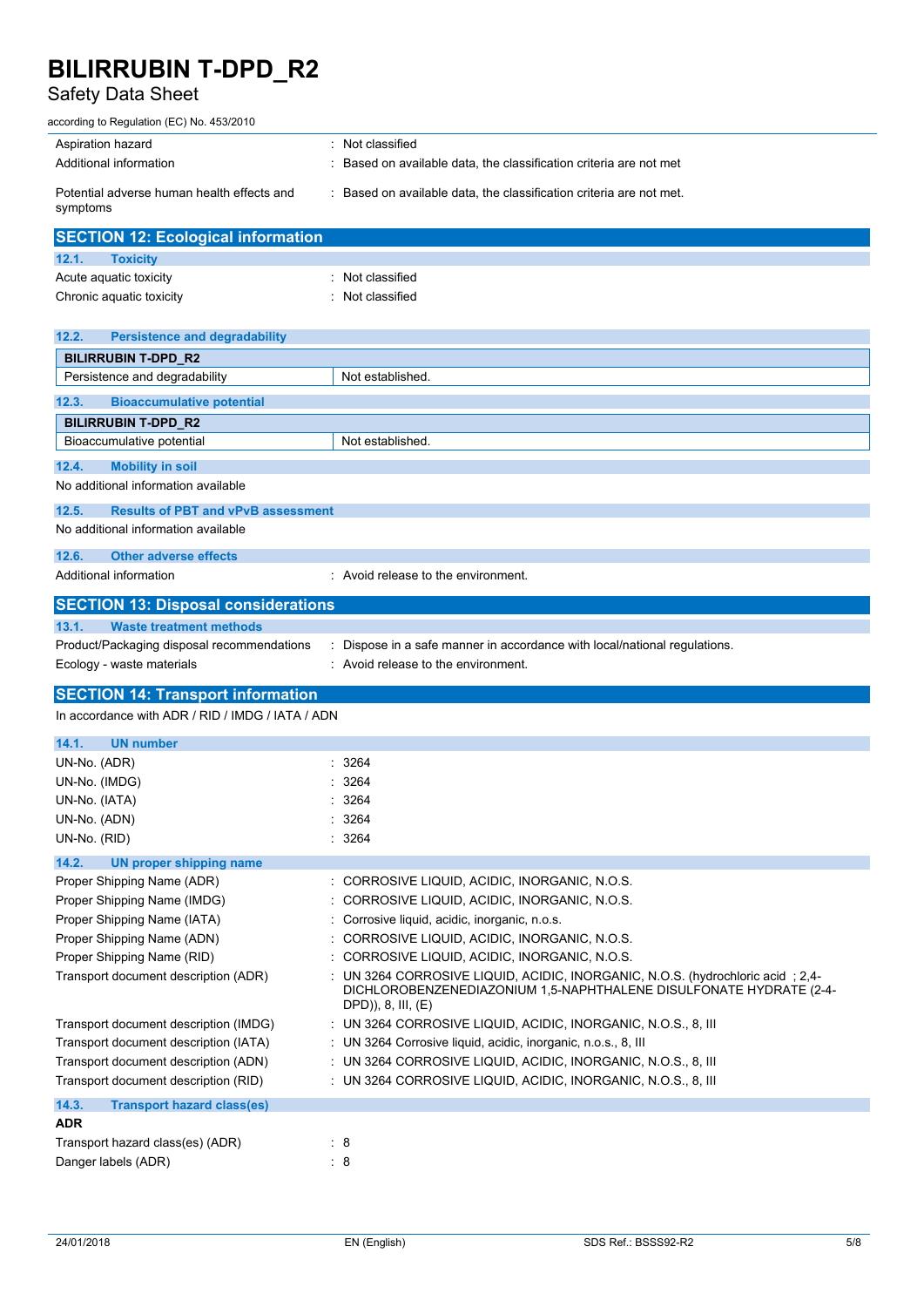## Safety Data Sheet

according to Regulation (EC) No. 453/2010



**RID**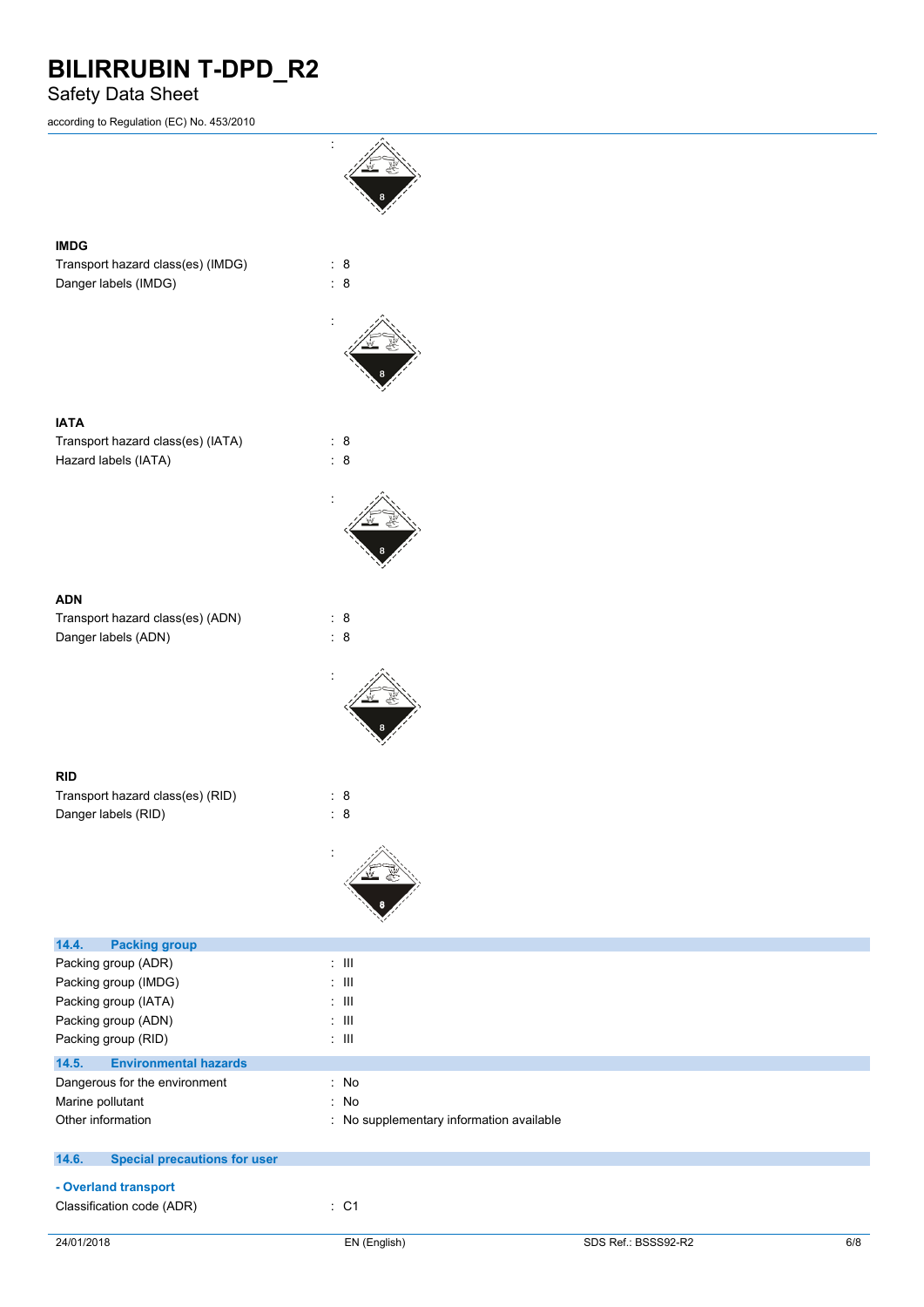## Safety Data Sheet

according to Regulation (EC) No. 453/2010

| Special provisions (ADR)                                          | : 274                                                         |
|-------------------------------------------------------------------|---------------------------------------------------------------|
| Limited quantities (ADR)                                          | 51                                                            |
| Excepted quantities (ADR)                                         | E1                                                            |
| Packing instructions (ADR)                                        | : P001, IBC03, LP01, R001                                     |
| Mixed packing provisions (ADR)                                    | : MP19                                                        |
| Portable tank and bulk container instructions<br>(ADR)            | : T7                                                          |
| Portable tank and bulk container special<br>provisions (ADR)      | $:$ TP1, TP28                                                 |
| Tank code (ADR)                                                   | : L4BN                                                        |
| Vehicle for tank carriage                                         | : AT                                                          |
| Transport category (ADR)                                          | 3                                                             |
| Special provisions for carriage - Packages<br>(ADR)               | : V12                                                         |
| Hazard identification number (Kemler No.)                         | : 80                                                          |
| Orange plates                                                     | 80<br>3264                                                    |
| Tunnel restriction code (ADR)                                     | Ε<br>÷                                                        |
| - Transport by sea                                                |                                                               |
| Special provisions (IMDG)                                         | : 223, 274                                                    |
| Limited quantities (IMDG)                                         | : 5L                                                          |
| Excepted quantities (IMDG)                                        | : E1                                                          |
| Packing instructions (IMDG)                                       | : P001, LP01                                                  |
| IBC packing instructions (IMDG)                                   | $\therefore$ IBC03                                            |
| Tank instructions (IMDG)                                          | : T7                                                          |
| Tank special provisions (IMDG)                                    | : TP1, TP28                                                   |
| EmS-No. (Fire)                                                    | : F-A<br>$: S-B$                                              |
| EmS-No. (Spillage)                                                |                                                               |
| Stowage category (IMDG)                                           | : A                                                           |
| Stowage and handling (IMDG)<br>Properties and observations (IMDG) | $:$ SW2<br>: Causes burns to skin, eyes and mucous membranes. |
|                                                                   |                                                               |
| - Air transport                                                   |                                                               |
| PCA Excepted quantities (IATA)                                    | : E1                                                          |
| PCA Limited quantities (IATA)                                     | : Y841                                                        |
| PCA limited quantity max net quantity (IATA) : 1L                 |                                                               |
| PCA packing instructions (IATA)                                   | : 852                                                         |
| PCA max net quantity (IATA)                                       | : 5L                                                          |
| CAO packing instructions (IATA)                                   | : 856                                                         |
| CAO max net quantity (IATA)                                       | : 60L                                                         |
| Special provisions (IATA)                                         | : A3                                                          |
| ERG code (IATA)                                                   | : 8L                                                          |
| - Inland waterway transport                                       |                                                               |
| Classification code (ADN)                                         | $\therefore$ C1                                               |
| Special provisions (ADN)                                          | : 274                                                         |
| Limited quantities (ADN)                                          | : 5L                                                          |
| Excepted quantities (ADN)                                         | $\therefore$ E1                                               |
| Carriage permitted (ADN)                                          | : T                                                           |
| Equipment required (ADN)                                          | $:$ PP, EP                                                    |
| Number of blue cones/lights (ADN)<br>- Rail transport             | $\therefore$ 0                                                |
| Classification code (RID)                                         | $:$ C1                                                        |
| Special provisions (RID)                                          | : 274                                                         |
| Limited quantities (RID)                                          | : 5L                                                          |
| Excepted quantities (RID)                                         | : E1                                                          |
|                                                                   |                                                               |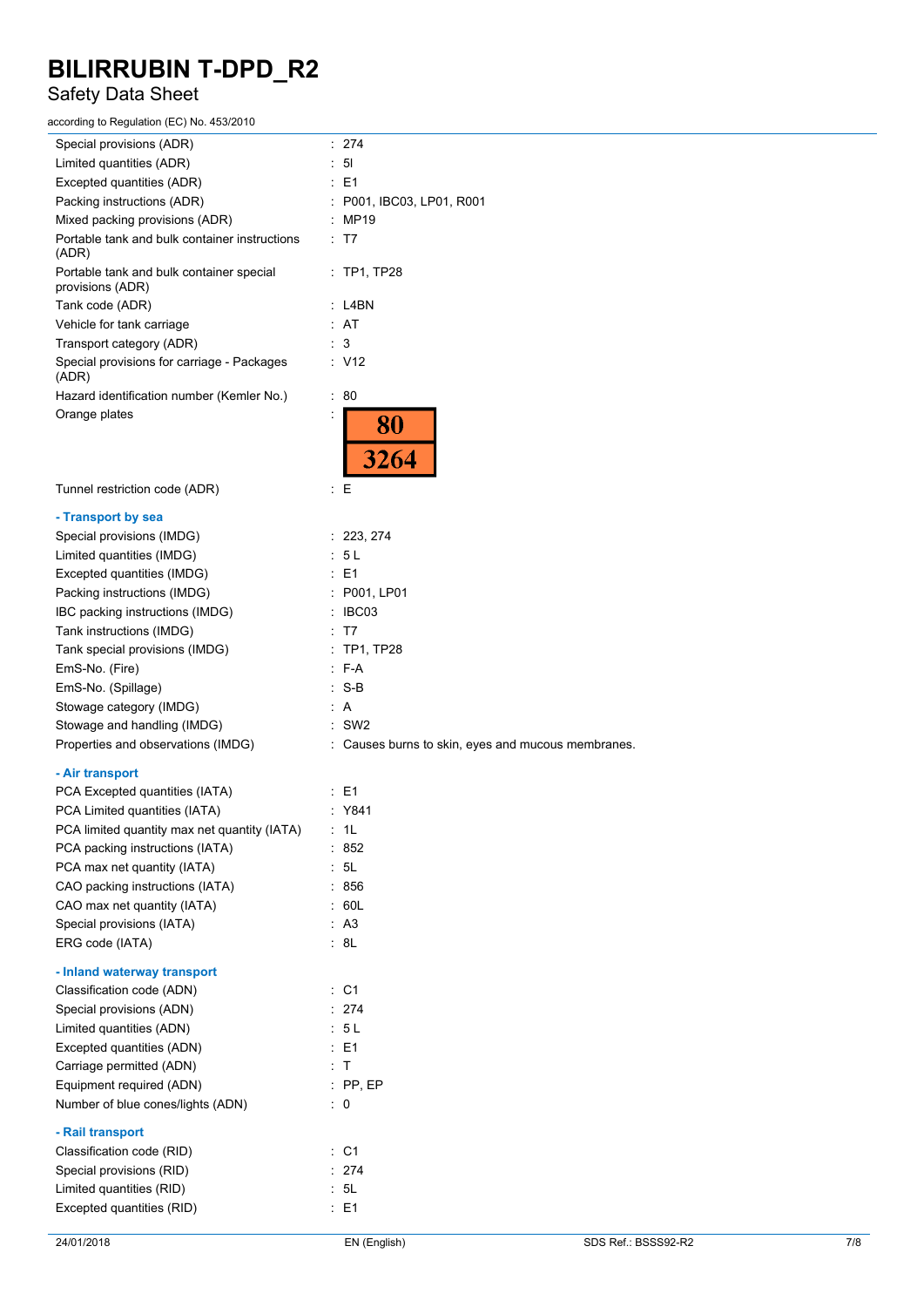## Safety Data Sheet

according to Regulation (EC) No. 453/2010

| Packing instructions (RID)                                   | : P001. IBC03. LP01. R001 |
|--------------------------------------------------------------|---------------------------|
| Mixed packing provisions (RID)                               | : MP19                    |
| Portable tank and bulk container instructions<br>(RID)       | : T7                      |
| Portable tank and bulk container special<br>provisions (RID) | $\therefore$ TP1. TP28    |
| Tank codes for RID tanks (RID)                               | : L4BN                    |
| Transport category (RID)                                     | $\therefore$ 3            |
| Special provisions for carriage – Packages<br>(RID)          | $\therefore$ W12          |
| Colis express (express parcels) (RID)                        | : CE8                     |
| Hazard identification number (RID)                           | : 80                      |
|                                                              |                           |

**14.7. Transport in bulk according to Annex II of Marpol and the IBC Code**

Not applicable

#### **SECTION 15: Regulatory information**

**15.1. Safety, health and environmental regulations/legislation specific for the substance or mixture**

#### **15.1.1. EU-Regulations**

Contains no REACH substances with Annex XVII restrictions Contains no substance on the REACH candidate list Contains no REACH Annex XIV substances

#### **15.1.2. National regulations**

No additional information available

### **15.2. Chemical safety assessment**

No chemical safety assessment has been carried out

## **SECTION 16: Other information**

Indication of changes:

| <b>Section</b> | <b>Changed item</b>                                                                                                                                                                                                                                     | Change   | <b>Comments</b>                  |
|----------------|---------------------------------------------------------------------------------------------------------------------------------------------------------------------------------------------------------------------------------------------------------|----------|----------------------------------|
| 14             | <b>CLASSIFICATION</b><br>ACCORDING<br>ADR/RID/IMDG/IATA/ADN                                                                                                                                                                                             | Modified | Change of transport requirements |
| Data sources   | : REGULATION (EC) No 1272/2008 OF THE EUROPEAN PARLIAMENT AND OF THE<br>COUNCIL of 16 December 2008 on classification, labelling and packaging of substances and<br>mixtures, amending and repealing Directives 67/548/EEC and 1999/45/EC, and amending |          |                                  |

Regulation (EC) No 1907/2006.

Other information in the set of the set of the set of the set of the set of the set of the set of the set of the set of the set of the set of the set of the set of the set of the set of the set of the set of the set of the

#### Full text of H- and EUH-statements:

| Met. Corr. 1     | Corrosive to metals, Category 1                                                            |
|------------------|--------------------------------------------------------------------------------------------|
| Skin Corr, 1A    | Skin corrosion/irritation, Category 1A                                                     |
| Skin Corr. 1B    | Skin corrosion/irritation, Category 1B                                                     |
| STOT SE 3        | Specific target organ toxicity - Single exposure, Category 3, Respiratory tract irritation |
| H <sub>290</sub> | May be corrosive to metals.                                                                |
| H314             | Causes severe skin burns and eye damage.                                                   |
| H318             | Causes serious eye damage.                                                                 |
| H335             | May cause respiratory irritation.                                                          |

Classification and procedure used to derive the classification for mixtures according to Regulation (EC) 1272/2008 [CLP]:

| ' Corr.<br>Met. | H <sub>290</sub> | Calculation method    |
|-----------------|------------------|-----------------------|
| Skin Corr. 1A   | H314             | On basis of test data |
| Eve Dam.        | H318             | On basis of test data |

SDS EU (REACH Annex II)

This information is based on our current knowledge and is intended to describe the product for the purposes of health, safety and environmental requirements only. It should not therefore be *construed as guaranteeing any specific property of the product*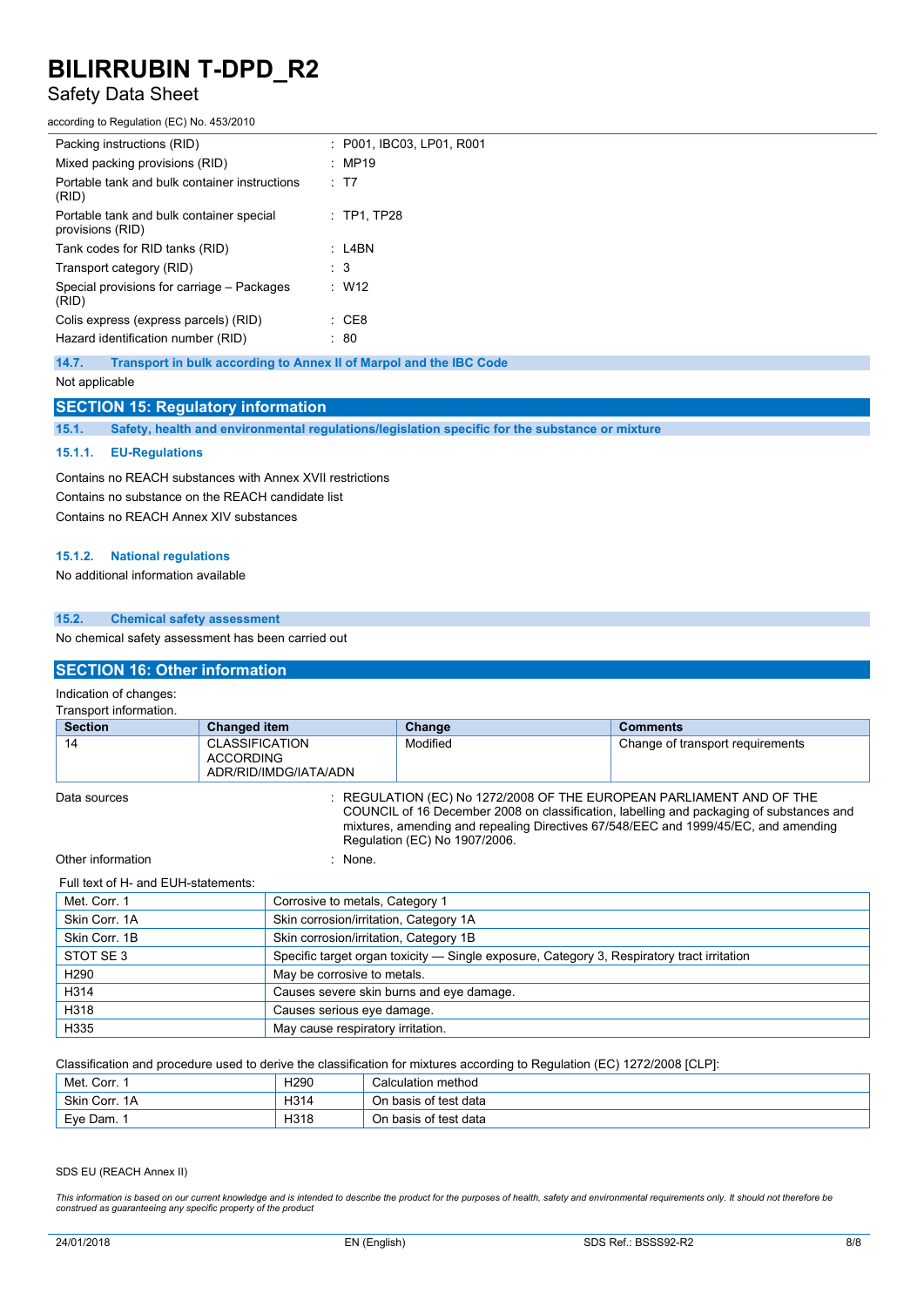

Ficha de datos de seguridad

conforme al reglamento (CE) N° 453/2010

Fecha de emisión: 23/01/2017 Fecha de revisión: 23/01/2017 Reemplaza la ficha: 26/05/2016 Versión: 2.0

|                                                                                                                                                                                   | SECCIÓN 1: Identificación de la sustancia o la mezcla y de la sociedad o la empresa                                                                                            |
|-----------------------------------------------------------------------------------------------------------------------------------------------------------------------------------|--------------------------------------------------------------------------------------------------------------------------------------------------------------------------------|
| <b>Identificador del producto</b><br>1.1.                                                                                                                                         |                                                                                                                                                                                |
| Forma del producto                                                                                                                                                                | : Mezcla                                                                                                                                                                       |
| Nombre del producto                                                                                                                                                               | BILIRRUBINA T-DPD R1                                                                                                                                                           |
| Grupo de productos                                                                                                                                                                | Esta FDS aplica a cualquier referencia del producto.                                                                                                                           |
| 1.2.                                                                                                                                                                              | Usos pertinentes identificados de la sustancia o de la mezcla y usos desaconsejados                                                                                            |
| 1.2.1.<br><b>Usos pertinentes identificados</b>                                                                                                                                   |                                                                                                                                                                                |
| Especificaciones de utilización<br>industrial/profesional                                                                                                                         | : Solo para diagnostico in vitro profesional                                                                                                                                   |
| 1.2.2.<br><b>Usos desaconsejados</b>                                                                                                                                              |                                                                                                                                                                                |
| No se dispone de más información                                                                                                                                                  |                                                                                                                                                                                |
| 1.3.<br>Datos del proveedor de la ficha de datos de seguridad                                                                                                                     |                                                                                                                                                                                |
| SPINREACT, S.A.U.<br>Ctra. Santa Coloma, 7<br>E-17176 Sant Esteve de Bas (GIRONA) - SPAIN<br>T +34 972 690 800 - F +34 972 690 099<br>spinreact@spinreact.com - www.spinreact.com |                                                                                                                                                                                |
| Teléfono de emergencia<br>1.4.                                                                                                                                                    |                                                                                                                                                                                |
| Número de emergencia                                                                                                                                                              | $: +34972690800$                                                                                                                                                               |
| SECCIÓN 2: Identificación de los peligros                                                                                                                                         |                                                                                                                                                                                |
| Clasificación de la sustancia o de la mezcla<br>2.1.                                                                                                                              |                                                                                                                                                                                |
| Clasificación según reglamento (UE) No. 1272/2008 [CLP]<br>Corrosivos para los metales, Categoría 1<br>H <sub>290</sub><br>Irritación o corrosión cutáneas, Categoría<br>H314     |                                                                                                                                                                                |
| 1Α<br>Lesiones oculares graves o irritación ocular, H318<br>Categoría 1                                                                                                           |                                                                                                                                                                                |
| Texto completo de las frases H: véase la Sección 16                                                                                                                               |                                                                                                                                                                                |
|                                                                                                                                                                                   |                                                                                                                                                                                |
| Efectos adversos fisicoquímicos, para la salud humana y el medio ambiente<br>No se dispone de más información                                                                     |                                                                                                                                                                                |
| 2.2.<br>Elementos de la etiqueta                                                                                                                                                  |                                                                                                                                                                                |
| Etiquetado según el Reglamento (CE) Nº 1272/2008 [CLP]                                                                                                                            |                                                                                                                                                                                |
| Pictogramas de peligro (CLP)                                                                                                                                                      | GHS05                                                                                                                                                                          |
| Palabra de advertencia (CLP)                                                                                                                                                      | Peligro                                                                                                                                                                        |
| Componentes peligrosos                                                                                                                                                            | $(1,1,3,3$ -tretrametil)fenil-polietilen gicol (Triton X-114); ácido clorhídrico                                                                                               |
| Indicaciones de peligro (CLP)                                                                                                                                                     | : H290 - Puede ser corrosivo para los metales.                                                                                                                                 |
|                                                                                                                                                                                   | H314 - Provoca quemaduras graves en la piel y lesiones oculares graves.                                                                                                        |
| Consejos de prudencia (CLP)                                                                                                                                                       | P280 - Llevar guantes/prendas/gafas/máscara de protección.<br>P501 - Eliminar el contenido/recipiente en un contenedor adecuado siguiendo las regulaciones<br>locales vigentes |
| 2.3.<br><b>Otros peligros</b>                                                                                                                                                     |                                                                                                                                                                                |
| Otros peligros que no conllevan clasificación                                                                                                                                     | : Ninguno en condiciones normales.                                                                                                                                             |
| SECCIÓN 3: Composición/información sobre los componentes                                                                                                                          |                                                                                                                                                                                |

# **3.1. Sustancias**

No aplicable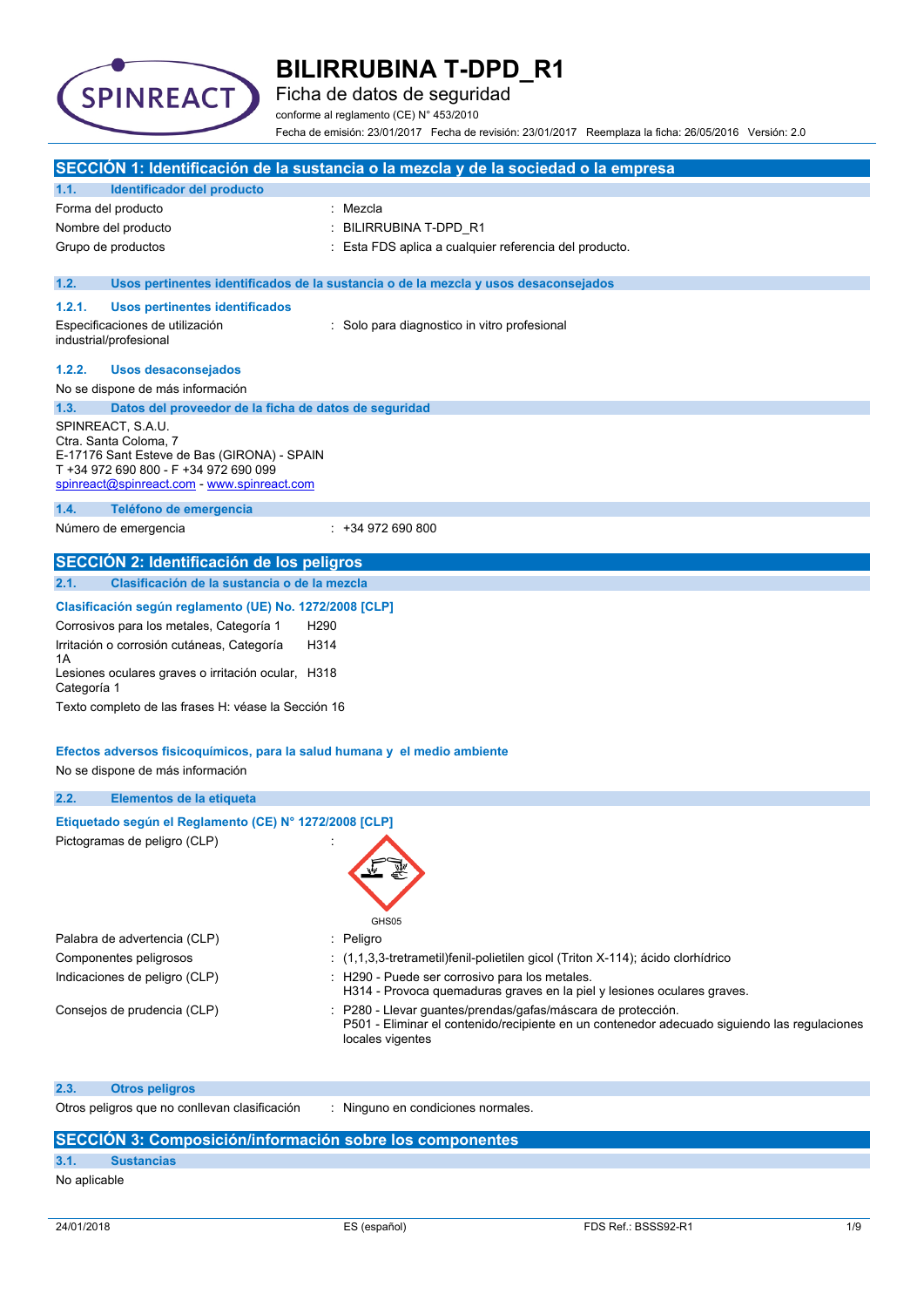Ficha de datos de seguridad

### conforme al reglamento (CE) N° 453/2010

### **3.2. Mezclas**

| <b>Nombre</b>                                                                                                                                                                                                                                                                                                                                                                                       | Identificador del producto                                                                                      | $\frac{9}{6}$ | Clasificación según<br>reglamento (UE) No.<br>1272/2008 [CLP]              |  |
|-----------------------------------------------------------------------------------------------------------------------------------------------------------------------------------------------------------------------------------------------------------------------------------------------------------------------------------------------------------------------------------------------------|-----------------------------------------------------------------------------------------------------------------|---------------|----------------------------------------------------------------------------|--|
| 1,1-dióxido de tetrahidrotiofeno, sulfolan                                                                                                                                                                                                                                                                                                                                                          | (N° CAS) 126-33-0<br>(N° CE) 204-783-1<br>(N° Índice) 016-031-00-8                                              | $3 - 5$       | Acute Tox. 4 (Oral), H302                                                  |  |
| Octilfenol etoxilado (Triton X-100)<br>en la lista de candidatas REACH (4-(1,1,3,3-tetramethylbutyl)phenol,<br>ethoxylated [covering well-defined substances and UVCB substances,<br>polymers and homologues])<br>materia enumerada en Anexo XIV de REACH (4-(1,1,3,3-<br>Tetramethylbutyl) phenol, ethoxylated (covering well-defined substances<br>and UVCB substances, polymers and homologues)) | (N° CAS) 9002-93-1                                                                                              | $1 - 3$       | Acute Tox. 4 (Oral), H302<br>Eye Irrit. 2, H319<br>Aquatic Chronic 2, H411 |  |
| ácido clorhídrico<br>sustancia a la que se aplica un límite comunitario de exposición en el<br>lugar de trabajo                                                                                                                                                                                                                                                                                     | $(N^{\circ}$ CAS) $(7647-01-0)$<br>(N° CE) 231-595-7<br>(N° Índice) 017-002-01-X<br>(REACH-no) 01-2119484862-27 | $0.1 - 0.5$   | Met. Corr. 1, H290<br>Skin Corr. 1B. H314<br>STOT SE 3. H335               |  |
| Límites de concentración específicos:                                                                                                                                                                                                                                                                                                                                                               |                                                                                                                 |               |                                                                            |  |

| <b>Nombre</b>     | Identificador del producto                                                                           | Límites de concentración específicos                                                                                                                                         |
|-------------------|------------------------------------------------------------------------------------------------------|------------------------------------------------------------------------------------------------------------------------------------------------------------------------------|
| ácido clorhídrico | (N° CAS) (7647-01-0)<br>(N° CE) 231-595-7<br>(N° Índice) 017-002-01-X<br>(REACH-no) 01-2119484862-27 | (C >= 0,1) Met. Corr. 1, H290<br>$(10 = < C < 25)$ Skin Irrit. 2, H315<br>( $10 = C < 25$ ) Eye Irrit. 2, H319<br>(C >= 10) STOT SE 3, H335<br>(C >= 25) Skin Corr. 1B, H314 |

Texto completo de las frases H: ver sección 16

|                                                                                         | <b>SECCIÓN 4: Primeros auxilios</b>                                                                                                                           |  |                                                                                                                                                                                                                                                        |
|-----------------------------------------------------------------------------------------|---------------------------------------------------------------------------------------------------------------------------------------------------------------|--|--------------------------------------------------------------------------------------------------------------------------------------------------------------------------------------------------------------------------------------------------------|
| 4.1.                                                                                    | Descripción de los primeros auxilios                                                                                                                          |  |                                                                                                                                                                                                                                                        |
|                                                                                         | Medidas de primeros auxilios general                                                                                                                          |  | No administrar nada por vía oral a las personas en estado de inconsciencia. En caso de<br>malestar consultar a un médico (mostrarle la etiqueta siempre que sea posible).                                                                              |
| inhalación                                                                              | Medidas de primeros auxilios en caso de                                                                                                                       |  | Hacer respirar aire fresco. Colocar a la víctima en reposo.                                                                                                                                                                                            |
|                                                                                         | Medidas de primeros auxilios en caso de<br>contacto con la piel                                                                                               |  | Retirar la ropa afectada y lavar las zonas de piel expuestas con un jabón suave y agua; a<br>continuación, enjuagar con aqua caliente.                                                                                                                 |
|                                                                                         | Medidas de primeros auxilios en caso de<br>contacto con los ojos                                                                                              |  | Enjuagar inmediatamente con agua abundante. Consúltese con el médico si persiste el dolor o<br>la irritación.                                                                                                                                          |
| ingestión                                                                               | Medidas de primeros auxilios en caso de                                                                                                                       |  | Enjuagarse la boca. NO provocar el vómito. Acudir urgentemente al médico.                                                                                                                                                                              |
| 4.2.                                                                                    | Principales síntomas y efectos, agudos y retardados                                                                                                           |  |                                                                                                                                                                                                                                                        |
| Síntomas/efectos                                                                        |                                                                                                                                                               |  | : No se considera peligroso en condiciones normales de utilización.                                                                                                                                                                                    |
| 4.3.                                                                                    |                                                                                                                                                               |  | Indicación de toda atención médica y de los tratamientos especiales que deban dispensarse inmediatamente                                                                                                                                               |
|                                                                                         | No se dispone de más información                                                                                                                              |  |                                                                                                                                                                                                                                                        |
|                                                                                         | <b>SECCIÓN 5: Medidas de lucha contra incendios</b>                                                                                                           |  |                                                                                                                                                                                                                                                        |
| 5.1.                                                                                    | <b>Medios de extinción</b>                                                                                                                                    |  |                                                                                                                                                                                                                                                        |
|                                                                                         | Medios de extinción apropiados                                                                                                                                |  | Espuma. Polvo seco. Dióxido de carbono. Agua pulverizada. Arena.                                                                                                                                                                                       |
|                                                                                         | Medios de extinción no apropiados                                                                                                                             |  | : No utilizar flujos de agua potentes.                                                                                                                                                                                                                 |
| 5.2.                                                                                    | Peligros específicos derivados de la sustancia o la mezcla                                                                                                    |  |                                                                                                                                                                                                                                                        |
|                                                                                         | No se dispone de más información                                                                                                                              |  |                                                                                                                                                                                                                                                        |
| 5.3.                                                                                    | Recomendaciones para el personal de lucha contra incendios                                                                                                    |  |                                                                                                                                                                                                                                                        |
|                                                                                         | Instrucciones para extinción de incendio                                                                                                                      |  | Enfriar los contenedores expuestos mediante agua pulverizada o nebulizada. Sea prudente a<br>la hora de extinguir cualquier incendio de productos químicos. Evitar que las aguas residuales<br>de extinción de incendios contaminen el medio ambiente. |
|                                                                                         | Protección durante la extinción de incendios<br>: No entrar en la zona de fuego sin el equipo de protección adecuado, incluida la protección<br>respiratoria. |  |                                                                                                                                                                                                                                                        |
|                                                                                         | SECCIÓN 6: Medidas en caso de vertido accidental                                                                                                              |  |                                                                                                                                                                                                                                                        |
| 6.1.                                                                                    |                                                                                                                                                               |  | Precauciones personales, equipo de protección y procedimientos de emergencia                                                                                                                                                                           |
| Para el personal que no forma parte de los servicios de emergencia<br>6.1.1.            |                                                                                                                                                               |  |                                                                                                                                                                                                                                                        |
|                                                                                         | Procedimientos de emergencia                                                                                                                                  |  | : Evacuar el personal no necesario.                                                                                                                                                                                                                    |
| 6.1.2.                                                                                  | Para el personal de emergencia                                                                                                                                |  |                                                                                                                                                                                                                                                        |
| Equipo de protección<br>Proporcionar una protección adecuada a los equipos de limpieza. |                                                                                                                                                               |  |                                                                                                                                                                                                                                                        |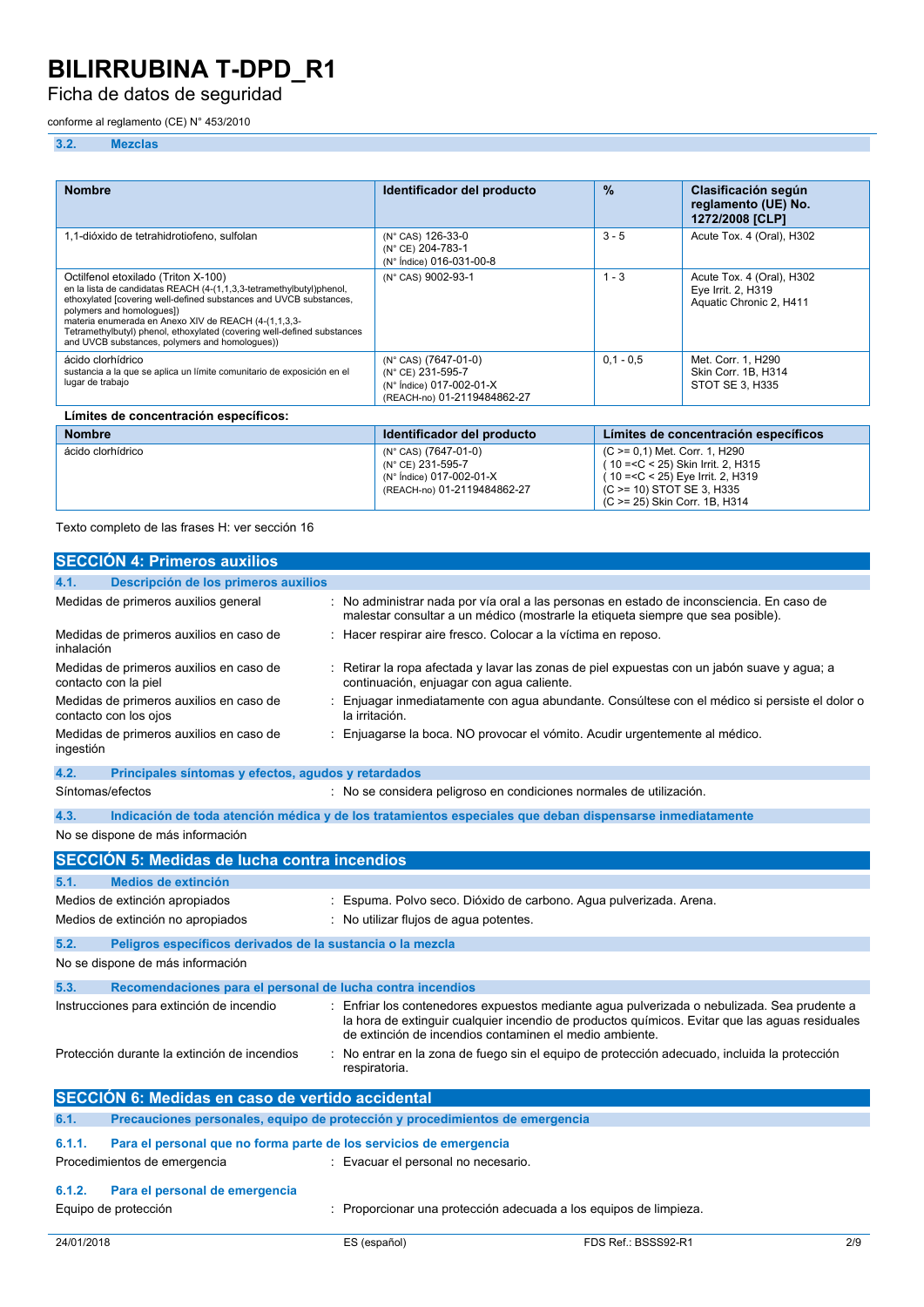## Ficha de datos de seguridad

#### conforme al reglamento (CE) N° 453/2010

| Procedimientos de emergencia                                   | : Ventilar la zona.                                                                                                                                                                                                                  |  |  |  |
|----------------------------------------------------------------|--------------------------------------------------------------------------------------------------------------------------------------------------------------------------------------------------------------------------------------|--|--|--|
| Precauciones relativas al medio ambiente<br>6.2.               |                                                                                                                                                                                                                                      |  |  |  |
|                                                                | Evitar la penetración en alcantarillas y aguas potables. Advertir a las autoridades si el líquido penetra en sumideros o en aguas públicas.                                                                                          |  |  |  |
| 6.3.<br>Métodos y material de contención y de limpieza         |                                                                                                                                                                                                                                      |  |  |  |
| Procedimientos de limpieza                                     | : Absorber inmediatamente el producto derramado mediante sólidos inertes como arcilla o tierra<br>de diatomeas. Recoger el vertido. Almacenar alejado de otros materiales.                                                           |  |  |  |
| Referencia a otras secciones<br>6.4.                           |                                                                                                                                                                                                                                      |  |  |  |
| Ver la Sección 8. Control de exposición/protección individual. |                                                                                                                                                                                                                                      |  |  |  |
| <b>SECCIÓN 7: Manipulación y almacenamiento</b>                |                                                                                                                                                                                                                                      |  |  |  |
| 7.1.<br>Precauciones para una manipulación segura              |                                                                                                                                                                                                                                      |  |  |  |
| Precauciones para una manipulación segura                      | : Lavarse las manos y otras zonas expuestas con un jabón suave y con agua antes de comer,<br>beber y fumar o de abandonar el trabajo. Garantizar una buena ventilación de la zona de<br>trabajo para evitar la formación de vapores. |  |  |  |
| 7.2.                                                           | Condiciones de almacenamiento seguro, incluidas posibles incompatibilidades                                                                                                                                                          |  |  |  |
| Condiciones de almacenamiento                                  | : Consérvese únicamente en el recipiente de origen, en lugar fresco y bien ventilado lejos de :<br>Fuentes de calor. Mantener los envases cerrados cuando no se estén utilizando.                                                    |  |  |  |
| Productos incompatibles                                        | Bases fuertes. Acidos fuertes.                                                                                                                                                                                                       |  |  |  |
| Materiales incompatibles                                       | : Fuentes de ignición. Luz directa del sol.                                                                                                                                                                                          |  |  |  |
| 7.3.<br><b>Usos específicos finales</b>                        |                                                                                                                                                                                                                                      |  |  |  |
| No se dispone de más información                               |                                                                                                                                                                                                                                      |  |  |  |

## **SECCIÓN 8: Controles de exposición/protección individual**

## **8.1. Parámetros de control**

| ácido clorhídrico ((7647-01-0)) |                                 |                         |  |  |
|---------------------------------|---------------------------------|-------------------------|--|--|
| <b>UE</b>                       | Nombre local                    | Hydrogen chloride       |  |  |
| <b>UE</b>                       | IOELV TWA (mg/m <sup>3</sup> )  | $8 \text{ mg/m}^3$      |  |  |
| <b>UE</b>                       | <b>IOELV TWA (ppm)</b>          | 5 ppm                   |  |  |
| <b>UE</b>                       | IOELV STEL (mg/m <sup>3</sup> ) | 15 mg/ $m3$             |  |  |
| <b>UE</b>                       | IOELV STEL (ppm)                | $10$ ppm                |  |  |
| España                          | Nombre local                    | Cloruro de hidrógeno    |  |  |
| España                          | $VLA-ED$ (mg/m <sup>3</sup> )   | $7,6$ mg/m <sup>3</sup> |  |  |
| España                          | VLA-ED (ppm)                    | 5 ppm                   |  |  |
| España                          | $VLA-EC$ (mg/m <sup>3</sup> )   | 15 mg/ $m3$             |  |  |
| España                          | VLA-EC (ppm)                    | 10 ppm                  |  |  |
| España                          | <b>Notas</b>                    | VLI                     |  |  |

### **8.2. Controles de la exposición**

### **Equipo de protección individual:**

Evitar toda exposición innecesaria.

#### **Protección de las manos:**

Llevar guantes de protección.

### **Protección ocular:**

Gafas químicas o gafas de seguridad

### **Protección de las vías respiratorias:**

Llevar una máscara adecuada

### **Otros datos:**

No comer, beber ni fumar durante la utilización.

| SECCIÓN 9: Propiedades físicas y químicas |                                                          |                     |     |
|-------------------------------------------|----------------------------------------------------------|---------------------|-----|
| 9.1.                                      | Información sobre propiedades físicas y químicas básicas |                     |     |
| Forma/estado                              | : Líquido                                                |                     |     |
| Color                                     | : Tampón claro y transparente.                           |                     |     |
| Olor                                      | $:$ Thiol.                                               |                     |     |
| Umbral olfativo                           | : No hay datos disponibles                               |                     |     |
|                                           |                                                          |                     |     |
| 24/01/2018                                | ES (español)                                             | FDS Ref.: BSSS92-R1 | 3/9 |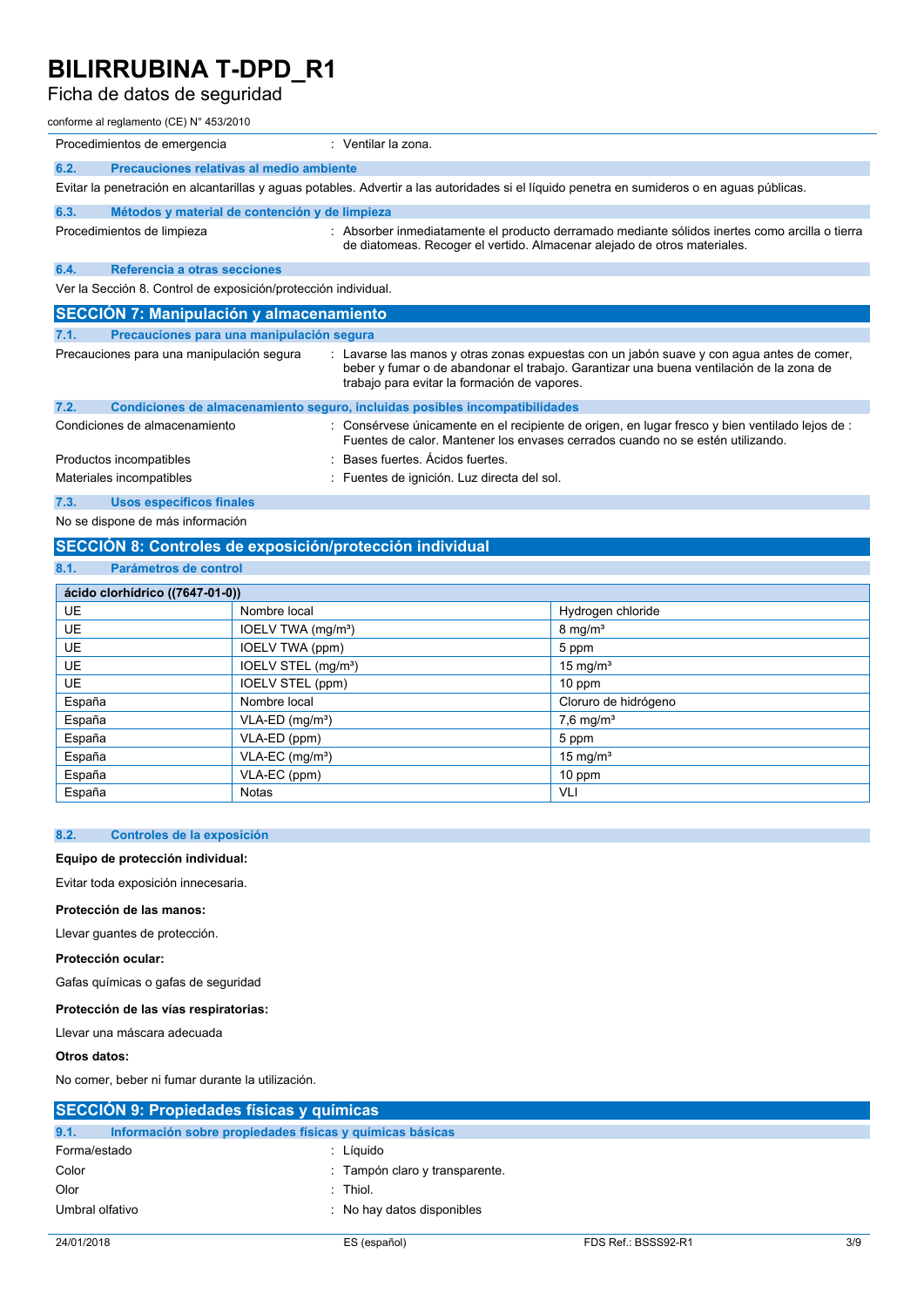# Ficha de datos de seguridad

conforme al reglamento (CE) N° 453/2010

| pH                                         | : < 2                    |
|--------------------------------------------|--------------------------|
| Grado de evaporación (acetato de butilo=1) | No hay datos disponibles |
| Punto de fusión                            | No hay datos disponibles |
| Punto de solidificación                    | No hay datos disponibles |
| Punto de ebullición                        | No hay datos disponibles |
| Punto de inflamación                       | No hay datos disponibles |
| Temperatura de autoignición                | No hay datos disponibles |
| Temperatura de descomposición              | No hay datos disponibles |
| Inflamabilidad (sólido, gas)               | No inflamable.           |
| Presión de vapor                           | No hay datos disponibles |
| Densidad relativa de vapor a 20 °C         | No hay datos disponibles |
| Densidad relativa                          | No hay datos disponibles |
| Solubilidad                                | No hay datos disponibles |
| Log Pow                                    | No hay datos disponibles |
| Viscosidad, cinemática                     | No hay datos disponibles |
| Viscosidad, dinámica                       | No hay datos disponibles |
| Propiedades explosivas                     | No hay datos disponibles |
| Propiedad de provocar incendios            | No hay datos disponibles |
| Límites de explosión                       | No hay datos disponibles |

#### **9.2. Otros datos**

No se dispone de más información

|                 | <b>SECCIÓN 10: Estabilidad y reactividad</b>                                      |
|-----------------|-----------------------------------------------------------------------------------|
| 10.1.           | <b>Reactividad</b>                                                                |
|                 | No se dispone de más información                                                  |
| 10.2.           | <b>Estabilidad química</b>                                                        |
| No establecido. |                                                                                   |
| 10.3.           | Posibilidad de reacciones peligrosas                                              |
| No establecido. |                                                                                   |
| 10.4.           | <b>Condiciones que deben evitarse</b>                                             |
|                 | Luz directa del sol. Temperaturas extremadamente elevadas o extremadamente bajas. |
| 10.5.           | <b>Materiales incompatibles</b>                                                   |
|                 | No conocido cuando se usa apropiadamente.                                         |
| 10.6.           | Productos de descomposición peligrosos                                            |
|                 | No se generan productos de descomposición peligrosos conocidos.                   |
|                 | SECCIÓN 11: Información toxicológica                                              |
| 44.4            | Información cobre los ofectos texicológicos                                       |

| 24/01/2018                                           | ES (español)                        | FDS Ref.: BSSS92-R1                                                                 | 4/9 |  |
|------------------------------------------------------|-------------------------------------|-------------------------------------------------------------------------------------|-----|--|
| Mutagenicidad en células germinales                  | : No clasificado                    |                                                                                     |     |  |
| Indicaciones complementarias                         |                                     | : A la vista de los datos disponibles, no se cumplen los criterios de clasificación |     |  |
| Sensibilización respiratoria o cutánea               | : No clasificado                    |                                                                                     |     |  |
| Indicaciones complementarias                         |                                     | : A la vista de los datos disponibles, no se cumplen los criterios de clasificación |     |  |
|                                                      | pH: 2                               |                                                                                     |     |  |
| Lesiones oculares graves o irritación ocular         | : Provoca lesiones oculares graves. |                                                                                     |     |  |
| Indicaciones complementarias                         |                                     | : A la vista de los datos disponibles, no se cumplen los criterios de clasificación |     |  |
|                                                      | pH: 2                               | : Provoca quemaduras graves en la piel y lesiones oculares graves.                  |     |  |
| Corrosión o irritación cutáneas                      |                                     |                                                                                     |     |  |
| DL50 oral rata                                       | 900 mg/kg                           |                                                                                     |     |  |
| ácido clorhídrico ((7647-01-0))                      |                                     |                                                                                     |     |  |
| DL50 cutáneo conejo                                  | 8000 mg/kg                          |                                                                                     |     |  |
| DL50 oral rata                                       | 1800 mg/kg                          |                                                                                     |     |  |
| Octilfenol etoxilado (Triton X-100) (9002-93-1)      |                                     |                                                                                     |     |  |
| Toxicidad aguda (inhalación)                         | : No clasificado                    |                                                                                     |     |  |
| Toxicidad aguda (cutánea)                            | : No clasificado                    |                                                                                     |     |  |
| Toxicidad aguda (oral)                               | : No clasificado                    |                                                                                     |     |  |
| Información sobre los efectos toxicológicos<br>11.1. |                                     |                                                                                     |     |  |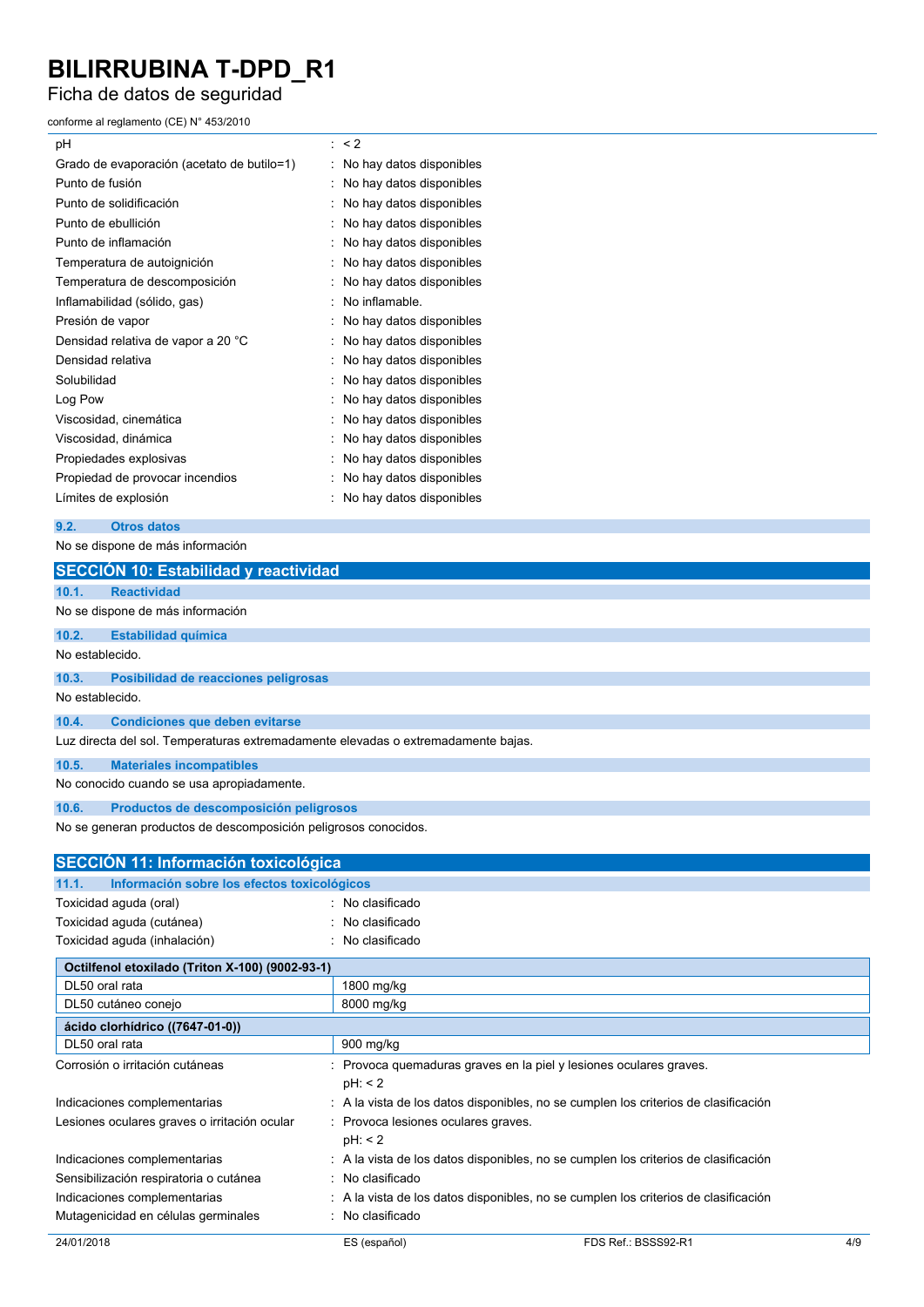## Ficha de datos de seguridad

conforme al reglamento (CE) N° 453/2010

| Indicaciones complementarias<br>Carcinogenicidad<br>Indicaciones complementarias                             | : A la vista de los datos disponibles, no se cumplen los criterios de clasificación<br>No clasificado<br>$\therefore$ A la vista de los datos disponibles, no se cumplen los criterios de clasificación |
|--------------------------------------------------------------------------------------------------------------|---------------------------------------------------------------------------------------------------------------------------------------------------------------------------------------------------------|
| Toxicidad para la reproducción<br>Indicaciones complementarias                                               | : No clasificado<br>$\therefore$ A la vista de los datos disponibles, no se cumplen los criterios de clasificación                                                                                      |
| Toxicidad específica en determinados órganos<br>(STOT) - exposición única                                    | : No clasificado                                                                                                                                                                                        |
| Indicaciones complementarias<br>Toxicidad específica en determinados órganos<br>(STOT) – exposición repetida | : A la vista de los datos disponibles, no se cumplen los criterios de clasificación<br>: No clasificado                                                                                                 |
| Indicaciones complementarias                                                                                 | : A la vista de los datos disponibles, no se cumplen los criterios de clasificación                                                                                                                     |
| Peligro por aspiración<br>Indicaciones complementarias                                                       | No clasificado<br>: A la vista de los datos disponibles, no se cumplen los criterios de clasificación                                                                                                   |
| Efectos adversos y posibles síntomas para la<br>salud humana                                                 | : A la vista de los datos disponibles, no se cumplen los criterios de clasificación.                                                                                                                    |

|       | SECCIÓN 12: Información ecológica |                  |
|-------|-----------------------------------|------------------|
| 12.1. | <b>Toxicidad</b>                  |                  |
|       | Toxicidad acuática aguda          | ∴ No clasificado |
|       | Toxicidad acuática crónica        | : No clasificado |

| Octilfenol etoxilado (Triton X-100) (9002-93-1) |              |  |
|-------------------------------------------------|--------------|--|
| $\sim$ CL50 peces $\sim$                        | 8.9 ma/l 96h |  |
| CE50 Daphnia 1                                  | 26 ma/l 48h  |  |

| 12.2.<br>Persistencia y degradabilidad                      |                                                                                                                                                                                 |  |  |  |
|-------------------------------------------------------------|---------------------------------------------------------------------------------------------------------------------------------------------------------------------------------|--|--|--|
| <b>BILIRRUBINA T-DPD R1</b>                                 |                                                                                                                                                                                 |  |  |  |
| Persistencia y degradabilidad                               | No establecido.                                                                                                                                                                 |  |  |  |
| Octilfenol etoxilado (Triton X-100) (9002-93-1)             |                                                                                                                                                                                 |  |  |  |
| Demanda Bioquímica de Oxígeno (DBO)                         | 36% 28d - No es facilmente degradable (Prueba de frasco cerrado)                                                                                                                |  |  |  |
| Demanda química de oxígeno (DQO)                            | $2.19$ mg/g                                                                                                                                                                     |  |  |  |
| Potencial de bioacumulación<br>12.3.                        |                                                                                                                                                                                 |  |  |  |
| <b>BILIRRUBINA T-DPD R1</b>                                 |                                                                                                                                                                                 |  |  |  |
| Potencial de bioacumulación                                 | No establecido.                                                                                                                                                                 |  |  |  |
| 12.4.<br>Movilidad en el suelo                              |                                                                                                                                                                                 |  |  |  |
| No se dispone de más información                            |                                                                                                                                                                                 |  |  |  |
| 12.5.<br>Resultados de la valoración PBT y mPmB             |                                                                                                                                                                                 |  |  |  |
| Componente                                                  |                                                                                                                                                                                 |  |  |  |
| Octilfenol etoxilado (Triton X-100) (9002-93-1)             | Esta sustancia/mezcla no cumple los criterios PBT del anexo XIII del reglamento REACH<br>Esta sustancia/mezcla no cumple los criterios mPmB del anexo XIII del reglamento REACH |  |  |  |
| 12.6.<br><b>Otros efectos adversos</b>                      |                                                                                                                                                                                 |  |  |  |
| Indicaciones complementarias                                | : Evitar su liberación al medio ambiente.                                                                                                                                       |  |  |  |
| SECCIÓN 13: Consideraciones relativas a la eliminación      |                                                                                                                                                                                 |  |  |  |
| 13.1.<br>Métodos para el tratamiento de residuos            |                                                                                                                                                                                 |  |  |  |
| Recomendaciones para la eliminación de<br>productos/envases | : Destruir cumpliendo las condiciones de seguridad exigidas por la legislación local/nacional.                                                                                  |  |  |  |
| Ecología - residuos                                         | : Evitar su liberación al medio ambiente.                                                                                                                                       |  |  |  |
| <b>SECCIÓN 14: Información relativa al transporte</b>       |                                                                                                                                                                                 |  |  |  |
| Según los requisitos de ADR / RID / IMDG / IATA / ADN       |                                                                                                                                                                                 |  |  |  |
| 14.1.<br>Número ONU                                         |                                                                                                                                                                                 |  |  |  |
|                                                             |                                                                                                                                                                                 |  |  |  |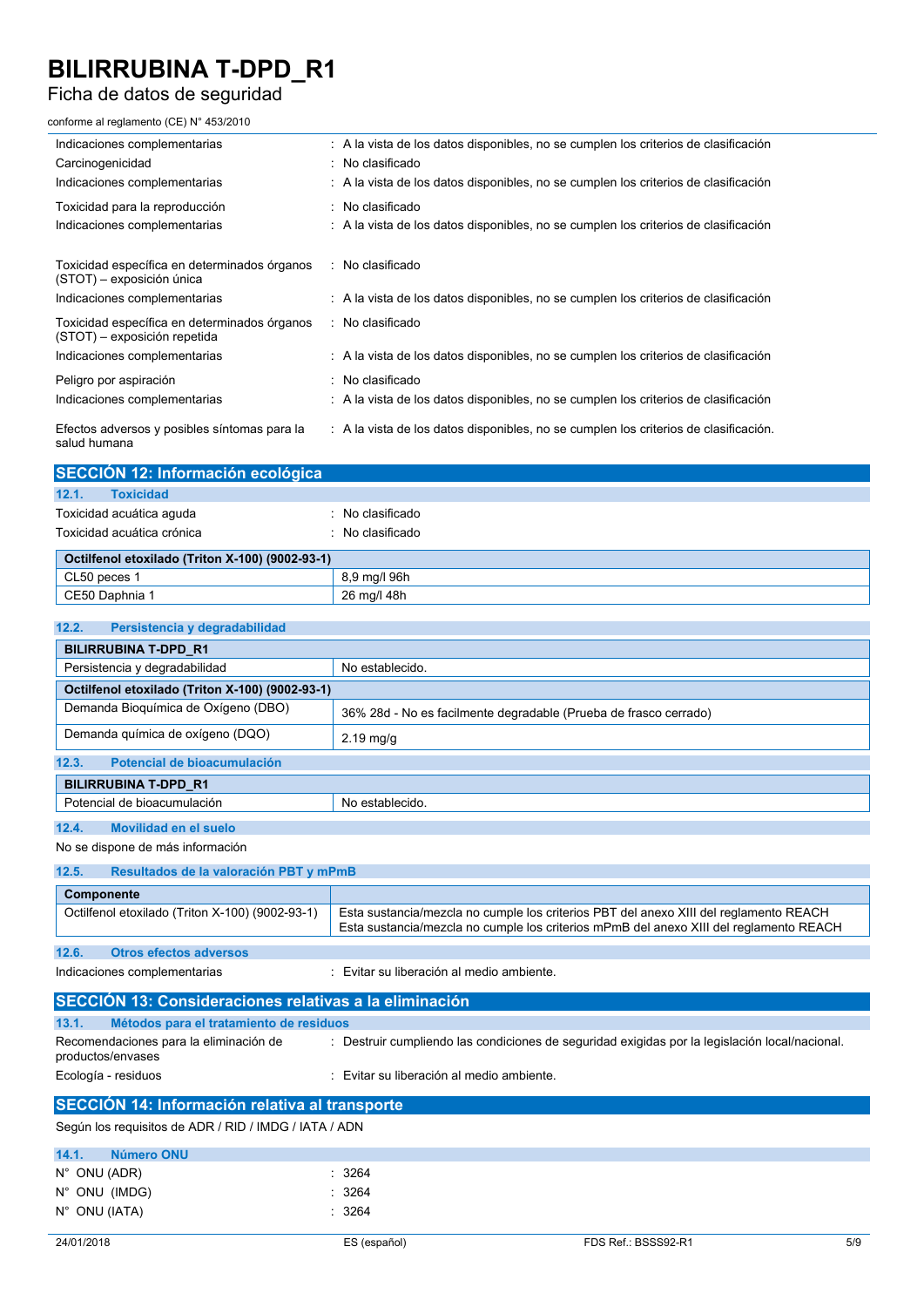Ficha de datos de seguridad

| conforme al reglamento (CE) N° 453/2010                                    |                                                                                                               |
|----------------------------------------------------------------------------|---------------------------------------------------------------------------------------------------------------|
| $N^{\circ}$ ONU (ADN)                                                      | 3264                                                                                                          |
| $N^{\circ}$ ONU (RID)                                                      | 3264                                                                                                          |
| 14.2.<br>Designación oficial de transporte de las Naciones Unidas          |                                                                                                               |
| Designación oficial de transporte (ADR)                                    | : LÍQUIDO CORROSIVO, ÁCIDO, INORGÁNICO, N.E.P.                                                                |
| Designación oficial de transporte (IMDG)                                   | : LÍQUIDO CORROSIVO, ÁCIDO, INORGÁNICO, N.E.P.                                                                |
| Designación oficial de transporte (IATA)                                   | Corrosive liquid, acidic, inorganic, n.o.s.                                                                   |
| Designación oficial de transporte (ADN)                                    | : LÍQUIDO CORROSIVO, ÁCIDO, INORGÁNICO, N.E.P.                                                                |
| Designación oficial de transporte (RID)                                    | : LÍQUIDO CORROSIVO, ÁCIDO, INORGÁNICO, N.E.P.                                                                |
| Descripción del documento del transporte<br>(ADR)                          | : UN 3264 LÍQUIDO CORROSIVO, ÁCIDO, INORGÁNICO, N.E.P. (Triton X-114 ; ácido<br>clorhídrico), 8, III, (E)     |
| Descripción del documento del transporte<br>(IMDG)                         | : UN 3264 LÍQUIDO CORROSIVO, ÁCIDO, INORGÁNICO, N.E.P., 8, III                                                |
| Descripción del documento del transporte<br>(IATA)                         | : UN 3264 Corrosive liquid, acidic, inorganic, n.o.s., 8, III                                                 |
| Descripción del documento del transporte<br>(ADN)                          | : UN 3264 LÍQUIDO CORROSIVO, ÁCIDO, INORGÁNICO, N.E.P., 8, III                                                |
|                                                                            | Descripción del documento del transporte (RID) : UN 3264 LÍQUIDO CORROSIVO, ÁCIDO, INORGÁNICO, N.E.P., 8, III |
| 14.3.<br>Clase(s) de peligro para el transporte                            |                                                                                                               |
| <b>ADR</b>                                                                 |                                                                                                               |
| Clase(s) de peligro para el transporte (ADR)<br>Etiquetas de peligro (ADR) | : 8<br>8<br>÷                                                                                                 |
|                                                                            |                                                                                                               |
|                                                                            |                                                                                                               |
| <b>IMDG</b>                                                                |                                                                                                               |
| Clase(s) de peligro para el transporte (IMDG)                              | : 8                                                                                                           |
| Etiquetas de peligro (IMDG)                                                | $\therefore$ 8                                                                                                |
|                                                                            |                                                                                                               |
|                                                                            |                                                                                                               |
| <b>IATA</b>                                                                |                                                                                                               |
| Clase(s) de peligro para el transporte (IATA)                              | : 8                                                                                                           |
| Etiquetas de peligro (IATA)                                                | 8<br>÷                                                                                                        |
|                                                                            |                                                                                                               |
| <b>ADN</b>                                                                 |                                                                                                               |
| Clase(s) de peligro para el transporte (ADN)                               | $\therefore$ 8                                                                                                |
| Etiquetas de peligro (ADN)                                                 | $\therefore$ 8                                                                                                |
|                                                                            |                                                                                                               |
|                                                                            |                                                                                                               |

**RID**

Clase(s) de peligro para el transporte (RID) : 8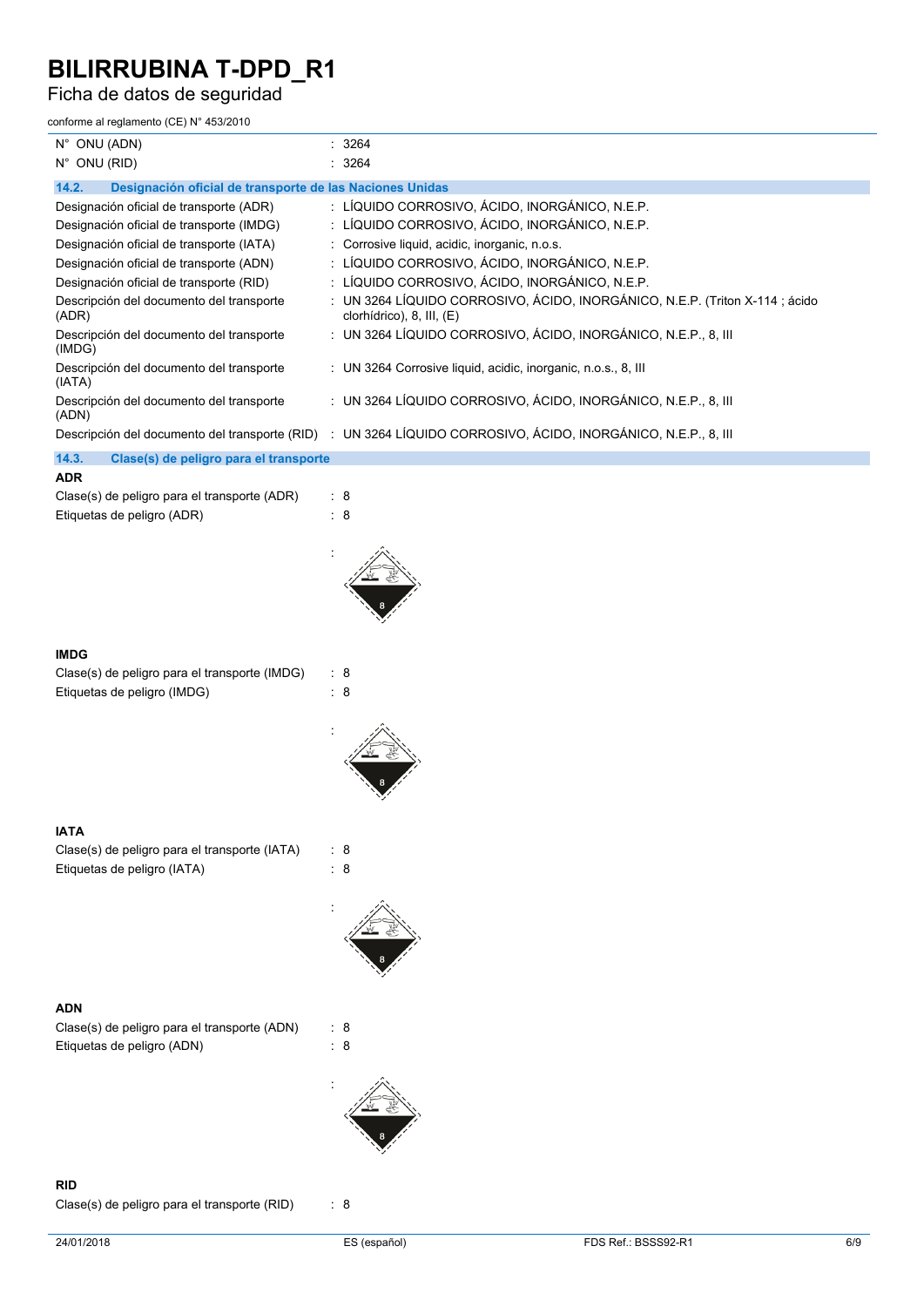# Ficha de datos de seguridad

| conforme al reglamento (CE) N° 453/2010                                                |                                                    |
|----------------------------------------------------------------------------------------|----------------------------------------------------|
| Etiquetas de peligro (RID)                                                             | $\therefore$ 8                                     |
|                                                                                        |                                                    |
|                                                                                        |                                                    |
|                                                                                        |                                                    |
|                                                                                        |                                                    |
|                                                                                        |                                                    |
| 14.4.<br>Grupo de embalaje                                                             |                                                    |
| Grupo de embalaje (ADR)                                                                | $\pm$ 111                                          |
| Grupo de embalaje (IMDG)                                                               | $\pm$ 111                                          |
| Grupo de embalaje (IATA)                                                               | : III                                              |
| Grupo de embalaje (ADN)                                                                | $\pm$ 111                                          |
| Grupo de embalaje (RID)                                                                | $\pm$ 111                                          |
| 14.5.<br>Peligros para el medio ambiente                                               |                                                    |
| Peligroso para el medio ambiente                                                       | : No                                               |
| Contaminante marino                                                                    | : No                                               |
| Otros datos                                                                            | : No se dispone de información adicional           |
|                                                                                        |                                                    |
| 14.6.<br>Precauciones particulares para los usuarios                                   |                                                    |
| - Transporte por vía terrestre                                                         |                                                    |
| Código de clasificación (ADR)                                                          | : C1                                               |
| Disposiciones especiales (ADR)                                                         | : 274                                              |
| Cantidades limitadas (ADR)                                                             | : 51                                               |
| Cantidades exceptuadas (ADR)                                                           | : E1                                               |
| Instrucciones de embalaje (ADR)                                                        | : P001, IBC03, LP01, R001                          |
| Disposiciones particulares relativas al embalaje<br>común (ADR)                        | : MP19                                             |
| Instrucciones para cisternas portátiles y<br>contenedores para granel (ADR)            | $\therefore$ T7                                    |
| Disposiciones especiales para cisternas<br>portátiles y contenedores para granel (ADR) | : TP1, TP28                                        |
| Código cisterna (ADR)                                                                  | $:$ L4BN                                           |
| Vehículo para el transporte en cisterna                                                | : AT                                               |
| Categoría de transporte (ADR)                                                          | : 3                                                |
| Disposiciones especiales de transporte - Bultos<br>(ADR)                               | $\therefore$ V12                                   |
| N° Peligro (código Kemler)                                                             | : 80                                               |
| Panel naranja                                                                          | 80                                                 |
|                                                                                        |                                                    |
|                                                                                        | 3264                                               |
|                                                                                        |                                                    |
| Código de restricción en túneles (ADR)                                                 | $\mathbf{E}$                                       |
| - Transporte marítimo                                                                  |                                                    |
| Disposiciones especiales (IMDG)                                                        | : 223, 274                                         |
| Cantidades limitadas (IMDG)                                                            | : 5 L                                              |
| Cantidades exceptuadas (IMDG)                                                          | $\therefore$ E1                                    |
| Instrucciones de embalaje (IMDG)                                                       | : P001, LP01                                       |
| Instrucciones de embalaje GRG (IMDG)                                                   | : IBCO3                                            |
| Instrucciones para cisternas (IMDG)                                                    | $\div$ T7                                          |
| Disposiciones especiales para las cisternas<br>(IMDG)                                  | : TP1, TP28                                        |
| N.º FS (Fuego)                                                                         | $: F-A$                                            |
| N.º FS (Derrame)                                                                       | $: S-B$                                            |
| Categoría de carga (IMDG)                                                              | : A                                                |
| Estiba y Manipulación (IMDG)                                                           | $:$ SW2                                            |
| Propiedades y observaciones (IMDG)                                                     | : Causes burns to skin, eyes and mucous membranes. |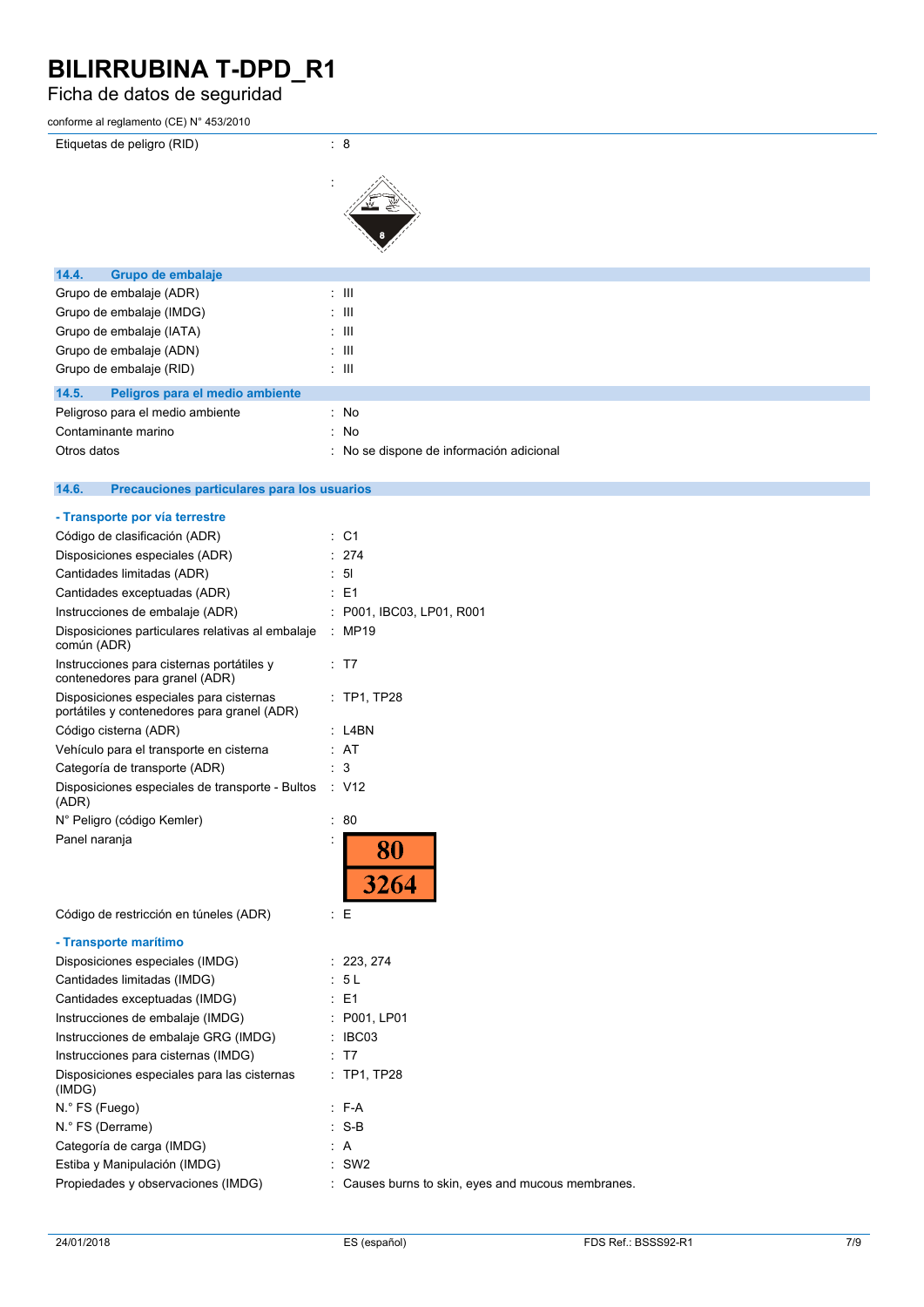Ficha de datos de seguridad

conforme al reglamento (CE) N° 453/2010

|           | $\therefore$ E1         |
|-----------|-------------------------|
| $\sim$    | Y841                    |
| $\cdot$ : | 1L                      |
| t.        | 852                     |
| t.        | 5L                      |
|           | 856                     |
|           | 60L                     |
|           | A3                      |
|           | : 8L                    |
|           |                         |
|           | C <sub>1</sub>          |
|           | 274                     |
|           | 5L                      |
|           | E <sub>1</sub>          |
|           | $\top$                  |
|           | PP, EP                  |
| t         | $\Omega$                |
|           |                         |
|           | - C1                    |
|           | 274                     |
|           | 5L                      |
|           | E <sub>1</sub>          |
|           | P001, IBC03, LP01, R001 |
|           | <b>MP19</b>             |
|           | T7                      |
|           | <b>TP1, TP28</b>        |
|           | L4BN                    |
|           | 3                       |
|           | $:$ W12                 |
|           | CE8                     |
|           | 80                      |
|           | ÷<br>÷                  |

**14.7. Transporte a granel con arreglo al anexo II del Convenio MARPOL y el Código IBC**

#### No aplicable

### **SECCIÓN 15: Información reglamentaria**

15.1. Reglamentación y legislación en materia de seguridad, salud y medio ambiente específicas para la sustancia o la mezcla

#### **15.1.1. UE-Reglamentos**

No contiene sustancias sujetas a restricciones según el anexo XVII de REACH

Contiene una sustancia de la lista de sustancias candidatas de REACH en una concentración ≥ 0,1% o con un límite específico más bajo: (1,1,3,3 tretrametil)fenil-polietilen gicol (Triton X-114) (CAS 9036-19-5), Octilfenol etoxilado (Triton X-100) (CAS 9002-93-1)

Contiene sustancias del Anexo XIV de REACH:

| Nombre de la sustancia                                                              | Número de autorización | Fecha de expiración | Exenciones de autorización<br>RFACH |
|-------------------------------------------------------------------------------------|------------------------|---------------------|-------------------------------------|
| (1,1,3,3-tretrametil)fenil-polietilen<br>gicol (Triton X-114) (CAS 9036-<br>$19-5)$ |                        | 04/01/2021          |                                     |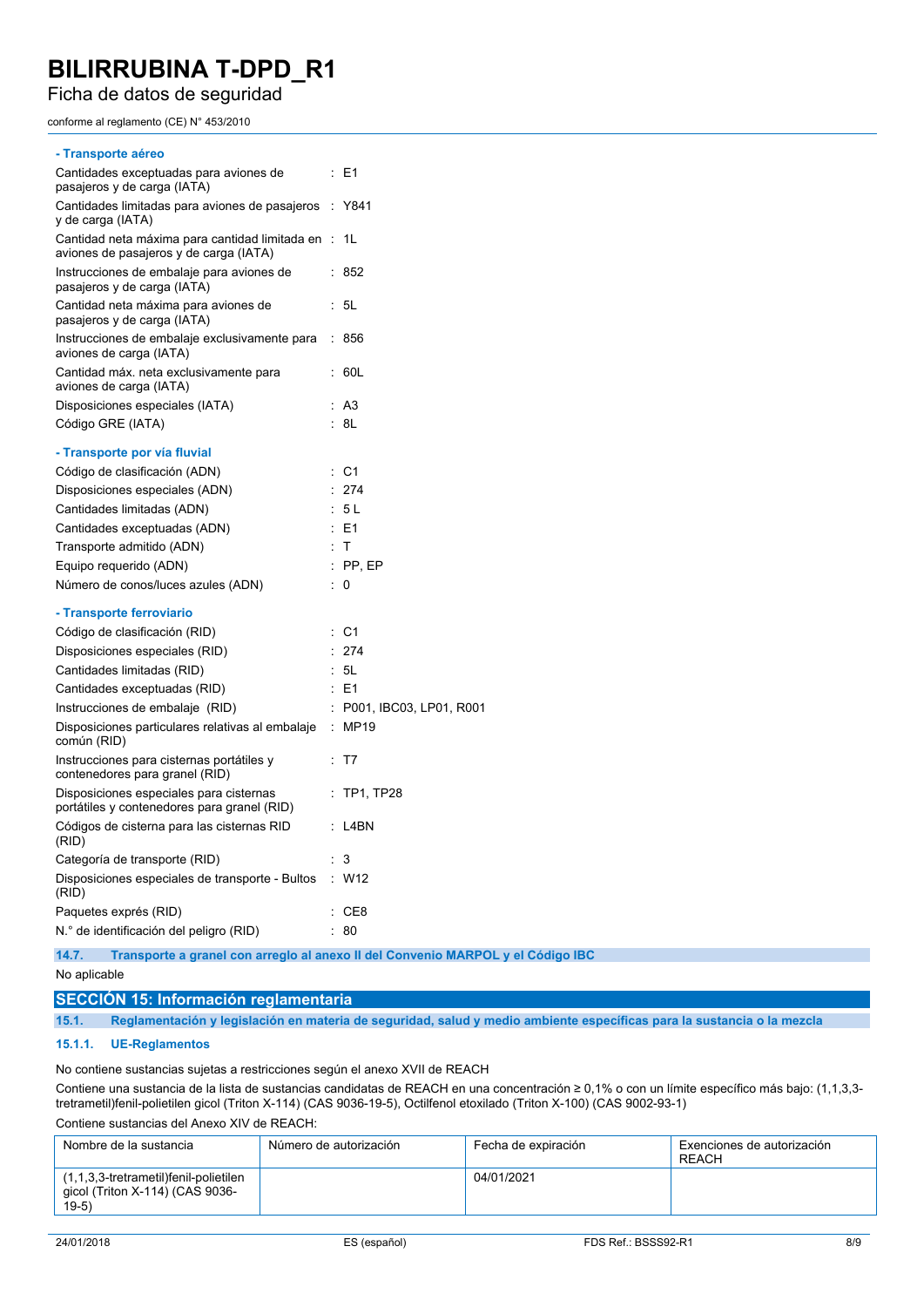## Ficha de datos de seguridad

conforme al reglamento (CE) N° 453/2010

| Triton X-100)<br>$\cdots$<br>. )ctilter<br>etoxilado<br>$\sim$<br>$\sim$ 0000 $\sim$<br>n- 1<br>$\sim$ $\sim$<br>м н<br>J. | 1/2021<br>04/0 |  |
|----------------------------------------------------------------------------------------------------------------------------|----------------|--|

### **15.1.2. Reglamentos nacionales**

No se dispone de más información

### **15.2. Evaluación de la seguridad química**

No se ha llevado a cabo la Evaluación de la Seguridad Química

### **SECCIÓN 16: Información adicional**

Indicación de modificaciones:

| Información relativa al transporte. |                                                     |                               |                                                                                                                                                                                                                                                                                 |  |  |
|-------------------------------------|-----------------------------------------------------|-------------------------------|---------------------------------------------------------------------------------------------------------------------------------------------------------------------------------------------------------------------------------------------------------------------------------|--|--|
| <b>Sección</b>                      | <b>Item modificado</b>                              | <b>Modificación</b>           | <b>Observaciones</b>                                                                                                                                                                                                                                                            |  |  |
| 14                                  | <b>CLASIFICACION SEGUN</b><br>ADR/RID/IMDG/IATA/ADN | Modificado                    | Modificación de condiciones relativas al<br>transporte                                                                                                                                                                                                                          |  |  |
| Fuentes de los datos                |                                                     | Reglamento (CE) N° 1907/2006. | $\therefore$ REGLAMENTO (CE) N° 1272/2008 DEL PARLAMENTO EUROPEO Y DEL CONSEJO de 16<br>de diciembre de 2008 sobre clasificación, etiquetado y envasado de sustancias y mezclas, y<br>por el que se modifican y derogan las Directivas 67/548/CEE y 1999/45/CE y se modifica el |  |  |

Otros datos : Ninguno(a).

#### Texto íntegro de las frases H y EUH:

| Acute Tox. 4 (Oral)      | Toxicidad aguda (oral), Categoría 4                                                                                   |
|--------------------------|-----------------------------------------------------------------------------------------------------------------------|
| <b>Aquatic Chronic 2</b> | Peligroso para el medio ambiente acuático — Peligro crónico, Categoría 2                                              |
| Eye Irrit. 2             | Lesiones oculares graves o irritación ocular, Categoría 2                                                             |
| Met. Corr. 1             | Corrosivos para los metales, Categoría 1                                                                              |
| Skin Corr. 1B            | Irritación o corrosión cutáneas, Categoría 1B                                                                         |
| STOT SE3                 | Toxicidad específica en determinados órganos — Exposición única, Categoría 3, irritación de las vías<br>respiratorias |
| H <sub>290</sub>         | Puede ser corrosivo para los metales.                                                                                 |
| H302                     | Nocivo en caso de ingestión.                                                                                          |
| H314                     | Provoca quemaduras graves en la piel y lesiones oculares graves.                                                      |
| H318                     | Provoca lesiones oculares graves.                                                                                     |
| H319                     | Provoca irritación ocular grave.                                                                                      |
| H335                     | Puede irritar las vías respiratorias.                                                                                 |
| H411                     | Tóxico para los organismos acuáticos, con efectos nocivos duraderos.                                                  |

Clasificación y procedimiento utilizados para determinar la clasificación de las mezclas de conformidad con el Reglamento (CE) 1272/2008 [CLP]:

| Met. Corr.    | H <sub>290</sub> | Método de cálculo                     |
|---------------|------------------|---------------------------------------|
| Skin Corr, 1A | H314             | Conforme a datos obtenidos de ensayos |
| Eve Dam.      | H318             | Conforme a datos obtenidos de ensavos |

#### SDS EU (Anexo II de REACH)

Esta información se basa en nuestro conocimiento actual y tiene como finalidad describir el producto para la tutela de la salud, seguridad y medio ambiente. Por lo tanto, no debe ser interpretada<br>como garantía de ninguna c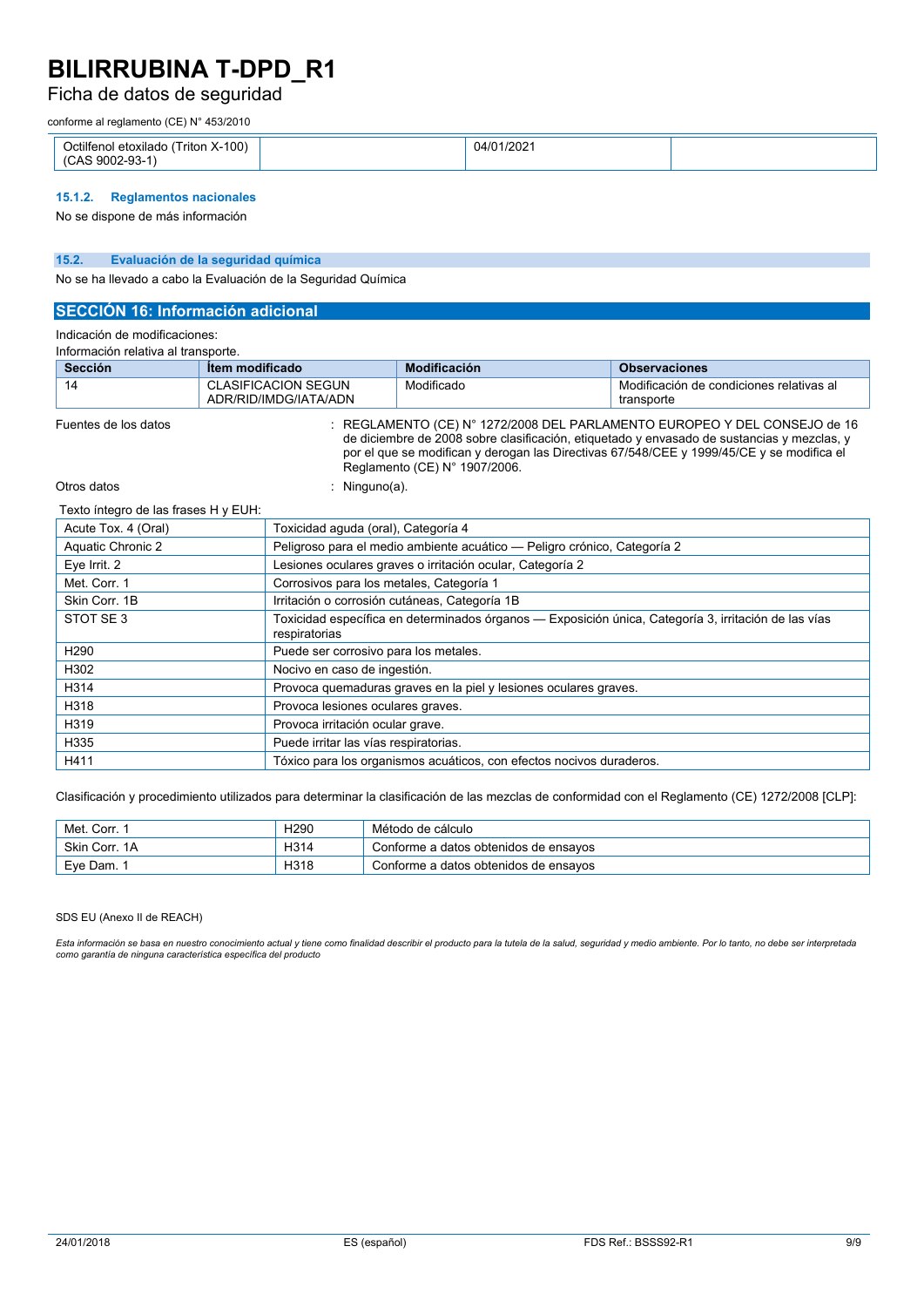

Ficha de datos de seguridad

conforme al reglamento (CE) N° 453/2010

Fecha de emisión: 23/01/2017 Fecha de revisión: 23/01/2017 Reemplaza la ficha: 24/05/2016 Versión: 2.0

|                   |                                                                                                                                                                                   | SECCIÓN 1: Identificación de la sustancia o la mezcla y de la sociedad o la empresa                                                                                            |
|-------------------|-----------------------------------------------------------------------------------------------------------------------------------------------------------------------------------|--------------------------------------------------------------------------------------------------------------------------------------------------------------------------------|
| 1.1.              | Identificador del producto                                                                                                                                                        |                                                                                                                                                                                |
|                   | Forma del producto                                                                                                                                                                | : Mezcla                                                                                                                                                                       |
|                   | Nombre del producto                                                                                                                                                               | BILIRRUBINA T-DPD_R2                                                                                                                                                           |
|                   | Grupo de productos                                                                                                                                                                | Esta FDS aplica a cualquier referencia del producto.                                                                                                                           |
| 1.2.              |                                                                                                                                                                                   | Usos pertinentes identificados de la sustancia o de la mezcla y usos desaconsejados                                                                                            |
| 1.2.1.            | <b>Usos pertinentes identificados</b>                                                                                                                                             |                                                                                                                                                                                |
|                   | Especificaciones de utilización<br>industrial/profesional                                                                                                                         | : Solo para diagnostico in vitro profesional                                                                                                                                   |
| 1.2.2.            | <b>Usos desaconsejados</b>                                                                                                                                                        |                                                                                                                                                                                |
|                   | No se dispone de más información                                                                                                                                                  |                                                                                                                                                                                |
| 1.3.              | Datos del proveedor de la ficha de datos de seguridad                                                                                                                             |                                                                                                                                                                                |
|                   | SPINREACT, S.A.U.<br>Ctra. Santa Coloma, 7<br>E-17176 Sant Esteve de Bas (GIRONA) - SPAIN<br>T +34 972 690 800 - F +34 972 690 099<br>spinreact@spinreact.com - www.spinreact.com |                                                                                                                                                                                |
| 1.4.              | Teléfono de emergencia                                                                                                                                                            |                                                                                                                                                                                |
|                   | Número de emergencia                                                                                                                                                              | $: +34972690800$                                                                                                                                                               |
|                   | SECCIÓN 2: Identificación de los peligros                                                                                                                                         |                                                                                                                                                                                |
| 2.1.              | Clasificación de la sustancia o de la mezcla                                                                                                                                      |                                                                                                                                                                                |
|                   | Clasificación según reglamento (UE) No. 1272/2008 [CLP]                                                                                                                           |                                                                                                                                                                                |
|                   | Corrosivos para los metales, Categoría 1<br>H <sub>290</sub>                                                                                                                      |                                                                                                                                                                                |
|                   | Irritación o corrosión cutáneas, Categoría<br>H314                                                                                                                                |                                                                                                                                                                                |
| 1А<br>Categoría 1 | Lesiones oculares graves o irritación ocular, H318                                                                                                                                |                                                                                                                                                                                |
|                   | Texto completo de las frases H: véase la Sección 16                                                                                                                               |                                                                                                                                                                                |
|                   | Efectos adversos fisicoquímicos, para la salud humana y el medio ambiente                                                                                                         |                                                                                                                                                                                |
|                   | No se dispone de más información                                                                                                                                                  |                                                                                                                                                                                |
|                   |                                                                                                                                                                                   |                                                                                                                                                                                |
| 2.2.              | Elementos de la etiqueta                                                                                                                                                          |                                                                                                                                                                                |
|                   | Etiquetado según el Reglamento (CE) Nº 1272/2008 [CLP]                                                                                                                            |                                                                                                                                                                                |
|                   | Pictogramas de peligro (CLP)                                                                                                                                                      | GHS05                                                                                                                                                                          |
|                   | Palabra de advertencia (CLP)                                                                                                                                                      | : Peligro                                                                                                                                                                      |
|                   | Componentes peligrosos                                                                                                                                                            | : ácido clorhídrico; 2,4-DICHLOROBENZENEDIAZONIUM 1,5-NAPHTHALENE DISULFONATE<br>HYDRATE (2,4-DPD)                                                                             |
|                   | Indicaciones de peligro (CLP)                                                                                                                                                     | : H290 - Puede ser corrosivo para los metales.<br>H314 - Provoca quemaduras graves en la piel y lesiones oculares graves.                                                      |
|                   | Consejos de prudencia (CLP)                                                                                                                                                       | P280 - Llevar quantes/prendas/gafas/máscara de protección.<br>P501 - Eliminar el contenido/recipiente en un contenedor adecuado siguiendo las regulaciones<br>locales vigentes |
| 2.3.              | <b>Otros peligros</b>                                                                                                                                                             |                                                                                                                                                                                |
|                   | Otros peligros que no conllevan clasificación                                                                                                                                     | Ninguno en condiciones normales.                                                                                                                                               |

## **SECCIÓN 3: Composición/información sobre los componentes**

### **3.1. Sustancias**

No aplicable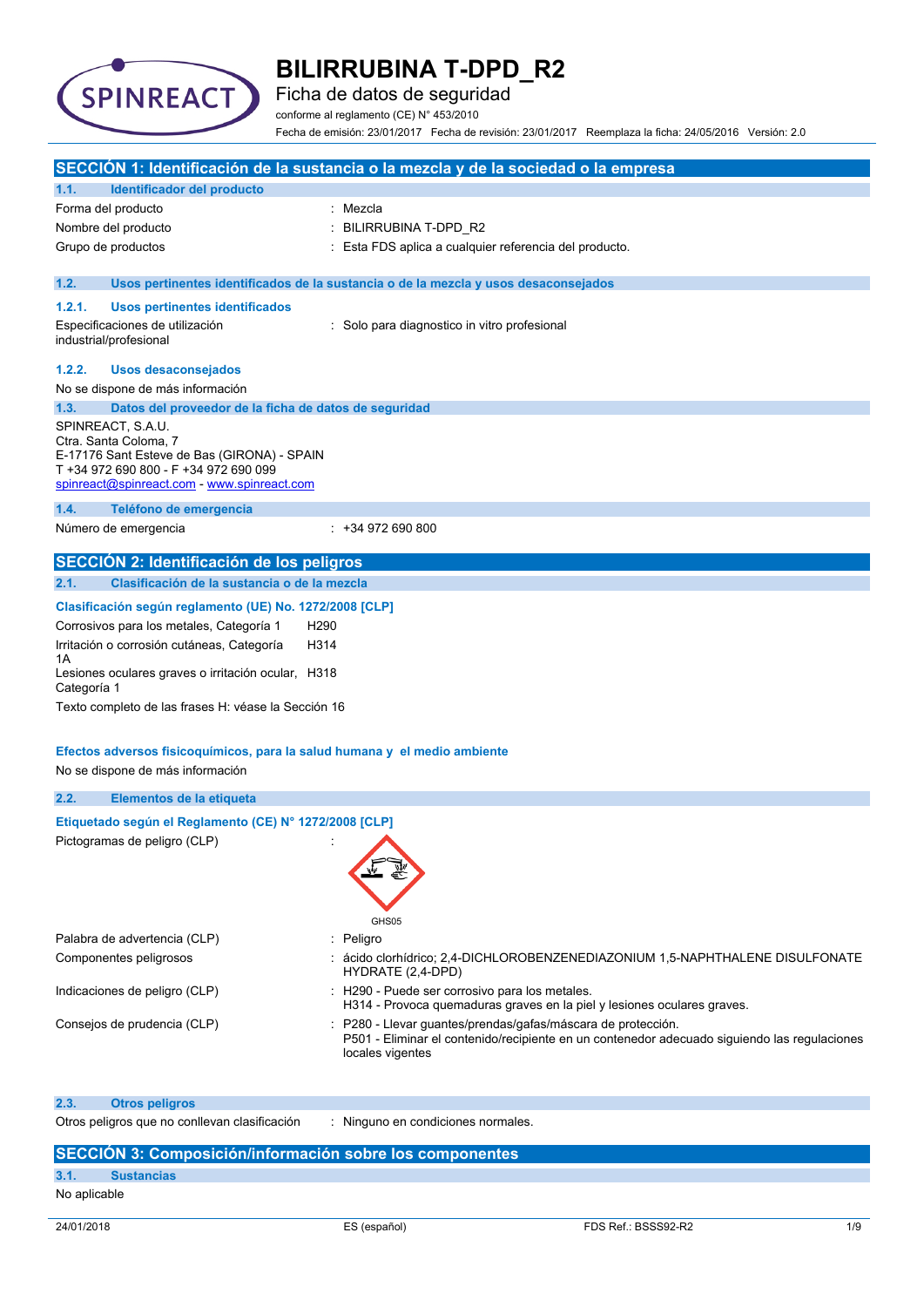## Ficha de datos de seguridad

conforme al reglamento (CE) N° 453/2010

### **3.2. Mezclas**

| <b>Nombre</b>                                                                 | Identificador del producto                                                                           | $\%$        | Clasificación según<br>reglamento (UE) No.<br>1272/2008 [CLP]                                                                                                             |
|-------------------------------------------------------------------------------|------------------------------------------------------------------------------------------------------|-------------|---------------------------------------------------------------------------------------------------------------------------------------------------------------------------|
| ácido clorhídrico                                                             | (N° CAS) (7647-01-0)<br>(N° CE) 231-595-7<br>(N° Índice) 017-002-01-X<br>(REACH-no) 01-2119484862-27 | $1 - 3$     | Met. Corr. 1, H290<br>Skin Corr. 1B. H314<br>STOT SE 3, H335                                                                                                              |
| 2,4-DICHLOROBENZENEDIAZONIUM 1,5-NAPHTHALENE<br>DISULFONATE HYDRATE (2,4-DPD) | (N° CAS) 123333-91-5                                                                                 | $0.1 - 0.5$ | Skin Corr. 1A. H314                                                                                                                                                       |
| Límites de concentración específicos:                                         |                                                                                                      |             |                                                                                                                                                                           |
| <b>Nombre</b>                                                                 | Identificador del producto                                                                           |             | Límites de concentración específicos                                                                                                                                      |
| ácido clorhídrico                                                             | (N° CAS) (7647-01-0)<br>(N° CE) 231-595-7<br>(N° Índice) 017-002-01-X<br>(REACH-no) 01-2119484862-27 |             | (C >= 0,1) Met. Corr. 1, H290<br>(10 = < C < 25) Skin Irrit, 2, H315<br>(10 = < C < 25) Eye Irrit. 2, H319<br>(C > = 10) STOT SE 3, H335<br>(C >= 25) Skin Corr. 1B, H314 |

#### Texto completo de las frases H: ver sección 16

|            | <b>SECCIÓN 4: Primeros auxilios</b>                                |                                                                                                                                                                                                                                                        |
|------------|--------------------------------------------------------------------|--------------------------------------------------------------------------------------------------------------------------------------------------------------------------------------------------------------------------------------------------------|
| 4.1.       | Descripción de los primeros auxilios                               |                                                                                                                                                                                                                                                        |
|            | Medidas de primeros auxilios general                               | : No administrar nada por vía oral a las personas en estado de inconsciencia. En caso de<br>malestar consultar a un médico (mostrarle la etiqueta siempre que sea posible).                                                                            |
| inhalación | Medidas de primeros auxilios en caso de                            | Hacer respirar aire fresco. Colocar a la víctima en reposo.                                                                                                                                                                                            |
|            | Medidas de primeros auxilios en caso de<br>contacto con la piel    | : Retirar la ropa afectada y lavar las zonas de piel expuestas con un jabón suave y agua; a<br>continuación, enjuagar con agua caliente.                                                                                                               |
|            | Medidas de primeros auxilios en caso de<br>contacto con los ojos   | Enjuagar inmediatamente con agua abundante. Consúltese con el médico si persiste el dolor o<br>la irritación.                                                                                                                                          |
| ingestión  | Medidas de primeros auxilios en caso de                            | : Enjuagarse la boca. NO provocar el vómito. Acudir urgentemente al médico.                                                                                                                                                                            |
| 4.2.       | Principales síntomas y efectos, agudos y retardados                |                                                                                                                                                                                                                                                        |
|            | Síntomas/efectos                                                   | : No se considera peligroso en condiciones normales de utilización.                                                                                                                                                                                    |
| 4.3.       |                                                                    | Indicación de toda atención médica y de los tratamientos especiales que deban dispensarse inmediatamente                                                                                                                                               |
|            | No se dispone de más información                                   |                                                                                                                                                                                                                                                        |
|            | <b>SECCIÓN 5: Medidas de lucha contra incendios</b>                |                                                                                                                                                                                                                                                        |
| 5.1.       | <b>Medios de extinción</b>                                         |                                                                                                                                                                                                                                                        |
|            | Medios de extinción apropiados                                     | Espuma. Polvo seco. Dióxido de carbono. Agua pulverizada. Arena.                                                                                                                                                                                       |
|            | Medios de extinción no apropiados                                  | : No utilizar flujos de agua potentes.                                                                                                                                                                                                                 |
| 5.2.       | Peligros específicos derivados de la sustancia o la mezcla         |                                                                                                                                                                                                                                                        |
|            | No se dispone de más información                                   |                                                                                                                                                                                                                                                        |
| 5.3.       | Recomendaciones para el personal de lucha contra incendios         |                                                                                                                                                                                                                                                        |
|            | Instrucciones para extinción de incendio                           | Enfriar los contenedores expuestos mediante agua pulverizada o nebulizada. Sea prudente a<br>la hora de extinguir cualquier incendio de productos químicos. Evitar que las aguas residuales<br>de extinción de incendios contaminen el medio ambiente. |
|            | Protección durante la extinción de incendios                       | : No entrar en la zona de fuego sin el equipo de protección adecuado, incluida la protección<br>respiratoria.                                                                                                                                          |
|            | <b>SECCIÓN 6: Medidas en caso de vertido accidental</b>            |                                                                                                                                                                                                                                                        |
| 6.1.       |                                                                    | Precauciones personales, equipo de protección y procedimientos de emergencia                                                                                                                                                                           |
| 6.1.1.     | Para el personal que no forma parte de los servicios de emergencia |                                                                                                                                                                                                                                                        |
|            | Procedimientos de emergencia                                       | : Evacuar el personal no necesario.                                                                                                                                                                                                                    |
| 6.1.2.     | Para el personal de emergencia                                     |                                                                                                                                                                                                                                                        |
|            | Equipo de protección                                               | Proporcionar una protección adecuada a los equipos de limpieza.                                                                                                                                                                                        |
|            | Procedimientos de emergencia                                       | Ventilar la zona.                                                                                                                                                                                                                                      |
| 6.2.       | Precauciones relativas al medio ambiente                           |                                                                                                                                                                                                                                                        |
|            |                                                                    |                                                                                                                                                                                                                                                        |

Evitar la penetración en alcantarillas y aguas potables. Advertir a las autoridades si el líquido penetra en sumideros o en aguas públicas.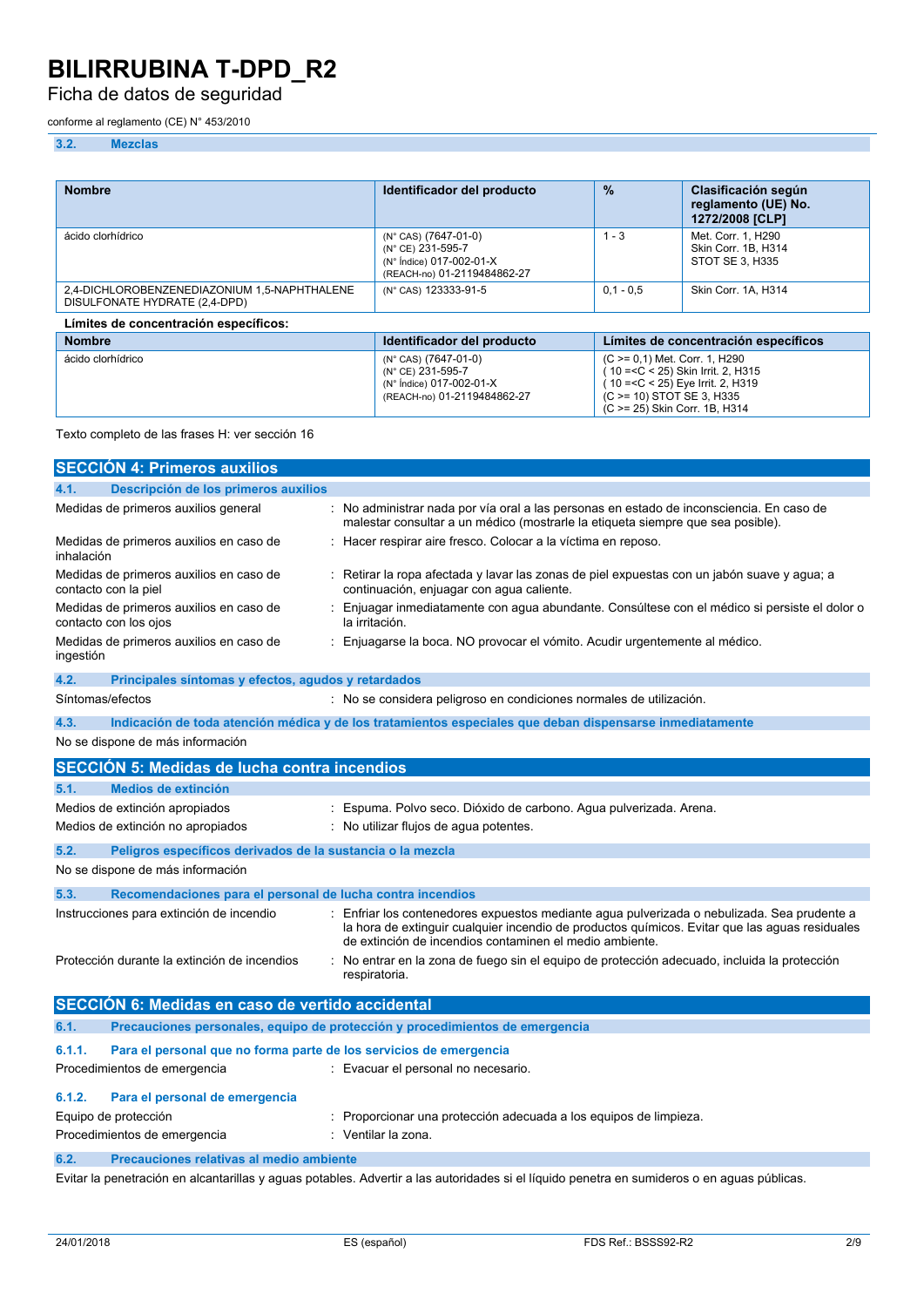## Ficha de datos de seguridad

conforme al reglamento (CE) N° 453/2010

| 6.3. | Métodos y material de contención y de limpieza                 |                                                                                                                                                                                                                                      |  |
|------|----------------------------------------------------------------|--------------------------------------------------------------------------------------------------------------------------------------------------------------------------------------------------------------------------------------|--|
|      | Procedimientos de limpieza                                     | : Absorber inmediatamente el producto derramado mediante sólidos inertes como arcilla o tierra<br>de diatomeas. Recoger el vertido. Almacenar alejado de otros materiales.                                                           |  |
| 6.4. | Referencia a otras secciones                                   |                                                                                                                                                                                                                                      |  |
|      | Ver la Sección 8. Control de exposición/protección individual. |                                                                                                                                                                                                                                      |  |
|      | <b>SECCIÓN 7: Manipulación y almacenamiento</b>                |                                                                                                                                                                                                                                      |  |
| 7.1. | Precauciones para una manipulación segura                      |                                                                                                                                                                                                                                      |  |
|      | Precauciones para una manipulación segura                      | : Lavarse las manos y otras zonas expuestas con un jabón suave y con agua antes de comer,<br>beber y fumar o de abandonar el trabajo. Garantizar una buena ventilación de la zona de<br>trabajo para evitar la formación de vapores. |  |
| 7.2. |                                                                | Condiciones de almacenamiento seguro, incluidas posibles incompatibilidades                                                                                                                                                          |  |
|      | Condiciones de almacenamiento                                  | : Consérvese únicamente en el recipiente de origen, en lugar fresco y bien ventilado lejos de :<br>Fuentes de calor. Mantener los envases cerrados cuando no se estén utilizando.                                                    |  |
|      | Productos incompatibles                                        | : Bases fuertes. Acidos fuertes.                                                                                                                                                                                                     |  |
|      | Materiales incompatibles                                       | : Fuentes de ignición. Luz directa del sol.                                                                                                                                                                                          |  |

**7.3. Usos específicos finales**

No se dispone de más información

### **SECCIÓN 8: Controles de exposición/protección individual**

**8.1. Parámetros de control**

| ácido clorhídrico ((7647-01-0)) |                                 |                         |  |  |
|---------------------------------|---------------------------------|-------------------------|--|--|
| <b>UE</b>                       | Nombre local                    | Hydrogen chloride       |  |  |
| <b>UE</b>                       | IOELV TWA (mg/m <sup>3</sup> )  | $8 \text{ mg/m}^3$      |  |  |
| <b>UE</b>                       | <b>IOELV TWA (ppm)</b>          | 5 ppm                   |  |  |
| <b>UE</b>                       | IOELV STEL (mg/m <sup>3</sup> ) | 15 mg/ $m3$             |  |  |
| <b>UE</b>                       | IOELV STEL (ppm)                | $10$ ppm                |  |  |
| España                          | Nombre local                    | Cloruro de hidrógeno    |  |  |
| España                          | $VLA-ED$ (mg/m <sup>3</sup> )   | $7,6$ mg/m <sup>3</sup> |  |  |
| España                          | VLA-ED (ppm)                    | 5 ppm                   |  |  |
| España                          | $VLA-EC$ (mg/m <sup>3</sup> )   | 15 mg/ $m3$             |  |  |
| España                          | VLA-EC (ppm)                    | 10 ppm                  |  |  |
| España                          | <b>Notas</b>                    | VLI                     |  |  |

### **8.2. Controles de la exposición**

#### **Equipo de protección individual:**

Evitar toda exposición innecesaria.

#### **Protección de las manos:**

Llevar guantes de protección.

#### **Protección ocular:**

Gafas químicas o gafas de seguridad

#### **Protección de las vías respiratorias:**

Llevar una máscara adecuada

**Otros datos:**

No comer, beber ni fumar durante la utilización.

| <b>SECCIÓN 9: Propiedades físicas y químicas</b>                 |                            |  |
|------------------------------------------------------------------|----------------------------|--|
| 9.1.<br>Información sobre propiedades físicas y químicas básicas |                            |  |
| Forma/estado                                                     | : Líquido                  |  |
| Apariencia                                                       | : Transparente.            |  |
| Color                                                            | : Ligeramente anaranjado.  |  |
| Olor                                                             | $:$ Inodoro.               |  |
| Umbral olfativo                                                  | : No hay datos disponibles |  |
| рH                                                               | $\therefore$ < 2           |  |
| Grado de evaporación (acetato de butilo=1)                       | : No hay datos disponibles |  |
|                                                                  |                            |  |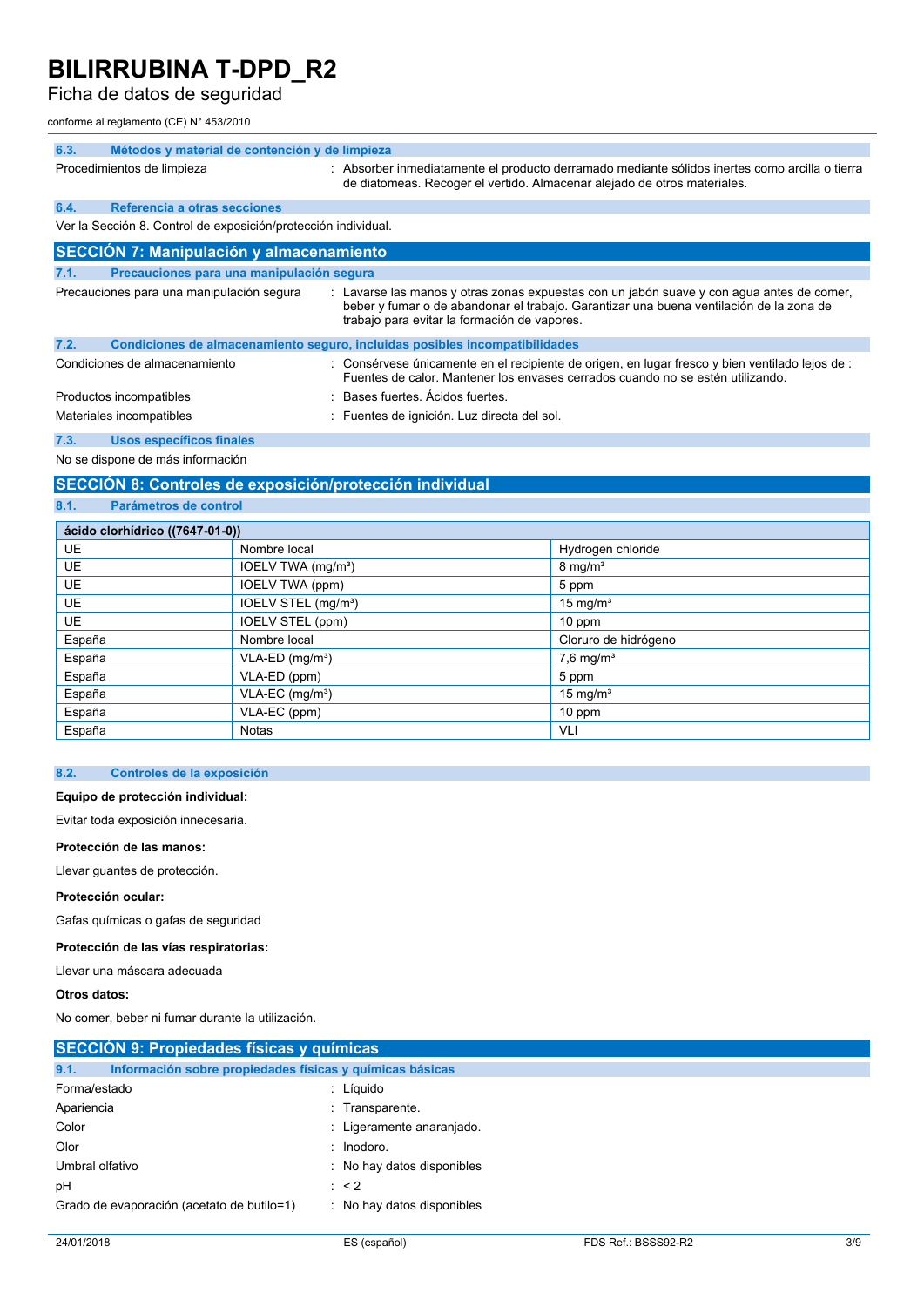# Ficha de datos de seguridad

## conforme al reglamento (CE) N° 453/2010

| Punto de fusión                    | : No hay datos disponibles |
|------------------------------------|----------------------------|
| Punto de solidificación            | No hay datos disponibles   |
| Punto de ebullición                | No hay datos disponibles   |
| Punto de inflamación               | No hay datos disponibles   |
| Temperatura de autoignición        | No hay datos disponibles   |
| Temperatura de descomposición      | No hay datos disponibles   |
| Inflamabilidad (sólido, gas)       | No inflamable.             |
| Presión de vapor                   | : No hay datos disponibles |
| Densidad relativa de vapor a 20 °C | No hay datos disponibles   |
| Densidad relativa                  | No hay datos disponibles   |
| Solubilidad                        | No hay datos disponibles   |
| Log Pow                            | No hay datos disponibles   |
| Viscosidad, cinemática             | No hay datos disponibles   |
| Viscosidad, dinámica               | No hay datos disponibles   |
| Propiedades explosivas             | No hay datos disponibles   |
| Propiedad de provocar incendios    | No hay datos disponibles   |
| Límites de explosión               | No hay datos disponibles   |

### **9.2. Otros datos**

No se dispone de más información

|                 | SECCIÓN 10: Estabilidad y reactividad                                             |
|-----------------|-----------------------------------------------------------------------------------|
| 10.1.           | <b>Reactividad</b>                                                                |
|                 | No se dispone de más información                                                  |
| 10.2.           | <b>Estabilidad química</b>                                                        |
| No establecido. |                                                                                   |
| 10.3.           | Posibilidad de reacciones peligrosas                                              |
| No establecido. |                                                                                   |
| 10.4.           | <b>Condiciones que deben evitarse</b>                                             |
|                 | Luz directa del sol. Temperaturas extremadamente elevadas o extremadamente bajas. |
| 10.5.           | <b>Materiales incompatibles</b>                                                   |
|                 | No conocido cuando se usa apropiadamente.                                         |
| 10.6.           | Productos de descomposición peligrosos                                            |

No se generan productos de descomposición peligrosos conocidos.

| <b>SECCIÓN 11: Información toxicológica</b>          |                                                                                     |     |
|------------------------------------------------------|-------------------------------------------------------------------------------------|-----|
| Información sobre los efectos toxicológicos<br>11.1. |                                                                                     |     |
| Toxicidad aguda (oral)                               | : No clasificado                                                                    |     |
| Toxicidad aguda (cutánea)                            | No clasificado                                                                      |     |
| Toxicidad aguda (inhalación)                         | No clasificado                                                                      |     |
| ácido clorhídrico ((7647-01-0))                      |                                                                                     |     |
| DL50 oral rata                                       | 900 mg/kg                                                                           |     |
| Corrosión o irritación cutáneas                      | Provoca quemaduras graves en la piel y lesiones oculares graves.<br>pH: 2           |     |
| Indicaciones complementarias                         | : A la vista de los datos disponibles, no se cumplen los criterios de clasificación |     |
| Lesiones oculares graves o irritación ocular         | Provoca lesiones oculares graves.<br>pH: 2                                          |     |
| Indicaciones complementarias                         | A la vista de los datos disponibles, no se cumplen los criterios de clasificación   |     |
| Sensibilización respiratoria o cutánea               | : No clasificado                                                                    |     |
| Indicaciones complementarias                         | : A la vista de los datos disponibles, no se cumplen los criterios de clasificación |     |
| Mutagenicidad en células germinales                  | No clasificado                                                                      |     |
| Indicaciones complementarias                         | A la vista de los datos disponibles, no se cumplen los criterios de clasificación   |     |
| Carcinogenicidad                                     | No clasificado                                                                      |     |
| Indicaciones complementarias                         | : A la vista de los datos disponibles, no se cumplen los criterios de clasificación |     |
| Toxicidad para la reproducción                       | No clasificado                                                                      |     |
| Indicaciones complementarias                         | : A la vista de los datos disponibles, no se cumplen los criterios de clasificación |     |
| 24/01/2018                                           | FDS Ref.: BSSS92-R2<br>ES (español)                                                 | 4/9 |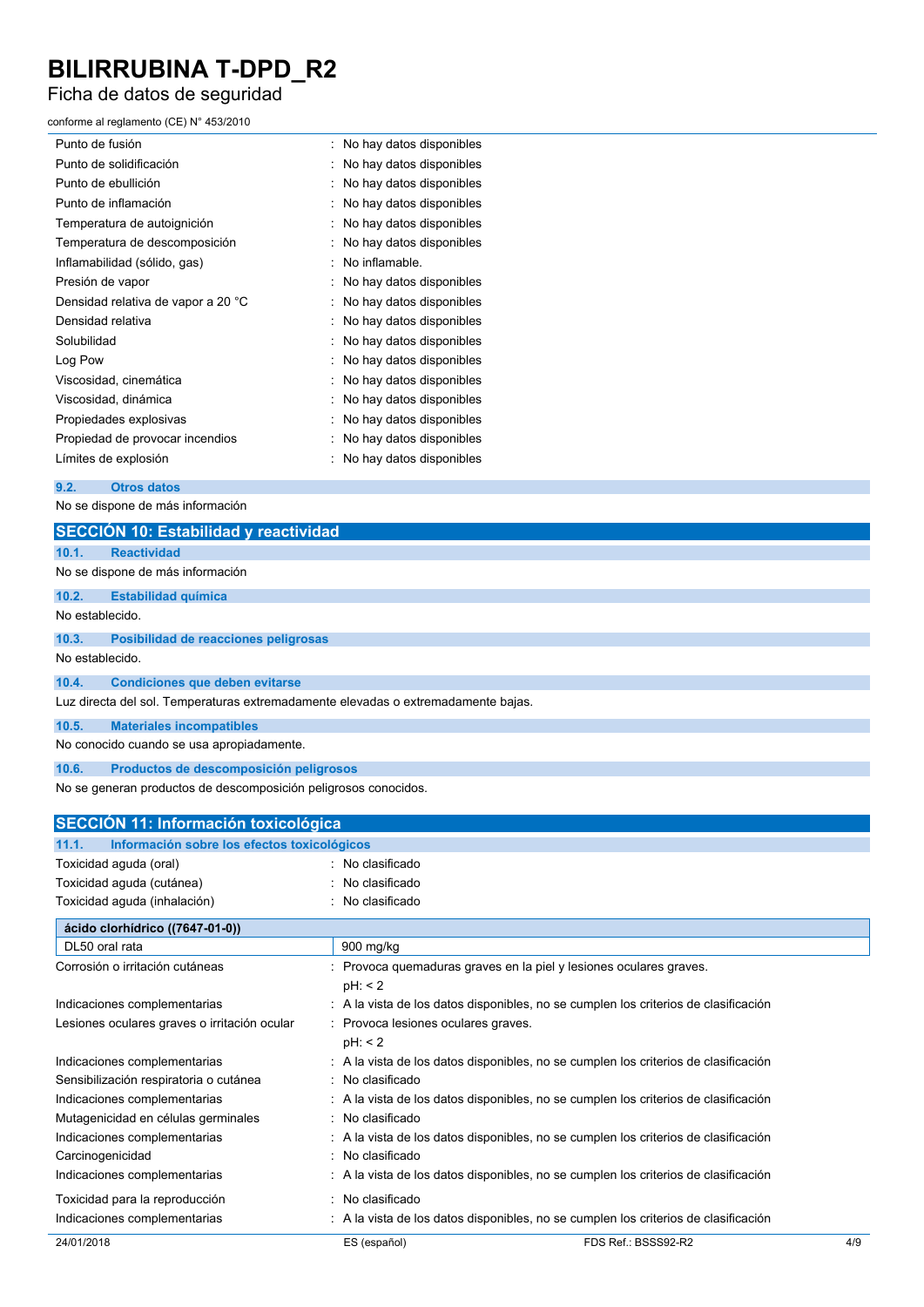## Ficha de datos de seguridad

conforme al reglamento (CE) N° 453/2010

| Toxicidad específica en determinados órganos<br>(STOT) - exposición única    | : No clasificado                                                                     |
|------------------------------------------------------------------------------|--------------------------------------------------------------------------------------|
| Indicaciones complementarias                                                 | : A la vista de los datos disponibles, no se cumplen los criterios de clasificación  |
| Toxicidad específica en determinados órganos<br>(STOT) - exposición repetida | : No clasificado                                                                     |
| Indicaciones complementarias                                                 | : A la vista de los datos disponibles, no se cumplen los criterios de clasificación  |
| Peligro por aspiración                                                       | No clasificado                                                                       |
| Indicaciones complementarias                                                 | : A la vista de los datos disponibles, no se cumplen los criterios de clasificación  |
| Efectos adversos y posibles síntomas para la<br>salud humana                 | : A la vista de los datos disponibles, no se cumplen los criterios de clasificación. |
| SECCIÓN 12: Información ecológica                                            |                                                                                      |
| <b>Toxicidad</b><br>12.1.                                                    |                                                                                      |
| Toxicidad acuática aquda                                                     | No clasificado                                                                       |
| Toxicidad acuática crónica                                                   | No clasificado                                                                       |
|                                                                              |                                                                                      |
| 12.2.<br>Persistencia y degradabilidad                                       |                                                                                      |
| <b>BILIRRUBINA T-DPD R2</b>                                                  |                                                                                      |
| Persistencia y degradabilidad                                                | No establecido.                                                                      |
| Potencial de bioacumulación<br>12.3.                                         |                                                                                      |
| <b>BILIRRUBINA T-DPD R2</b>                                                  |                                                                                      |
| Potencial de bioacumulación                                                  | No establecido.                                                                      |
| Movilidad en el suelo<br>12.4.                                               |                                                                                      |
| No se dispone de más información                                             |                                                                                      |
| 12.5.<br>Resultados de la valoración PBT y mPmB                              |                                                                                      |
| No se dispone de más información                                             |                                                                                      |
|                                                                              |                                                                                      |

## **12.6. Otros efectos adversos**

| Indicaciones complementarias                                | : Evitar su liberación al medio ambiente.                                                      |
|-------------------------------------------------------------|------------------------------------------------------------------------------------------------|
| SECCIÓN 13: Consideraciones relativas a la eliminación      |                                                                                                |
| 13.1.<br>Métodos para el tratamiento de residuos            |                                                                                                |
| Recomendaciones para la eliminación de<br>productos/envases | : Destruir cumpliendo las condiciones de seguridad exigidas por la legislación local/nacional. |
| Ecología - residuos                                         | : Evitar su liberación al medio ambiente.                                                      |

## **SECCIÓN 14: Información relativa al transporte**

Según los requisitos de ADR / RID / IMDG / IATA / ADN

| Número ONU<br>14.1.                                               |                                               |                                                                                                                                                        |     |
|-------------------------------------------------------------------|-----------------------------------------------|--------------------------------------------------------------------------------------------------------------------------------------------------------|-----|
| $N^{\circ}$ ONU (ADR)                                             | : 3264                                        |                                                                                                                                                        |     |
| N° ONU (IMDG)                                                     | : 3264                                        |                                                                                                                                                        |     |
| $N^{\circ}$ ONU (IATA)                                            | : 3264                                        |                                                                                                                                                        |     |
| $N^{\circ}$ ONU (ADN)                                             | : 3264                                        |                                                                                                                                                        |     |
| N° ONU (RID)                                                      | : 3264                                        |                                                                                                                                                        |     |
| 14.2.<br>Designación oficial de transporte de las Naciones Unidas |                                               |                                                                                                                                                        |     |
| Designación oficial de transporte (ADR)                           |                                               | : LÍQUIDO CORROSIVO, ÁCIDO, INORGÁNICO, N.E.P.                                                                                                         |     |
| Designación oficial de transporte (IMDG)                          |                                               | : LÍQUIDO CORROSIVO, ÁCIDO, INORGÁNICO, N.E.P.                                                                                                         |     |
| Designación oficial de transporte (IATA)                          | : Corrosive liquid, acidic, inorganic, n.o.s. |                                                                                                                                                        |     |
| Designación oficial de transporte (ADN)                           |                                               | : LÍQUIDO CORROSIVO, ÁCIDO, INORGÁNICO, N.E.P.                                                                                                         |     |
| Designación oficial de transporte (RID)                           |                                               | : LÍQUIDO CORROSIVO, ÁCIDO, INORGÁNICO, N.E.P.                                                                                                         |     |
| Descripción del documento del transporte<br>(ADR)                 | DPD)), 8, III, (E)                            | : UN 3264 LÍQUIDO CORROSIVO, ÁCIDO, INORGÁNICO, N.E.P. (ácido clorhídrico : 2,4-<br>DICHLOROBENZENEDIAZONIUM 1,5-NAPHTHALENE DISULFONATE HYDRATE (2-4- |     |
| Descripción del documento del transporte<br>(IMDG)                |                                               | : UN 3264 LÍQUIDO CORROSIVO, ÁCIDO, INORGÁNICO, N.E.P., 8, III                                                                                         |     |
| Descripción del documento del transporte<br>(IATA)                |                                               | : UN 3264 Corrosive liquid, acidic, inorganic, n.o.s., 8, III                                                                                          |     |
| 24/01/2018                                                        | ES (español)                                  | FDS Ref.: BSSS92-R2                                                                                                                                    | 5/9 |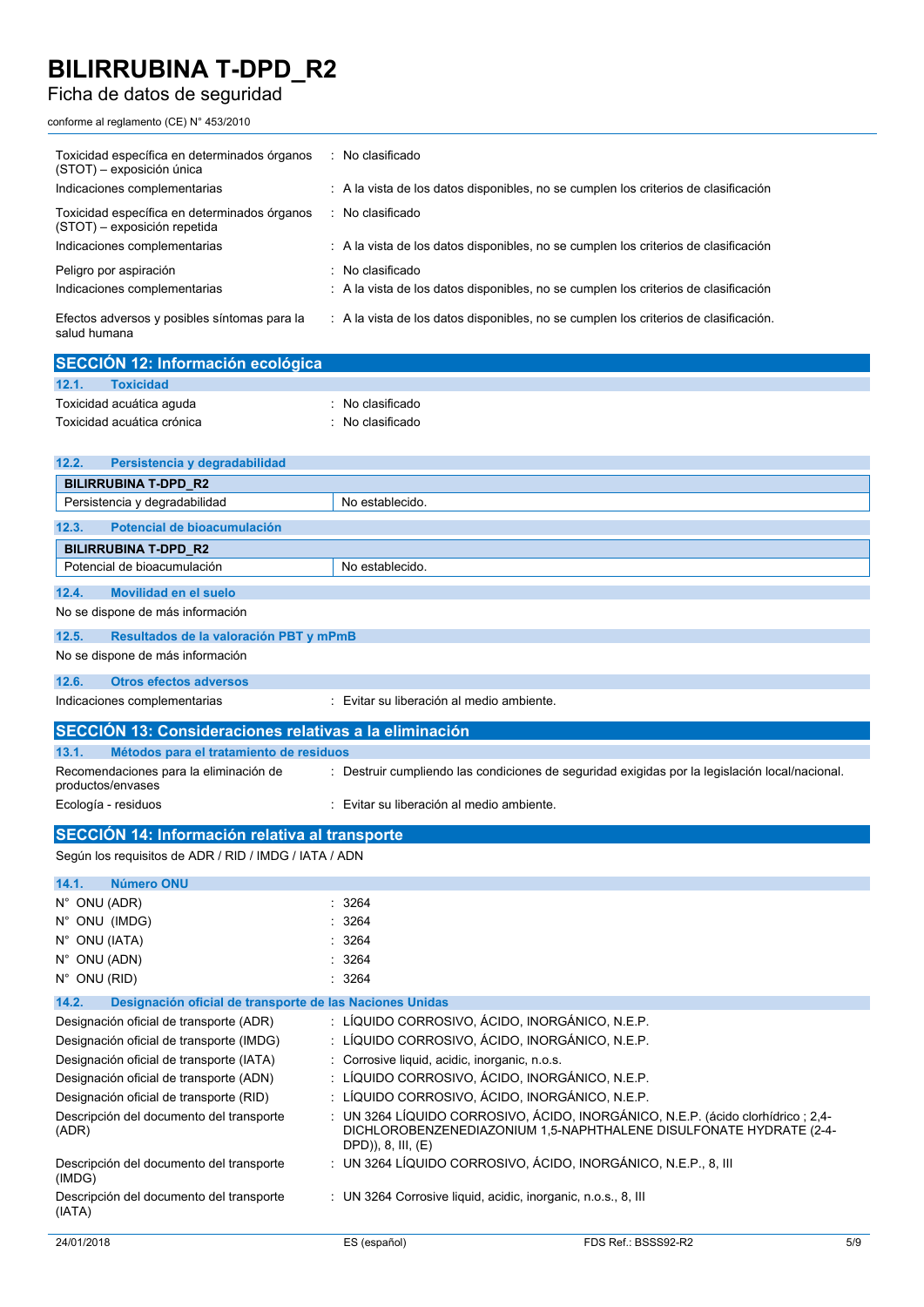## Ficha de datos de seguridad

| conforme al reglamento (CE) N° 453/2010                                                                                                     |                                                                |                     |     |
|---------------------------------------------------------------------------------------------------------------------------------------------|----------------------------------------------------------------|---------------------|-----|
| Descripción del documento del transporte<br>(ADN)                                                                                           | : UN 3264 LÍQUIDO CORROSIVO, ÁCIDO, INORGÁNICO, N.E.P., 8, III |                     |     |
| Descripción del documento del transporte (RID) : UN 3264 LÍQUIDO CORROSIVO, ÁCIDO, INORGÁNICO, N.E.P., 8, III                               |                                                                |                     |     |
| 14.3.<br>Clase(s) de peligro para el transporte<br><b>ADR</b><br>Clase(s) de peligro para el transporte (ADR)<br>Etiquetas de peligro (ADR) | : 8<br>$\therefore$ 8                                          |                     |     |
| <b>IMDG</b><br>Clase(s) de peligro para el transporte (IMDG)<br>Etiquetas de peligro (IMDG)                                                 | $\therefore$ 8<br>$\therefore$ 8                               |                     |     |
| <b>IATA</b><br>Clase(s) de peligro para el transporte (IATA)<br>Etiquetas de peligro (IATA)                                                 | : 8<br>: 8                                                     |                     |     |
| <b>ADN</b><br>Clase(s) de peligro para el transporte (ADN)<br>Etiquetas de peligro (ADN)                                                    | $\therefore$ 8<br>$\therefore$ 8                               |                     |     |
| <b>RID</b><br>Clase(s) de peligro para el transporte (RID)<br>Etiquetas de peligro (RID)                                                    | : 8<br>: 8                                                     |                     |     |
| 14.4.<br>Grupo de embalaje                                                                                                                  |                                                                |                     |     |
| Grupo de embalaje (ADR)                                                                                                                     | $\div$ III                                                     |                     |     |
| Grupo de embalaje (IMDG)                                                                                                                    | $\div$ III                                                     |                     |     |
| Grupo de embalaje (IATA)                                                                                                                    | $\pm$ 111                                                      |                     |     |
| Grupo de embalaje (ADN)                                                                                                                     | $\div$ III                                                     |                     |     |
| Grupo de embalaje (RID)                                                                                                                     | $\div$ III                                                     |                     |     |
| 24/01/2018                                                                                                                                  | ES (español)                                                   | FDS Ref.: BSSS92-R2 | 6/9 |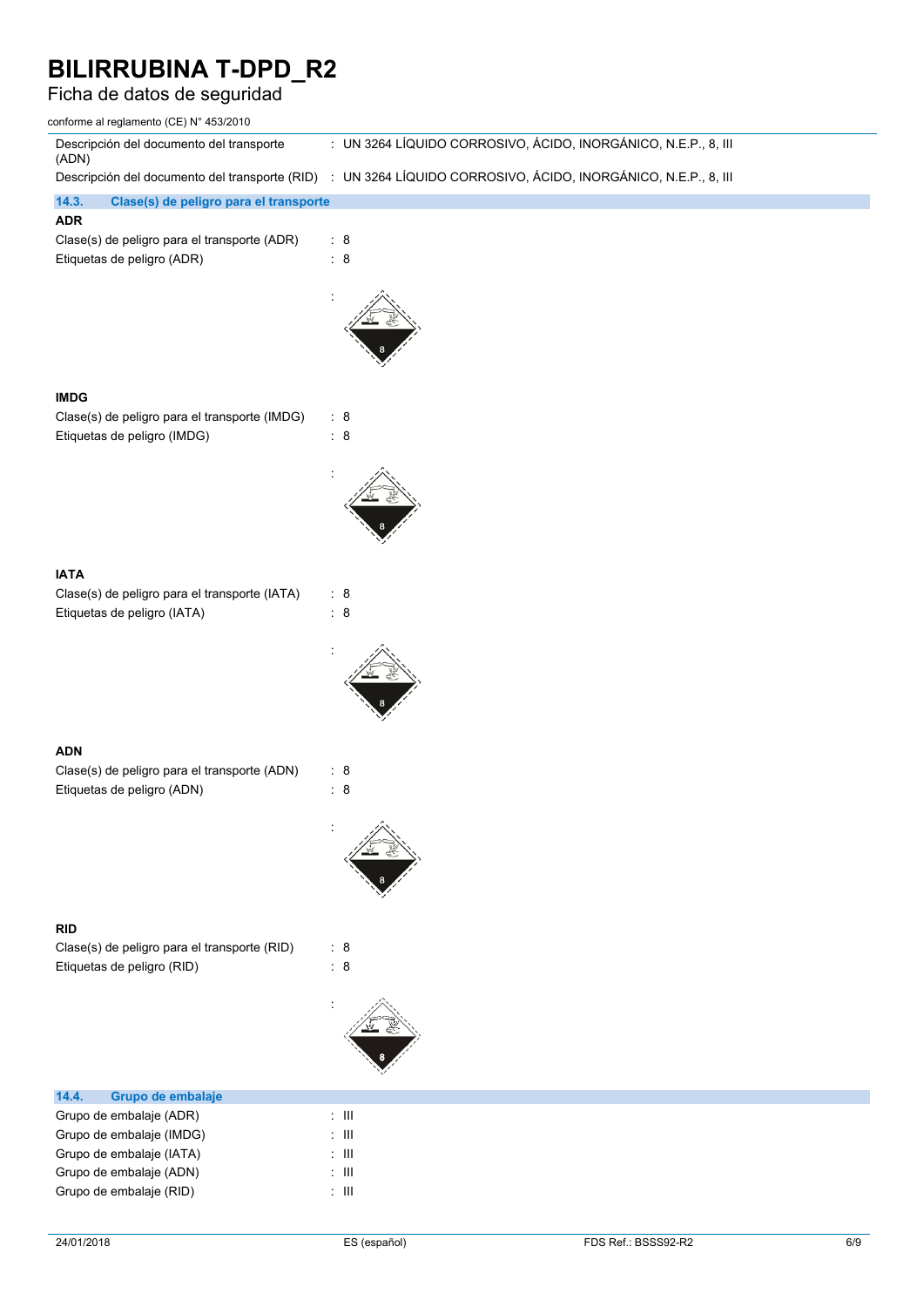Ficha de datos de seguridad

conforme al reglamento (CE) N° 453/2010

| 14.5.<br>Peligros para el medio ambiente                                                      |                             |                                                    |     |
|-----------------------------------------------------------------------------------------------|-----------------------------|----------------------------------------------------|-----|
| Peligroso para el medio ambiente                                                              | : No                        |                                                    |     |
| Contaminante marino                                                                           | No<br>t.                    |                                                    |     |
| Otros datos                                                                                   | t.                          | No se dispone de información adicional             |     |
|                                                                                               |                             |                                                    |     |
| 14.6.<br>Precauciones particulares para los usuarios                                          |                             |                                                    |     |
| - Transporte por vía terrestre                                                                |                             |                                                    |     |
| Código de clasificación (ADR)                                                                 | $\therefore$ C1             |                                                    |     |
| Disposiciones especiales (ADR)                                                                | $\therefore$ 274            |                                                    |     |
| Cantidades limitadas (ADR)                                                                    | : 51                        |                                                    |     |
| Cantidades exceptuadas (ADR)                                                                  | $\therefore$ E1             |                                                    |     |
| Instrucciones de embalaje (ADR)                                                               | $:$ P001, IBC03, LP01, R001 |                                                    |     |
| Disposiciones particulares relativas al embalaje<br>común (ADR)                               | : MP19                      |                                                    |     |
| Instrucciones para cisternas portátiles y<br>contenedores para granel (ADR)                   | : T7                        |                                                    |     |
| Disposiciones especiales para cisternas<br>portátiles y contenedores para granel (ADR)        | $:$ TP1, TP28               |                                                    |     |
| Código cisterna (ADR)                                                                         | : L4BN                      |                                                    |     |
| Vehículo para el transporte en cisterna                                                       | : AT                        |                                                    |     |
| Categoría de transporte (ADR)                                                                 | : 3                         |                                                    |     |
| Disposiciones especiales de transporte - Bultos<br>(ADR)                                      | ∴ V12                       |                                                    |     |
| N° Peligro (código Kemler)                                                                    | : 80                        |                                                    |     |
| Panel naranja                                                                                 |                             |                                                    |     |
|                                                                                               | 80<br>3264                  |                                                    |     |
| Código de restricción en túneles (ADR)                                                        | ÷Ε                          |                                                    |     |
| - Transporte marítimo                                                                         |                             |                                                    |     |
| Disposiciones especiales (IMDG)                                                               | : 223, 274                  |                                                    |     |
| Cantidades limitadas (IMDG)                                                                   | : 5L                        |                                                    |     |
| Cantidades exceptuadas (IMDG)                                                                 | E <sub>1</sub><br>÷         |                                                    |     |
| Instrucciones de embalaje (IMDG)                                                              | ÷<br>P001, LP01             |                                                    |     |
| Instrucciones de embalaje GRG (IMDG)                                                          | IBC03                       |                                                    |     |
| Instrucciones para cisternas (IMDG)                                                           | : T7                        |                                                    |     |
| Disposiciones especiales para las cisternas<br>(IMDG)                                         | $:$ TP1, TP28               |                                                    |     |
| N.º FS (Fuego)                                                                                | $:$ F-A                     |                                                    |     |
| N.º FS (Derrame)                                                                              | $: S-B$                     |                                                    |     |
| Categoría de carga (IMDG)                                                                     | : A                         |                                                    |     |
| Estiba y Manipulación (IMDG)                                                                  | $\therefore$ SW2            |                                                    |     |
| Propiedades y observaciones (IMDG)                                                            |                             | : Causes burns to skin, eyes and mucous membranes. |     |
| - Transporte aéreo                                                                            |                             |                                                    |     |
| Cantidades exceptuadas para aviones de<br>pasajeros y de carga (IATA)                         | $\therefore$ E1             |                                                    |     |
| Cantidades limitadas para aviones de pasajeros : Y841<br>y de carga (IATA)                    |                             |                                                    |     |
| Cantidad neta máxima para cantidad limitada en : 1L<br>aviones de pasajeros y de carga (IATA) |                             |                                                    |     |
| Instrucciones de embalaje para aviones de<br>pasajeros y de carga (IATA)                      | : 852                       |                                                    |     |
| Cantidad neta máxima para aviones de<br>pasajeros y de carga (IATA)                           | : 5L                        |                                                    |     |
| Instrucciones de embalaje exclusivamente para<br>aviones de carga (IATA)                      | : 856                       |                                                    |     |
| Cantidad máx. neta exclusivamente para<br>aviones de carga (IATA)                             | : 60L                       |                                                    |     |
| Disposiciones especiales (IATA)                                                               | : A3                        |                                                    |     |
| 24/01/2018                                                                                    | ES (español)                | FDS Ref.: BSSS92-R2                                | 7/9 |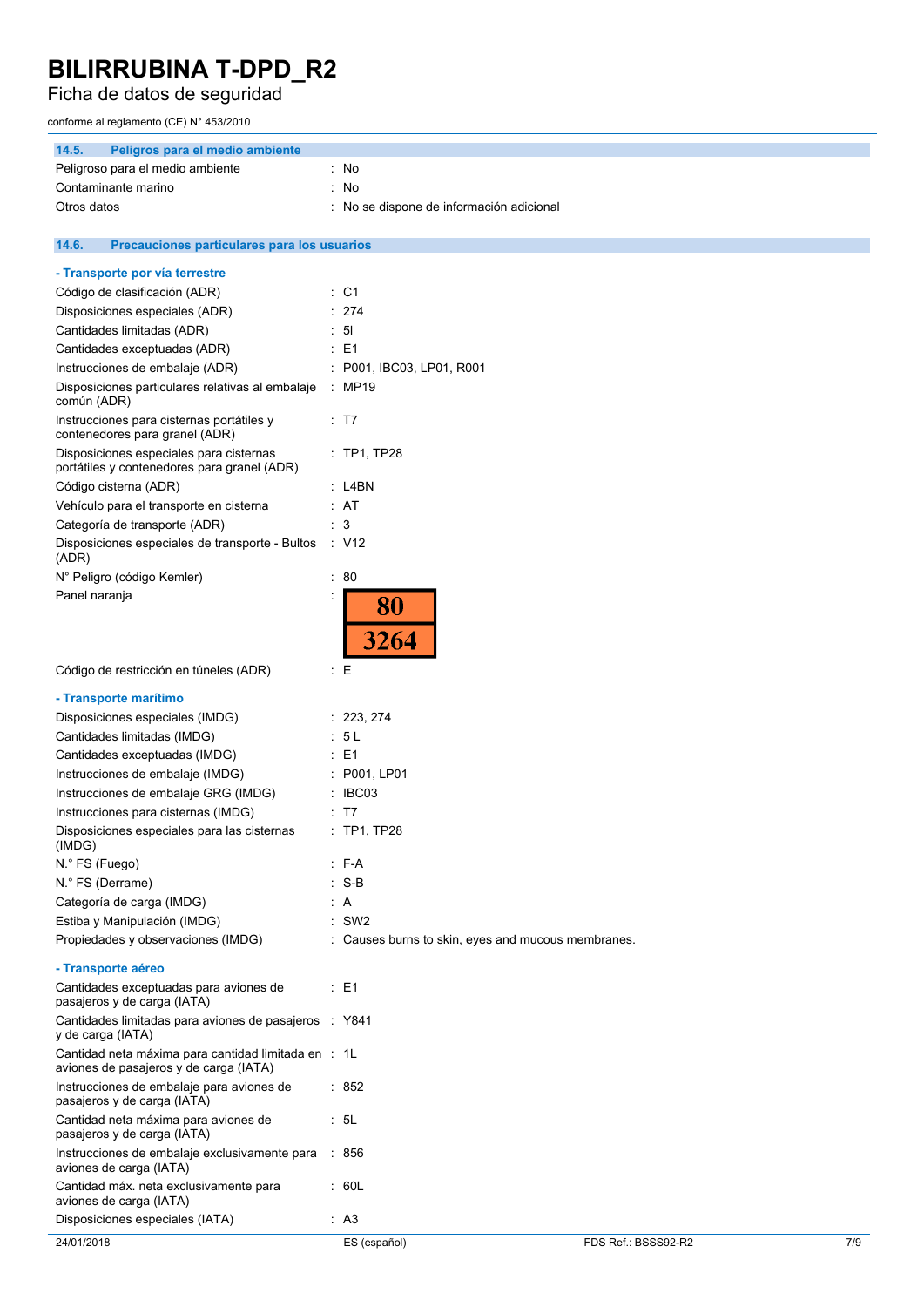Ficha de datos de seguridad

conforme al reglamento (CE) N° 453/2010

| Código GRE (IATA)                                                                      | : 8L                                                                 |
|----------------------------------------------------------------------------------------|----------------------------------------------------------------------|
| - Transporte por vía fluvial                                                           |                                                                      |
| Código de clasificación (ADN)                                                          | $:$ C1                                                               |
| Disposiciones especiales (ADN)                                                         | : 274                                                                |
| Cantidades limitadas (ADN)                                                             | : 5L                                                                 |
| Cantidades exceptuadas (ADN)                                                           | $\therefore$ E1                                                      |
| Transporte admitido (ADN)                                                              | : T                                                                  |
| Equipo requerido (ADN)                                                                 | $:$ PP, EP                                                           |
| Número de conos/luces azules (ADN)                                                     | $\therefore$ 0                                                       |
| - Transporte ferroviario                                                               |                                                                      |
| Código de clasificación (RID)                                                          | $:$ C1                                                               |
| Disposiciones especiales (RID)                                                         | : 274                                                                |
| Cantidades limitadas (RID)                                                             | : 5L                                                                 |
| Cantidades exceptuadas (RID)                                                           | $\therefore$ E1                                                      |
| Instrucciones de embalaje (RID)                                                        | : P001, IBC03, LP01, R001                                            |
| Disposiciones particulares relativas al embalaje<br>común (RID)                        | $\therefore$ MP19                                                    |
| Instrucciones para cisternas portátiles y<br>contenedores para granel (RID)            | : T7                                                                 |
| Disposiciones especiales para cisternas<br>portátiles y contenedores para granel (RID) | $:$ TP1, TP28                                                        |
| Códigos de cisterna para las cisternas RID<br>(RID)                                    | $:$ L4BN                                                             |
| Categoría de transporte (RID)                                                          | : 3                                                                  |
| Disposiciones especiales de transporte - Bultos<br>(RID)                               | : W12                                                                |
| Paquetes exprés (RID)                                                                  | : CE8                                                                |
| N.º de identificación del peligro (RID)                                                | : 80                                                                 |
| $AA =$                                                                                 | Transporte a grand can experience in an Camis MADDOL u.al Cádina IDC |

**14.7. Transporte a granel con arreglo al anexo II del Convenio MARPOL y el Código IBC**

No aplicable

**SECCIÓN 15: Información reglamentaria**

15.1. Reglamentación y legislación en materia de seguridad, salud y medio ambiente específicas para la sustancia o la mezcla

#### **15.1.1. UE-Reglamentos**

No contiene sustancias sujetas a restricciones según el anexo XVII de REACH No contiene ninguna sustancia incluida en la lista de sustancias candidatas de REACH No contiene ninguna sustancia que figure en la lista del Anexo XIV de REACH

#### **15.1.2. Reglamentos nacionales**

No se dispone de más información

### **15.2. Evaluación de la seguridad química**

No se ha llevado a cabo la Evaluación de la Seguridad Química

### **SECCIÓN 16: Información adicional**

Indicación de modificaciones: Información relativa al transporte.

| <b>Sección</b>                       | Item modificado                                     | <b>Modificación</b>                           | <b>Observaciones</b>                                                                                                                                                                                                                                                            |     |
|--------------------------------------|-----------------------------------------------------|-----------------------------------------------|---------------------------------------------------------------------------------------------------------------------------------------------------------------------------------------------------------------------------------------------------------------------------------|-----|
| 14                                   | <b>CLASIFICACION SEGUN</b><br>ADR/RID/IMDG/IATA/ADN | Modificado                                    | Modificación de condiciones relativas al<br>transporte                                                                                                                                                                                                                          |     |
| Fuentes de los datos                 |                                                     | Reglamento (CE) N° 1907/2006.                 | $\therefore$ REGLAMENTO (CE) N° 1272/2008 DEL PARLAMENTO EUROPEO Y DEL CONSEJO de 16<br>de diciembre de 2008 sobre clasificación, etiquetado y envasado de sustancias y mezclas, y<br>por el que se modifican y derogan las Directivas 67/548/CEE y 1999/45/CE y se modifica el |     |
| Otros datos                          | : Ninguno(a).                                       |                                               |                                                                                                                                                                                                                                                                                 |     |
| Texto íntegro de las frases H y EUH: |                                                     |                                               |                                                                                                                                                                                                                                                                                 |     |
| Met. Corr. 1                         |                                                     | Corrosivos para los metales, Categoría 1      |                                                                                                                                                                                                                                                                                 |     |
| Skin Corr. 1A                        |                                                     | Irritación o corrosión cutáneas, Categoría 1A |                                                                                                                                                                                                                                                                                 |     |
| 24/01/2018                           | ES (español)                                        |                                               | FDS Ref.: BSSS92-R2                                                                                                                                                                                                                                                             | 8/9 |